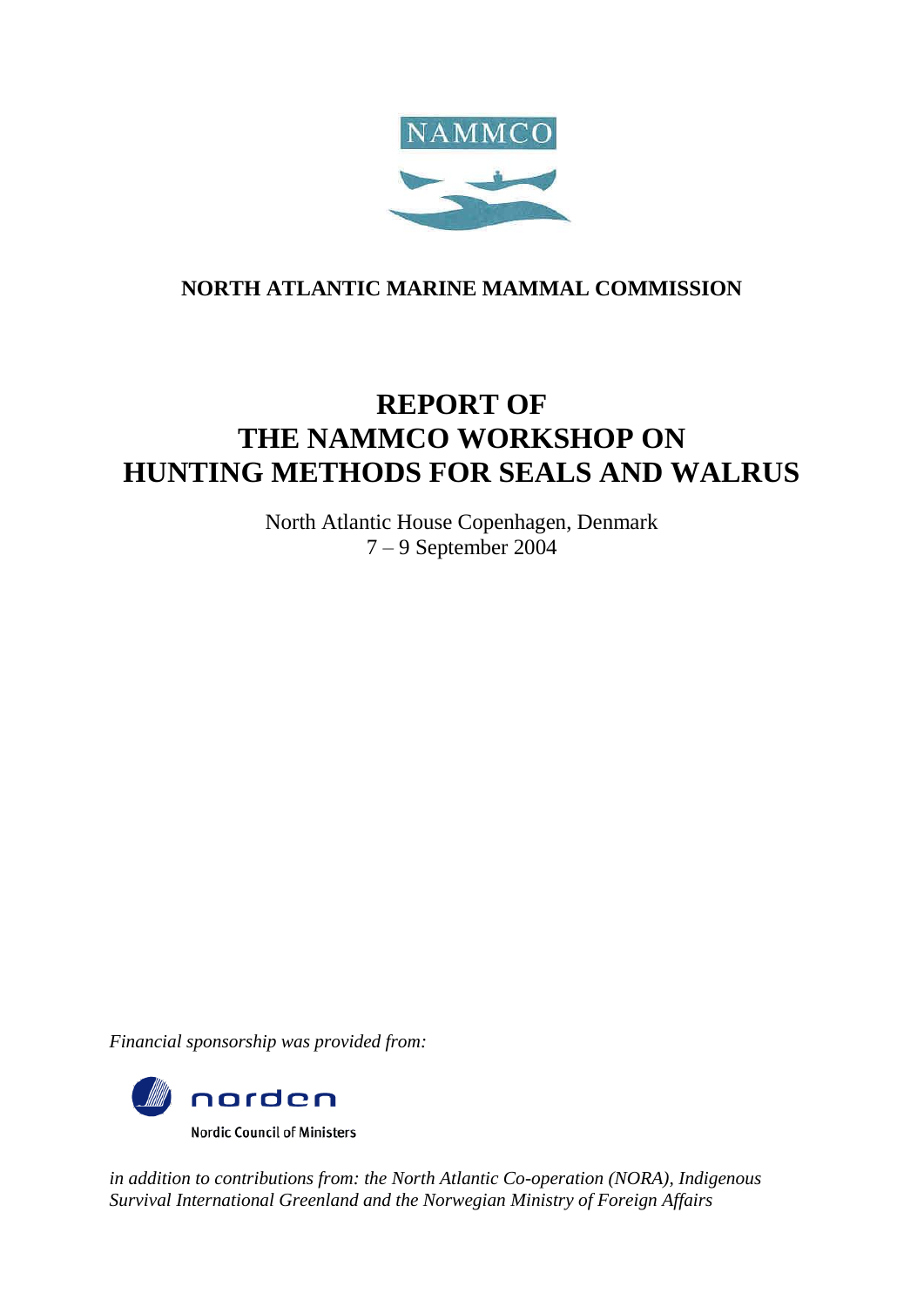# **CONTENTS**

| Report of the NAMMCO Workshop on Hunting Methods for Seals and Walrus 3 |  |
|-------------------------------------------------------------------------|--|
|                                                                         |  |
|                                                                         |  |
|                                                                         |  |
|                                                                         |  |

**North Atlantic Marine Mammal Commission** *Address:* Polar Environmental Centre, N-9296 Tromsø, Norway Tel.: +47 77 75 01 80/78, Fax: +47 77 75 01 81 Email: nammco-sec@nammco.no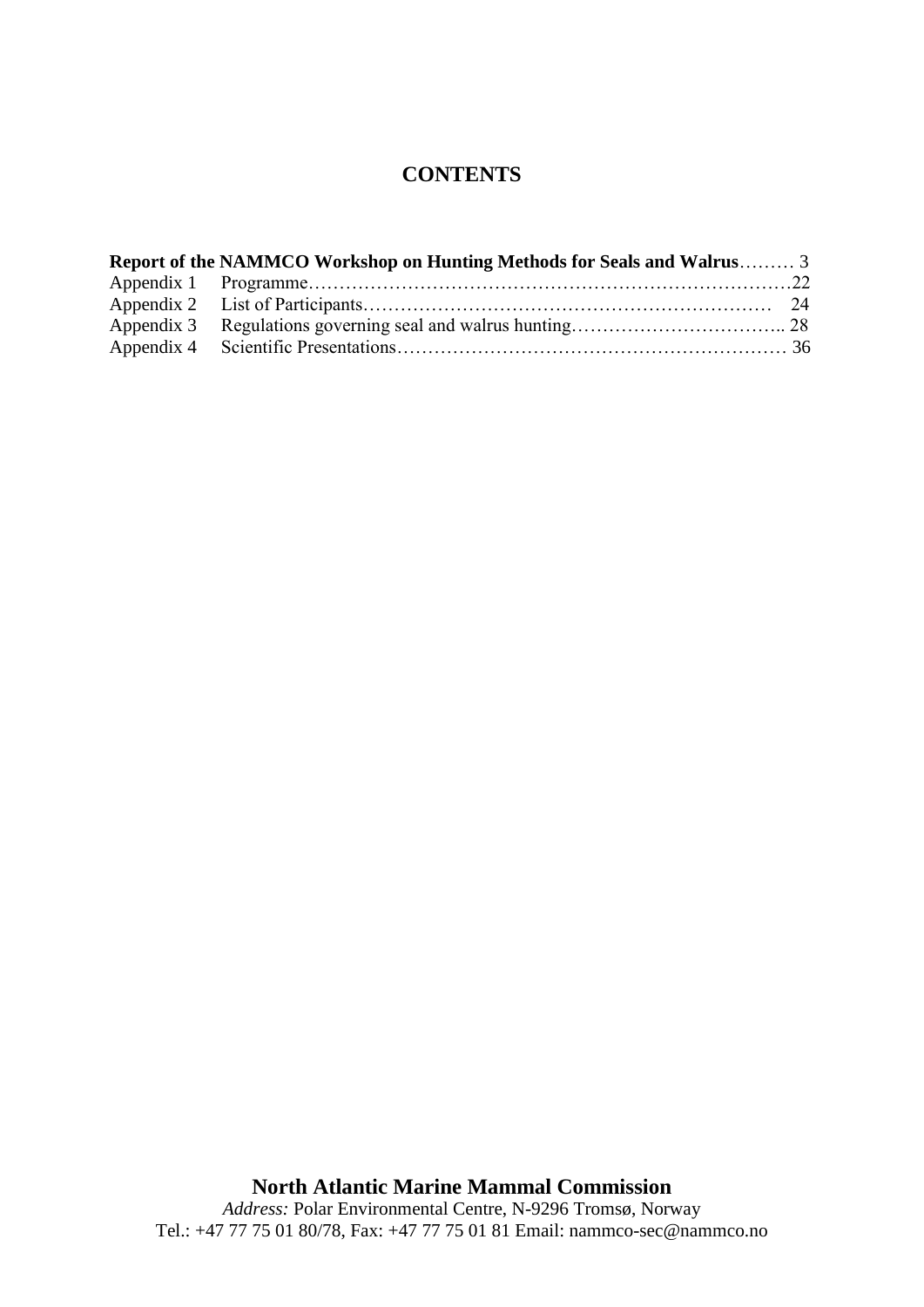## **NAMMCO WORKSHOP ON HUNTING METHODS FOR SEALS AND WALRUS**

## North Atlantic House Copenhagen, Denmark 7 – 9 September 2004

At its 12<sup>th</sup> Annual Meeting in March 2003 the Council agreed to the recommendation from the Committee on Hunting Methods to hold a Workshop on Hunting Methods for Seals and Walrus. The Council approved the following terms of reference for the Workshop: The NAMMCO Council at its 12<sup>th</sup> Annual Meeting in March 2003 adopted the following Terms of Reference for the Workshop:

- To review existing seal and walrus hunting methods known
- To evaluate methods used in seal and walrus hunting in relation to killing efficiency and struck and loss rates
- To examine possibilities for technical innovation and further enhancement of efficiency and safety of hunting methods, with a view to providing recommendations for improvement, where relevant, and,
- If possible, determine minimum requirements for safe and efficient killing of different seal species and walrus, considering variations in hunting methods.

**The Overall Goal for the Workshop was stated as:** To ensure a safe and efficient hunt based on hunters' knowledge, science and the best available technology, and the **Workshop objective:** To formulate recommendations on best practice, minimum requirements, enhancements and technical innovations for weapons and ammunition.

## **1. APPOINTMENT OF CHAIR AND CO-CHAIR**

Dr Egil Ole Øen from the Norwegian School of Veterinary Science, Section of Arctic Veterinary Medicine, Norway chaired the Workshop, while Mr Glenn Williams, Wildlife Advisor to the Wildlife Department of the Nunavut Tunngavik Incorporated (NTI), Canada served as co-chair.

## **2. APPOINTMENT OF RAPPORTEURS**

Members of the NAMMCO Secretariat were appointed as rapporteurs.

## **3. INTRODUCTORY REMARKS**

Jústines Olsen (Faroe Islands)**,** Chair of the NAMMCO Committee on Hunting Methods welcomed the participants to the Workshop, and noted that the Committee was very pleased to find that the topic of seal and walrus hunting methods was of interest to so many people from different parts of the world. Mr Olsen also expressed gratitude for the financial support to the Workshop from the Nordic Council of Ministers, the North Atlantic Cooperation (NORA), Indigenous Survival International Greenland and the Norwegian Foreign Ministry. Finally he thanked the Representation Offices of Greenland and the Faeroes for hosting a reception on 7 September for the workshop participants.

Dr Egil Ole Øen (Norway), Chair of the Workshop in his introductory remarks noted that this was the third in a series of NAMMCO Workshops on hunting methods. The first was held in Nuuk, Greenland in 1999, and the second in Sandefjord, Norway in 2001. In addition he drew attention to the linkages between these Workshops and the NAMMCO Conference on User Knowledge and Scientific Knowledge in Management Decision Making held in Reykjavik, Iceland in 2003, in which a number of resource users from 11 countries discussed the important role of user knowledge in the management decision-making process. Dr Øen drew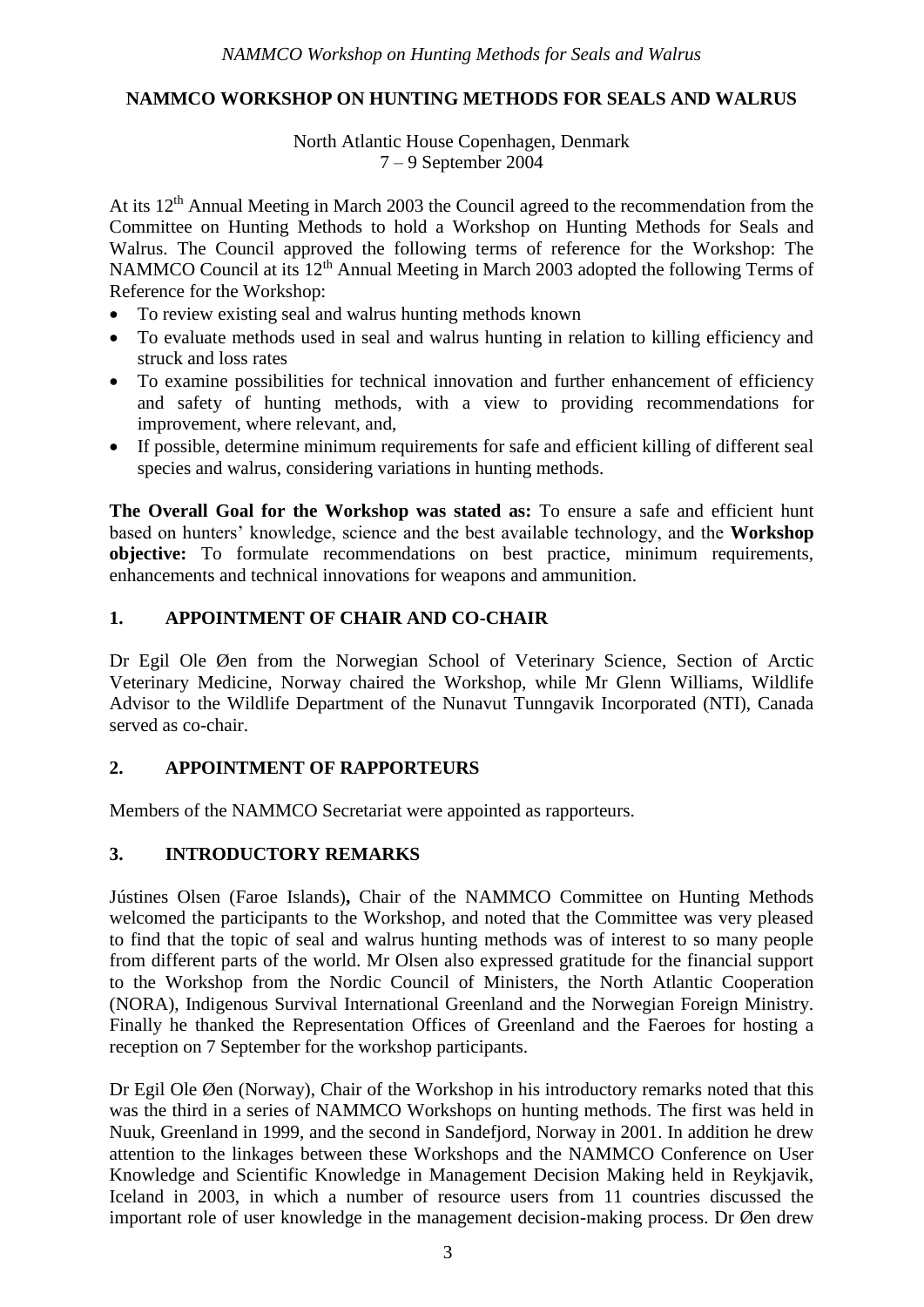attention to the Terms of Reference for the Workshop and noted that the success of the Workshop was dependent upon an open exchange of knowledge amongst the participants. The participants were asked to evaluate, with an open mind, the various methods and look at possibilities for innovation, and finally suggest minimum requirements for safe and efficient killing methods. Dr Øen emphasised that the broad range of participants from other countries than the NAMMCO members would help the Workshop to achieve the best results. The workshop programme is in Appendix 1, p. 22, and the list of participants in Appendix 2, p. 24.

## **4. PRESENTATIONS**

## **4.1 Physical features, biology and behaviour of seals and walrus**

In this introductory session the speakers described the anatomy and behaviour of significance for the choice of equipment and methods used in the hunt. The complete papers are included in Appendix 4, p. 36.

## *Seals: Siri K. Knudsen, Norway*

The family of pinnipeds consists of three sub-families: (1) the Family *Odobenidae* that only contains the walrus; (2) the Family *Otariidae*, which consists of the seal lions and the fur seals. The species in this family all have a visible external ear flap and are therefore often referred to as "eared seals"; (3) the Family *Phocida* are often referred to as true seals or "earless seals".

All pinnipeds have much shorter limbs compared to terrestrial mammals of the same size. Phocids and otariids swim differently, which is reflected by some anatomical differences. Seals, as other diving mammals, have increased storage capacity for oxygen in their musculature, with the result that muscular movement can persist long after the animal is dead. The skeleton of all seals consists of the skull, the spinal vertebra, four limbs and the ribs. The skull of pinnipeds is characterised by a short snout and large orbits. During hunting, seals are usually shot in the head, with the brain being the main target. Consequently, for hunters this area is the most important. The thickness of the cranium varies in different parts of the skull. It is generally thickest over the frontal and basal parts of the brain, where it may be several centimetres thick. It becomes thinner at the upper hind part and on the laterally sides. The thickness also varies to some extent among different species, but most importantly it varies between animals of different size.

The nervous system of pinnipeds is built and functions in the same manner as in other mammals. It consists of a central part, which is the brain and spinal cord, and a peripheral part which is the nerves and nerve cells in the rest of the body. The brain can be regarded as the true centre of the body responsible for survival, consciousness and the maintenance of physiological conditions. By consciousness we mean awareness of the world around and of the body. Thus, someone who is unconscious will not perceive pain. Generally it can be said that during seal hunting the same applies as for other mammals: in order to render the animal instantaneously unconscious some specific brain areas have to be put out of function, which includes the cerebral cortex, deep central parts of the cerebrum and/or the brain stem, which contain the centres for consciousness and control units for respiration and heart activity. It is the brain and spinal cord that are responsible for the reflexes and involuntary reactions in dead animals. Most of such reflexes do not require cerebral coordination and thus can be elicited in the insensible animal.

The major tasks of the heart and blood vessels are to transport oxygen rich blood from the lungs to all organs and tissues in the body - a job carried out by the arteries - and to remove carbon dioxide from these tissues and transport it through the veins to the lungs where it is breathed out. Physiologically, it is the circulatory system of seals that is most different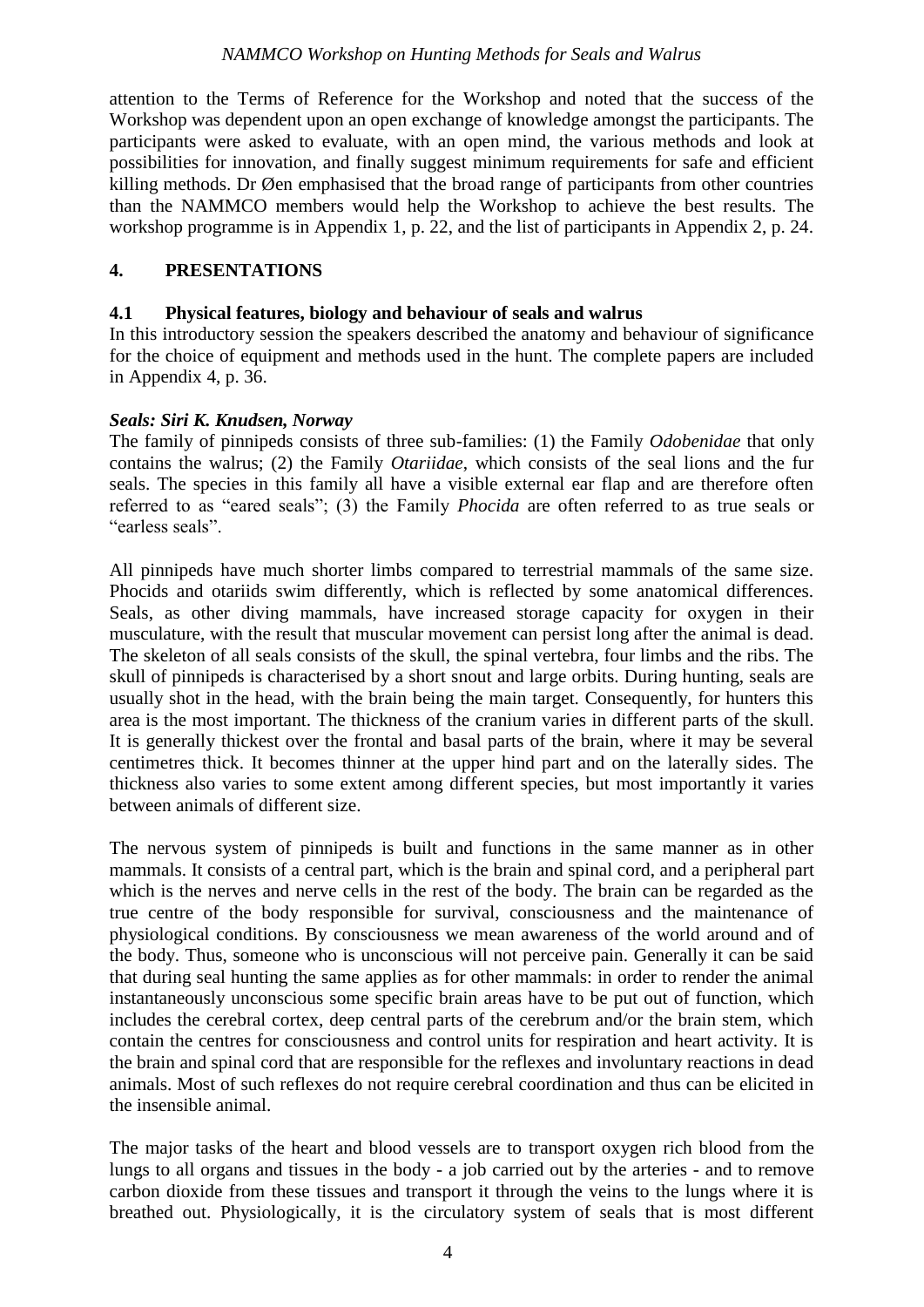compared to terrestrial animals and these adaptations are related to diving. The heart of pinnipeds is of normal mammalian construction, though it tends to be broader and flatter than the hearts of terrestrial mammals. Also the heart musculature has higher oxygen storage capacity than in terrestrial mammals. This is important for hunters, as the heart can carry on beating a long time after the animal is in fact dead. Optimal regulation of the blood pressure is essential. Too low blood pressure results in shock and eventually death. After severe injury the blood pressure will drop almost immediately and the animal will be unconscious, not immediately, but very rapidly. This may, however, be time enough for an animal that for instance is lying near the ice edge to haul itself into the water and sink. As most organs in marine mammals are similar to those of terrestrial mammals, their central blood supplies are also similar.

The respiratory system of seals is similar to other mammals, although the lungs tend to be larger than those of terrestrial mammals.

The thorax and abdomen are separated by the diaphragm, a thin muscular wall that is essential for respiration. It is traversed by the *aorta*, the *vena cava caudalis* and the *oesophagus*. The marine mammal liver is generally not too different from that of other mammals. It has a rich blood supply and is located immediately caudal to the diaphragm. The kidney typically lies against the musculature of the back.

At the end of the presentation an overview on the seals species that were most topical for the workshop was given, with special emphasis on important anatomical and behavioural differences.

#### *Walrus: Joel Garlich-Miller, Alaska, USA*

Walrus (*Odobenus rosmarus)* have a discontinuous, although nearly circumpolar distribution around the perimeter of the Arctic Ocean and contiguous sub-arctic seas. Their distribution appears to be constrained by water depth and ice conditions. Walrus rely on floating pack ice as a substrate for resting and giving birth. They are gregarious animals and usually found in groups.

Walrus are specialised predators of benthic invertebrates. They use sensitive whiskers to locate food items on the sea floor and dislodge prey using powerful jets of water and suction.

Hunters usually prefer to target walruses hauled out onto large flat ice pans. The brain is normally targeted with the objective of killing the animal outright, on the ice, in place for butchering. Although the front of the skull is greatly enlarged to accommodate the tusks, the lateral walls of the cranium are relatively thin. When hunting in open water, injured animals are usually harpooned before a killing shot is made because walrus generally sink upon death. The lungs and spinal cord are frequently targeted. Accounts of struck and loss rates for modern walrus hunting practices range from less than 10 % to more than 50%. Loss rates can be minimised through appropriate target selection and by utilising suitable hunting practices and gear.

## **4.2 Weapons and other hunting equipment: ballistics and effects**

In his opening remarks the Workshop co-chair Mr Glenn Williams noted that we need to know about ballistics and the effects of weapons and other hunting equipment in order to improve the hunters' hunting abilities and thus make the hunt itself more efficient. The complete papers are included in Appendix 4, p. 36.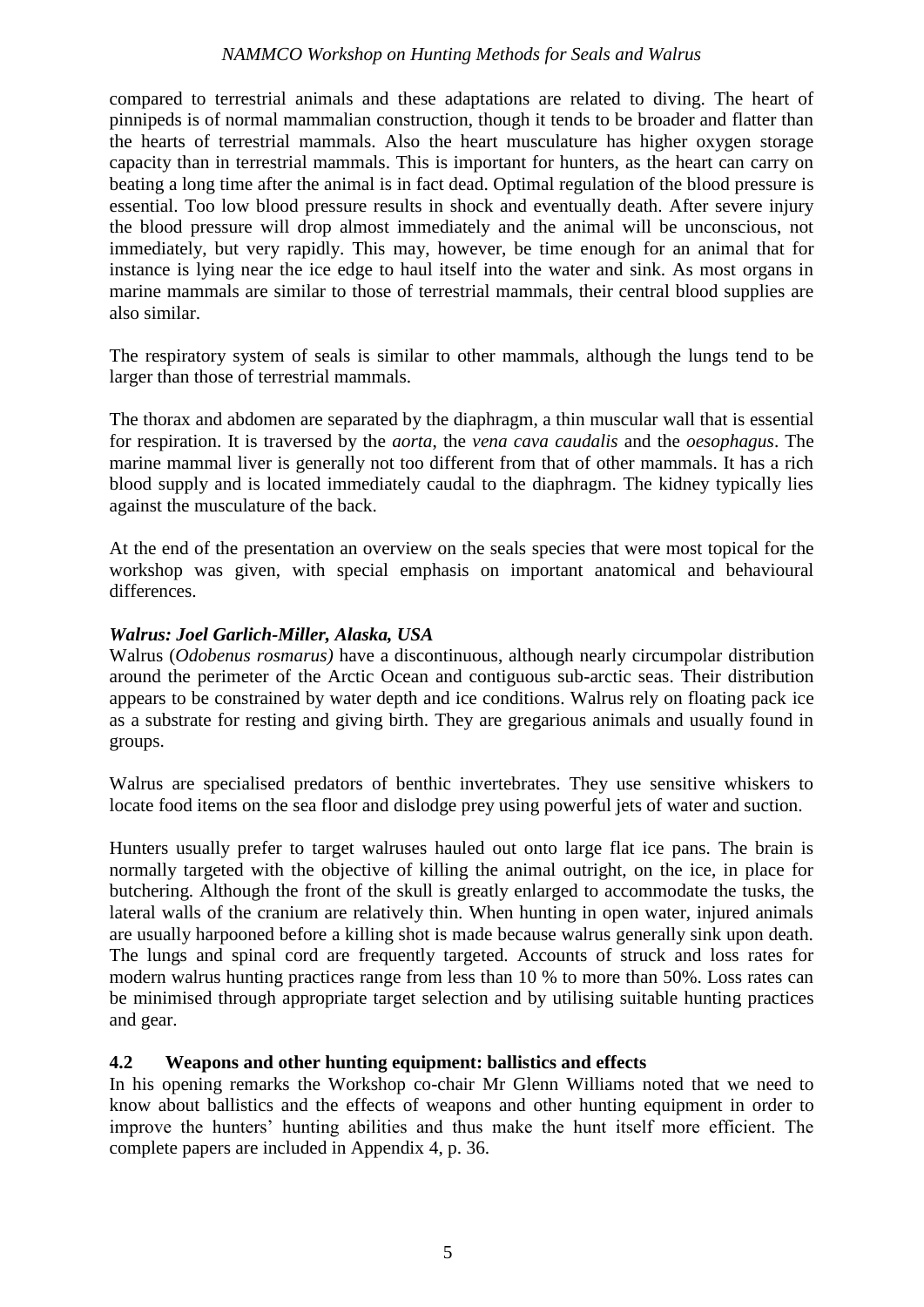## *Ballistics: Egil Ole Øen, Norway*

Ballistics is the science of the motion; the propulsion and the impact of a projectile. Although closely interrelated, it is commonly divided in internal, external and terminal ballistics. The term calibre is used to designate the diameter of the slug or weapon bore.

Internal ballistics ("interior ballistics") covers the events that take place within the gun from the moment the primer ignites to the moment the bullet leaves the barrel. This is a complex system that involves the case and the primer characteristics, the propellant, bullet and the barrel characteristics.

External ballistics ("exterior ballistics") is the science of the flight of the missile between the barrel muzzle and the target. External ballistics studies and predicts the projectile's trajectory or path relative to a frame of reference. It is *i.a*. used to set up firing tables, which information includes the bullet path, its remaining velocity at any distance, and the time of flight at different ranges. By knowing this, the shooter can predict where the bullet will strike and decide how to "zero" the firearm for best results. By knowing the remaining velocity (and energy) of a projectile at any point along its path, the shooter can estimate its energy and thus its effectiveness at any distance.

Terminal ballistics ("target ballistics") is the science of the stopping process of the projectile at the target. Penetration, wounding effect, energy dissipation, projectile formation and stability are all important processes covered by this branch of ballistics. The seriousness of the bullet wounds is often considered to be limited to the tissues in the direct path of the projectile, but the wounding potential of projectiles is much more complex.

The bullet's ability of penetration is important because it usually must get well inside the animal to reach and disrupt the function of vital organs and bring the animal down. A number of factors are affecting the performance of penetration and killing like the projectile's calibre, its kinetic energy (E), which is dependent of bullet velocity and mass, its sectional density (SD) which is the ratio of weight to the square of the bullet diameter, and the bullet design and other characteristics. For example full-jacketed bullets will generally promote greater penetration into the target than bullets that expand and/or flatten or mushroom on impact, and thereby increase the resistance during penetration and passage. For expanding bullets the expansion is affected by the type of tissues, thickness and strength of the jacket, hardness of the core, and the amount of core exposed.

#### *Terminal ballistic: Siri K. Knudsen, Norway*

Terminal ballistics describes the effect a projectile causes while striking the body as well as the effects upon the projectile. The main mechanisms of injury after gunshots were described, including cut, stretch, shock and heat. The typical characteristics of ballistic injuries to the skull and brain were given, and emphasis was put on which damages cause instantaneously loss of consciousness. The typical features of ballistic injuries to the chest, abdomen and soft tissue were also presented.

#### Discussion

In response to a query as to whether a bullet would change direction upon impact with a relatively soft and thin skull, Knudsen indicated that the velocity and angle of impact of the bullet were most important in determining what would happen. Changes in direction were more likely with low velocity and/or high angle impacts.

## *Animal welfare and the Canadian Harp Seal hunt: Pierre-Yves Daoust, Canada*

The annual harp seal (*Phoca groenlandica*) hunt in Atlantic Canada is the largest seal hunt in the world. However, it is the animal welfare issues surrounding this hunt that have dominated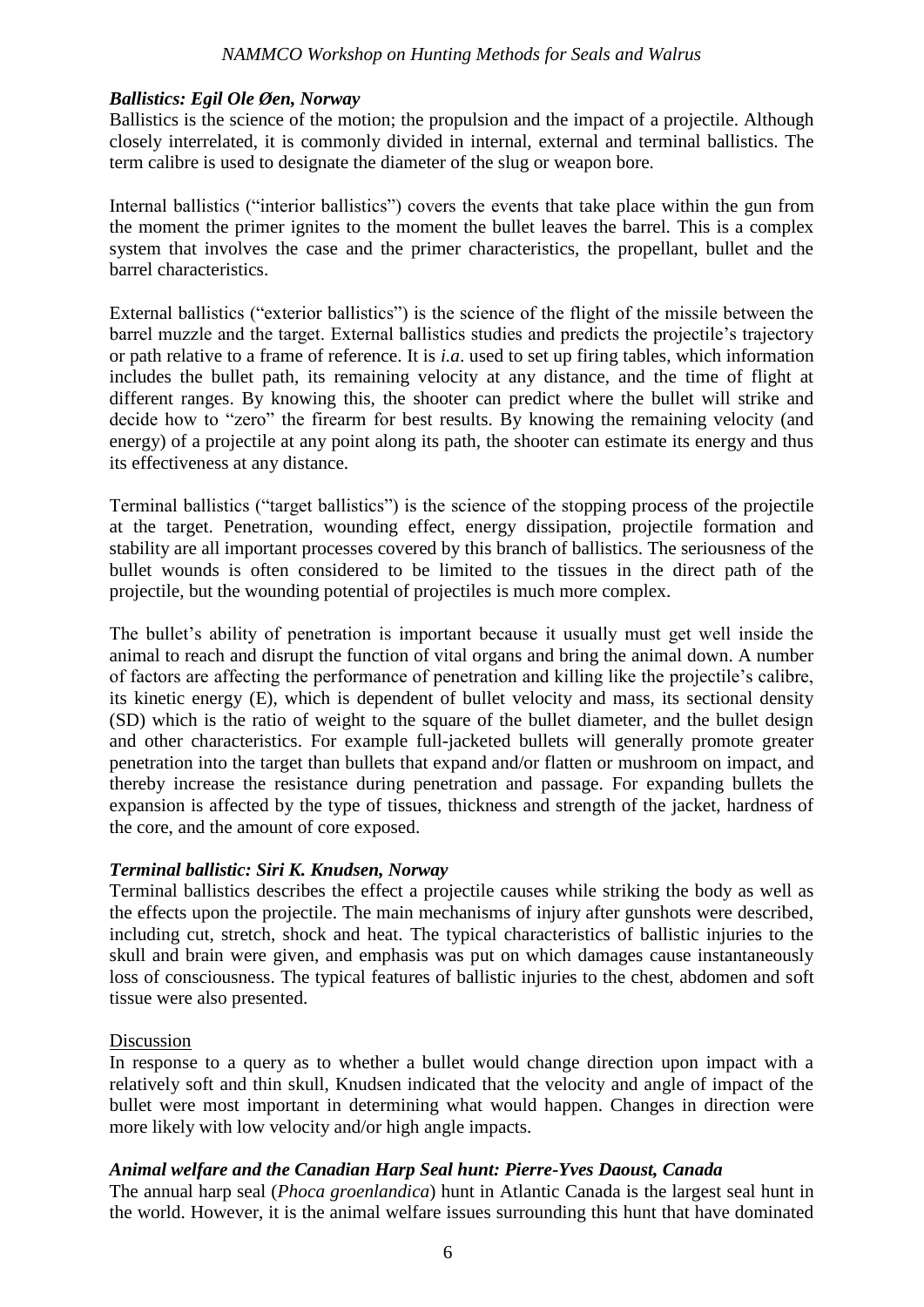the public attention for decades. Since the mid 1980s, beaters (3-4 weeks old) have been the main age group targeted in this hunt.

The two types of weapons used to harvest these animals include the hakapik (see description p. 89, article 5) and high-calibre rifles, the selection of these weapons being influenced in large part by ice conditions.

In order to adequately address whether various methods used to harvest wild animals are humane, the anatomic and physiologic bases for removal of pain perception (destruction of both cerebral hemispheres) and for causing rapid death (destruction of the brain stem) must be understood. In this context, this author believes that one or a few blows from a hakapik can rapidly and efficiently render a beater at least irreversibly unconscious and probably dead, because the top of the skull of these young animals is very thin and can easily be crushed. Subsequent verification that the skull of the animal is completely crushed and/or that its blinking reflex is absent, followed by immediate and rapid bleeding, will ensure that the process of humane killing is complete.

Some sealers have suggested that rifles authorised under the current Canadian Marine Mammal Regulations for the harp seal hunt are unnecessarily powerful. However, a recent ballistic study under controlled conditions by the author suggests that these Regulations should be upheld, although field observations are needed in order to confirm this conclusion.

The swimming reflex is a stereotypic, sometimes vigorous, movement of a recently killed seal. Attempts should be made to better understand the physiologic basis of this movement, as it has often been used by animal welfare groups as an indication that the animal harvested is still alive.

In conclusion, this author believes that the killing methods used at the Canadian harp seal hunt are appropriate from an animal welfare perspective, when properly applied, but that they could be further improved through careful application of some simple techniques. Monitoring of the hunt by independent observers should also continue in order to encourage compliance with proper hunting practices. Finally, this author recommends a return to the replacement yield as the basis for annual quotas at the hunt. This would ensure a sustainable harvest; it would also promote a less hurried hunt and, therefore, more opportunity for careful handling of individual animals.

## Discussion

Based on their experiences the hunters in the Canadian seal hunt stated that the .22 Magnum is more effective than the .22 Rimfire. There are no regulations on maximum distance for firing a gun but the sealers rarely shoot from beyond 50 m to facilitate retrieval of the animals. The bleeding of the seals is good for the pelts and for the meat. In Canada the blunt end of the hakapik is used to crack the skull and the pick itself to move animal, while in Norway the blunt end is used first and then the pick is used to palpitate the brain. Palpation of the skull is a good method for determining death and is more reliable than observing reflexes. Most hunters prefer the hakapik to the rifle because the hakapik is more secure and also cheaper in use. However the hakapik is not advised for killing adult seals.

## **4.3 Video presentations**

The following VIDEO presentations of hunting activities from different regions were presented during the Workshop:

- "Waiting at the Ice Edge", from Nunavut, Canada
- "But Seal is our daily bread", Seal hunting in Greenland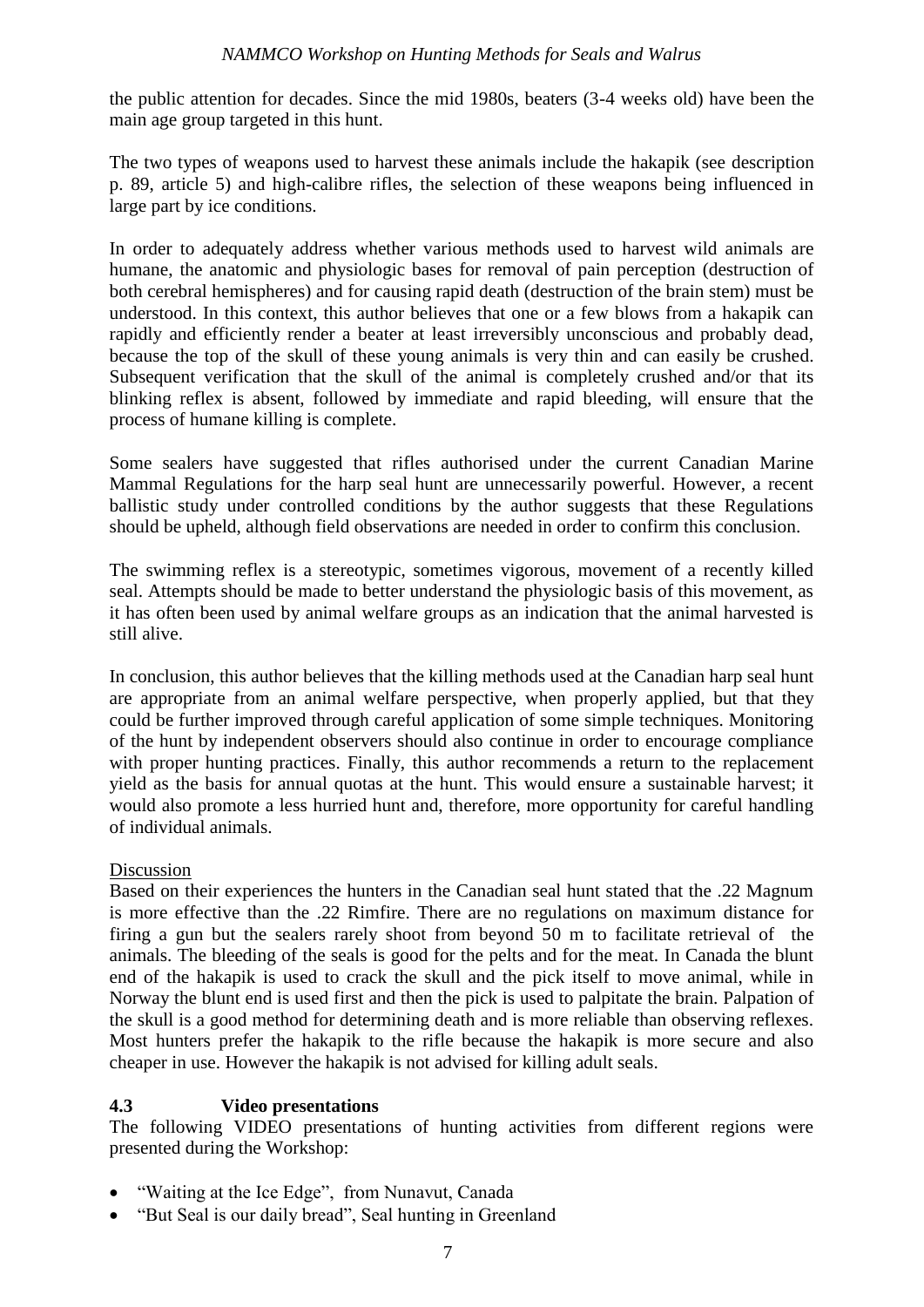- Walrus hunting from Chukotka, the Russian Federation
- Harp and hooded seal hunting in the West Ice, Norway
- Coastal seal hunting for harbour seals in Norway
- Faroes Pilot Whaling
- Sealing in Iceland

John K. Boone gave a presentation on the Alaska Native Harbour Seal Commission.

## **4.4 Descriptions of seal and walrus hunting**

## **Walrus hunting**

## *Vladilen Kavry, Chukotka, Russian Federation*

The Chukchi and the Bering Sea are the habitat of the Pacific Walrus (*Odobenus rosmarus divergens*). The walrus come in the spring when the sea breaks up and leave in the late fall when the seas starts freezing. They are harvested on the Pacific coast from the spring until the fall, and on the Arctic coast in the summer and in the fall.

The walrus is harvested in all native villages located on the Pacific and Arctic coasts of Chukotka. Walrus hunting methods have been developing over many centuries and are maintained by the present generation. All along the thousand-kilometre coast the hunters apply practically the same methods with only seasonal differences.

Almost all marine mammal hunting settlements of Chukotka are located nearby the coastal walrus haulouts. The walrus appear on the haulouts only when the ice disappears from the sea. In the Bering Sea the summer coastal haulouts form in the middle of July, while in the Chukchi Sea the haulouts form at the end of August and in September. At these locations the walrus is slaughtered in fall when the walrus migrate from the north to the south. Usually the walrus rest on the haulouts for several days. The first walrus are very cautious but become less so as the beach fills. The experienced hunters and elders take the decision regarding the beginning of the slaughter. The hunters use long lances aiming at the heart to kill the walrus. They do not use rifles because the sound of the shot would alert the walrus and cause them to stampede into the water.

The harvesting season starts in spring when the walrus migrate with the passing ice. The hunters approach the walrus herd very carefully and try not to make any noise. They try to approach unnoticed as closely as possible and kill the walrus with one shot. The gunners aim at the vital organs of the walrus (neck, brain *etc*.) to kill or immobilise instantaneously. The hunters use large-calibre rifles.

Ice haulouts are the favourite resting-place of the walrus. They choose mainly the edge of pack ice but sometimes female walrus with calves are found in the centre of the pack. In large herds on the ice the walrus tend not to be so alert as when they are in smaller groups.

In an ideal situation the hunters debark on the ice floe with walrus or on a neighbouring ice floe. The walruses get anxious and will leave if provoked. If the hunter does not make any sudden movements and stays in the same place visible to the walrus, they relax and lie down to rest again. After 15 to 20 minutes the hunter makes the first shot at the chosen animal and then remains motionless. The sound of the rifle resembles that of ice cracking, and it frightens the animals. They become agitated again and will flee if provoked. They look around but, not seeing anything out of the ordinary, become calm and lie down again. In about 10 minutes after the first shot the hunter makes the second and again freezes. This pattern is repeated until the hunter has killed as many walrus as he needs. The remaining animals are then chased away from the haulout.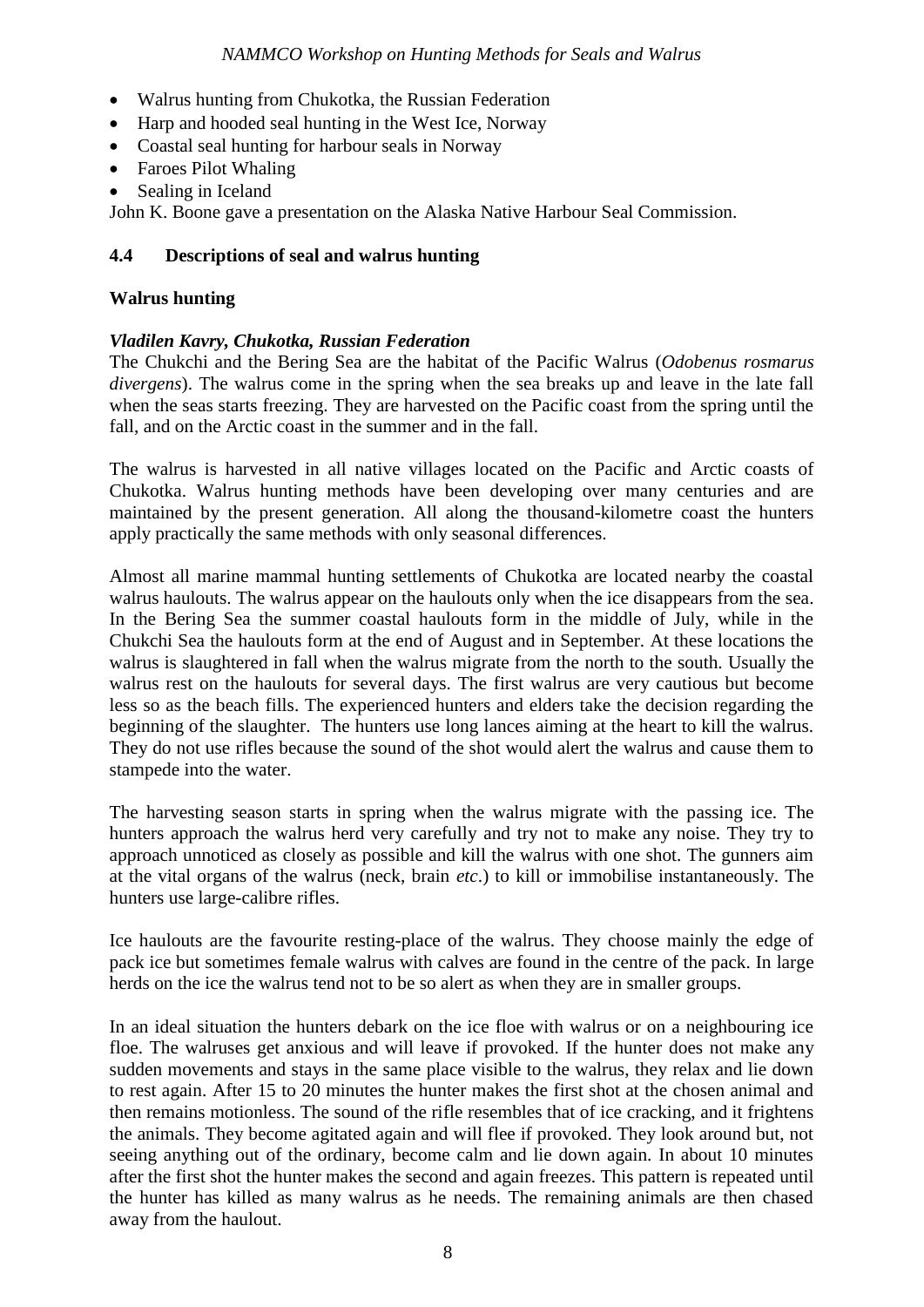If the hunter cannot debark onto the ice, he must shoot the animals from the boat. The walrus is approached either very carefully and slowly, or, conversely, very quickly. In either case the objective is to harpoon the walrus before it escapes into the water. If the walrus cannot be harpooned at once, the hunters sometimes shoot the walrus first. In such a case they try not to kill the animal so that it does not sink. They then harpoon the animal and make the killing shot. This process can take 10 to 15 minutes.

At some locations the haulouts can be approached by boat. The hunt starts very early in the morning when the walrus are asleep. The sleeping walrus are approached with the outboards off. The sleeping walrus is harpooned and then killed using a long lance. Then the walrus is tugged away from the haulout. If these methods are used the walrus do not get frightened.

According to many researchers the struck and loss rates for the Pacific walrus can reach 40- 50%. The loss rates depend on different factors and vary greatly. Loss rates are highest in the open-water hunt. If the walrus is harvested on the ice haulouts, the loss rate is reduced.

## *Charlie Brower, Alaska, USA*

The Eskimo Walrus Commission (EWC) was established in 1978. The EWC represents coastal walrus hunting communities throughout Alaska, and is recognised as addressing issues of state-wide interests. Walrus (Walrus (*Odobenus rosmarus divergens)* are considered to be a cultural subsistence resource, a primary food source, and used in objects crafted from ivory and bones. The EWC currently has co-operative agreements, with the US Fish and Wildlife Service and with the Russians. Through extensive cooperation the Commission focuses on education, research, hunt monitoring, tagging of walrus and inspection of all boats carried out by monitors elected amongst the tribal organisations. Self-regulation and management are encouraged. The Commission gathers traditional knowledge on walrus conservation and management, and a book on traditional management practices has been published.

Walrus hunting takes place in July/August. Walrus on ice floes are preferred targets, therefore hunting is dependent upon favourable ice conditions. Open water hunts are much less successful. Also, killing the animal on the ice makes it much easier to butcher. The hunters use boats, harpoons, high-powered rifles, sharp knives and a come-along. The hunters can tell from the behaviour of the animal whether or not it is accompanied by a calf. The hunter shoots the animal behind the ear to hit the brain, at which point the brain is destroyed and the head falls down. The type of rifle used varies **[.**30-30, .30-06, .278, .22-250, .223] depending on how proficient the hunter is.

Walrus hunting is dangerous because of the ice and unpredictable weather. The current is also strong in the areas where walrus are hunted. Hunters tend to go to areas to the west of their villages, because there is a strong easterly current and by the time butchering is completed they will have drifted back towards their village. The hunters are trying to improve the struck and loss rates by using more high powered rifles, attach more floats to the animals, and by shooting at as close a range as possible. The hunters always approach the animals from the leeward side when the animals are lying on the ice floes, but the walrus often fall in the water after being shot, increasing the struck and lost rates.

## Discussion

Although some Alaskan hunters use ammunition as small as .222 and .223 for walrus hunting, it was noted that the animal must be shot at close range and precisely for these light calibres to be effective. All hunters generally use full metal jacket bullets. Even hunters taking animals on the ice should have a harpoon ready, because injured animals are sometimes pushed into the water by other walrus.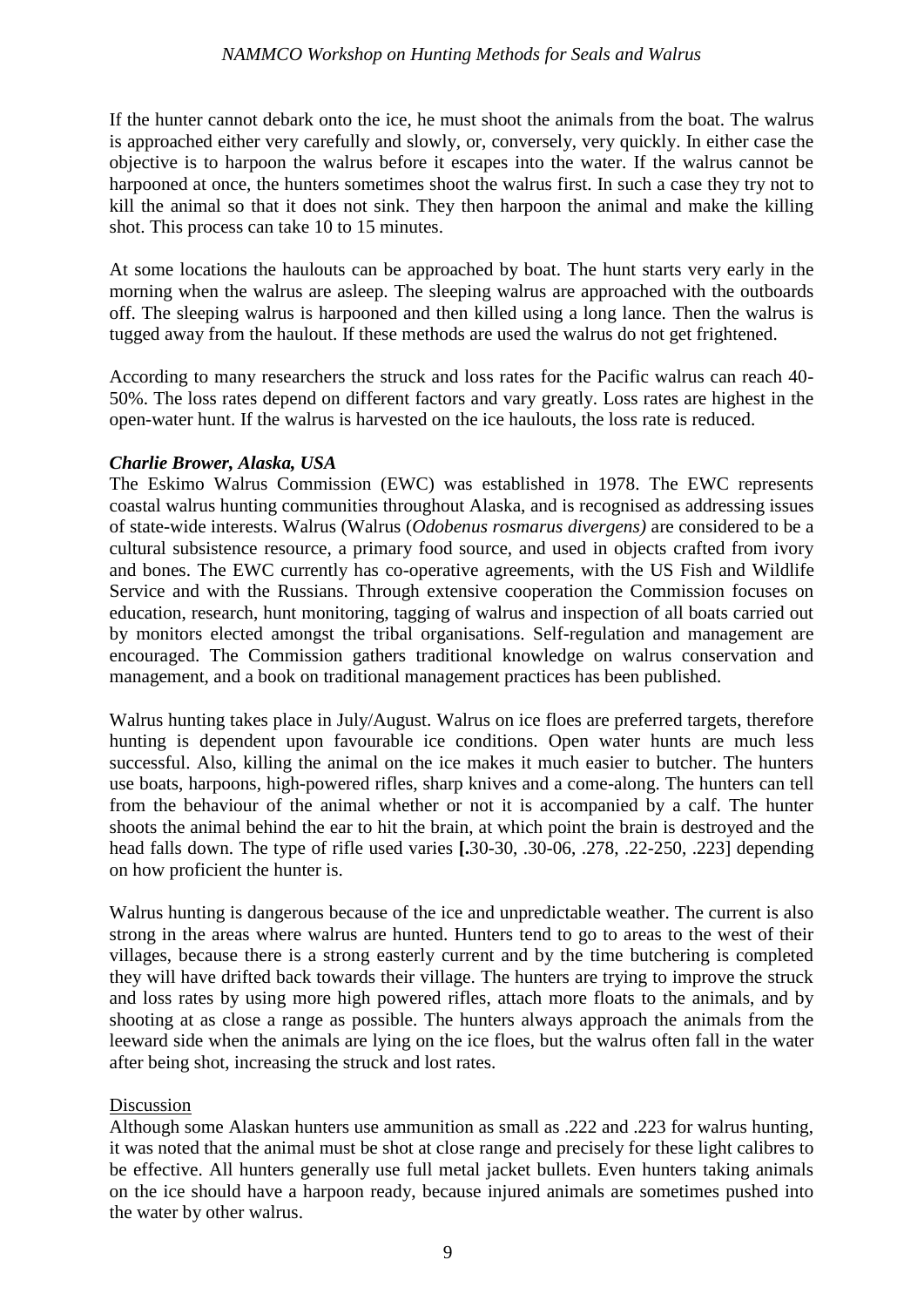*Charlie Johnson, Alaska, USA* gave a presentation of the Marine Mammal Protection Act (see Appendix 3, p. 28, for a résumé).

## *Glenn Williams, Canada*

Mr Glenn Williams gave the presentation on walrus (*Odobenus rosmarus rosmarus*) hunting in Nunavut on behalf of Ben Kovic the Chair of Nunavut Wildlife Management Board. The largest concentrations of walrus are found in Foxe Basin and northern Hudson Bay. Walrus hunting is a recognised right under the Nunavut Land Claims Agreement, and is governed by the Fisheries Act. Indians and Inuit can harvest up to four walrus without licence per year, and in some cases community quotas are issued. Walrus are hunted in all the six seasons. The hunters are required to report harvests to the Department of Fisheries and Oceans. The average annual kill is 241 animals, with some reduction over the past 20 years. This may be because hunters no longer use large boats to access very remote areas, and other changes in equipment, rather than a reduction in the number of animals. The struck and loss rates vary with seasons, weather, location, animal behaviour and experience of hunters. Currently there are no reliable estimates of struck and loss rates.

Hunters in Nunavut use a combination of traditional methods and modern equipment, such as boats with outboard motors and snow machines with more traditional sleds. Harpoons with seal skin lines and floats are still very important, although hunters often find that the modern floats are more resilient. In most cases the rifles used for killing walrus are .30 calibre, .303 calibre or smaller, depending on what the hunters' have available to them. The .303 calibre is commonly used because the ammunition is widely available in the communities. In the last several years the .303 full metal jacket ammunition has become less available and has been replaced by soft point bullets.

Walrus are hunted from boats while they are on ice floes and while swimming in open water. Hunting them on ice floes is preferred because loss rates are lower and it is more convenient for butchering the animals. Animals on the ice are approached slowly and shot at as close a range as possible, with the objective of killing them outright before they can enter the water. When hunting in open water, the walrus is often slowed down with a body shot, allowing the hunters to get close enough to harpoon and secure the animal before administering the killing shot. This reduces loss rates.

Walrus hunting through the ice is done during the winter, by harpooning the walrus as it breathes through a hole in the thin young ice. Once harpooned the walrus is secured and held until it returns to breathe again, then shot through the roof of the mouth where the skull bone is thinner.

Nunavut Tunngavik Incorporated, the Nunavut Wildlife Management Board and the Department of Fisheries and Oceans have established a working group of experienced hunters to make recommendations on harvesting methods and equipment for marine mammals, and to also test new equipment and technologies. This past summer, hunters tested new rifle calibres and ammunition on walrus. Experienced hunters were supplied with 338 Win Mag and 375 H&H rifles. The test ammunition was hand loaded, round nose solids, round nose full metal jacket and solid Barnes XP bullets. The results of these tests are now being collated. The Working Group also identified training at the community level as important. Training materials are being developed and will be published in appropriate formats for dissemination in the communities.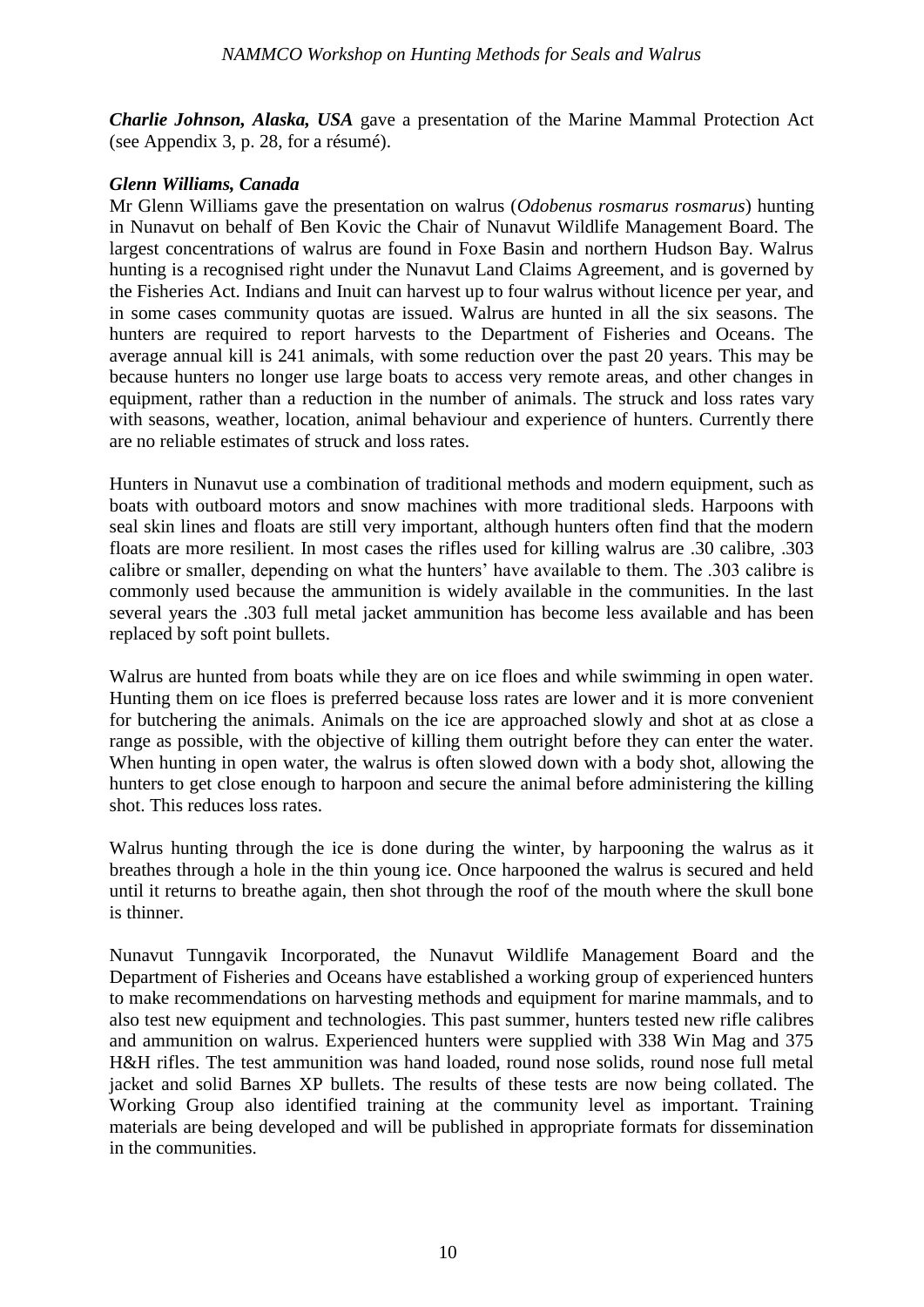Walrus is an important source of food and every edible part is utilised and distributed through the communities. The by-products from the walrus hunt, such as tusks for carving, are also important as a source of cash for the hunters.

#### Discussion

The hunters prefer full metal jacket ammunition because they find that with smaller guns (.303) they get better penetration, and it is readily available in the communities. The latter is important for determining the ammunition used. It may be better to use soft point bullets with bigger rifles, but this is currently being tested. There is concern about bullet deflection, which may be more acute for full metal jacket ammunition in smaller calibres. The bullet's design and shape also influence deflection, and research into this problem is underway in Nunavut.

#### *Leif Fontaine, Greenland*

The hunting of walrus (*Odobenus rosmarus rosmarus*) in Greenland varies greatly both by region and season.

In North Greenland (Avanersuaq), walrus occur from October until April. When they first appear in October, they are hunted from motor boats and dinghies, and are shot first with a body shot to slow the animal, and then harpooned in order to prevent them from sinking. When the first ice appears in November, the walrus is harpooned from the floe edge, and the harpoon line is secured using a lance. The lance is thrust into the ice, thus "fastening" the walrus. When it surfaces it is shot using a calibre .30-06 rifle.

In northwestern Greenland, walrus occur infrequently in the fjords, and are therefore rarely hunted there. In recent years hunting walrus at the floe edge by means of dog sled has become more common, resulting in increased catch. Again the walrus is shot using a .30-06 calibre rifle.

In central western Greenland, walrus are found at the floe edge in February. In harsher winters with more ice, walrus can be seen in abundance, but leave the area in May. Due to the thinning of sea ice off Sisimiut in recent years, walrus tend to be further offshore and therefore harder to reach by boat.

Hunting walrus around Sisimiut is locally restricted to the months of March and April. Whenever harsh winters occur with more ice, walrus catches increase. Hunting walrus is practised utilising larger vessels since ice conditions and strong currents would make the use of very small vessels dangerous. Walrus hunting from smaller boats occurs only when sea ice is less dense. Calibre .30-06 rifles are commonly used in the hunt. As in other areas the walrus is shot while on the ice if possible, and in open water if not. In open water every effort is made to harpoon the animal before it is killed.

In Eastern Greenland, walrus appear rarely around Kuummiut from about May to July. Walrus are hunted in open water by shooting them first, then harpooning them to prevent them from sinking. .30-06, .30-30 and .243 calibre guns are commonly used.

Mr Fontaine emphasised that hunter safety was very important in walrus hunting. He also recommended the use of ear protection when hunting with rifles.

#### Discussion

It was clarified that full metal jacket, sharp point ammunition is the type most commonly used for walrus hunting in Greenland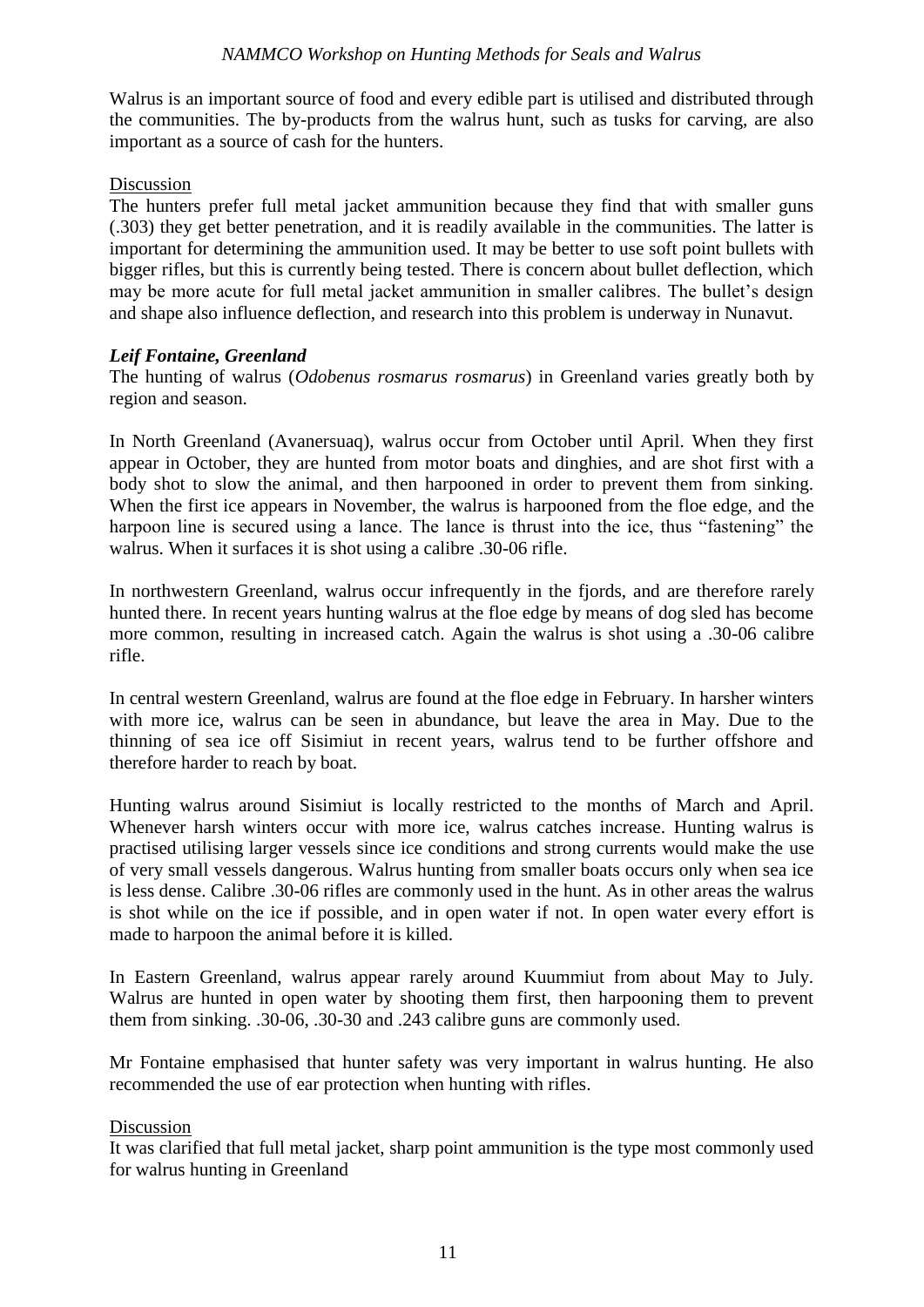## **Seal Hunting**

#### *Edward Zdor, Chukotka, Russian Federation*

Seals are harvested in all villages on the Chukotkan Arctic and Pacific coasts. Four species other than walrus are hunted: ringed (*Phoca hispida*), ribbon (*Phoca fasciata*), bearded (*Erignathus barbatus*) and spotted seals (*Phoca largha*). The ringed seal is the most commonly hunted seal, and is taken on the ice or in open water at all times of the year. The other seal species appear in the spring when the sea ice breaks up and depart in the late fall when the sea freezes, and are harvested when they are present in the hunting areas.

Netting is a very commonly used method for taking seals in Chukotka. Several types of seal nets are used. The summer net is 15 to 20 m in length and is used in open water, in the same manner as a fishing net. It is most effective in darkness. The winter net is 5-6 m in length and is set across fractures in the ice. A special type of net, a square of about 2.5 m, is set beneath seal holes in the ice, hanging below the hole like a sack. The seal is able to come up the hole but gets stuck in the net when it tries to dive down again.

Seal traps are used on rivers where seals swim up the river following fish. The trap is a partially submerged mesh box with a trap door in the upper part which remains at the surface. When a seal hauls out on the box, it falls through the trap door into the trap.

Seals are also hunted using rifles and associated equipment to retrieve the seal. In the summer seals are shot from boats, floating ice, or hiding places on shore. In the spring and early summer seals are shot as they lie by their breathing holes. In the fall and winter seals are hunted from the ice edge or at open water leads. Some hunters also hunt seals at the breathing hole using traditional methods.

Bearded seals are large and very cautious animals and require specialised hunting methods. In the spring and summer bearded seals haul out on the ice and are hunted by carefully stalking the animal to within firing range. In the fall they haul out on the new ice edge and are hunted from boats. Open water hunting is difficult because the seals sink when killed. If they are killed outright they must be harpooned very quickly to ensure retrieval. If a bearded seal is shot and injured just before it submerges, the hunter waits at the spot where the seal went down. The seal tends to emerge at or near the same spot, at which point it is shot and harpooned.

## *John K. Boone, Alaska, USA*

Mr Boone focussed on seal hunting in southeast Alaska, where 3 species are commonly taken: northern fur seals (*Callorhinus ursinus*), Steller sea lions (*Eumetopias jubatus*) and harbour seals (*Phoca vitulina*). In addition sea otters (*Enhydra lutris*) are hunted.

The methods used in seal hunting are always dependent on the prevailing environmental conditions. There is little sea ice in southeast Alaska, but icebergs from glaciers are common in some areas. Shorelines are typically steep and the water is deep in most areas. Therefore it is common practice to shoot animals while they are on shore, or to herd them into shallow water before shooting them. These practices minimise the number that are struck and lost. If animals sink to the bottom in shallow water they can be retrieved using a grappling hook. Another way of minimising struck and lost is to shoot the animal just as it takes a breath: its lungs are then full of air which causes it to float.

The local knowledge held by hunters enables them to locate seals on a seasonal basis. Seals commonly follow their sources of food; therefore knowledge of fish migrations is very helpful in finding seals.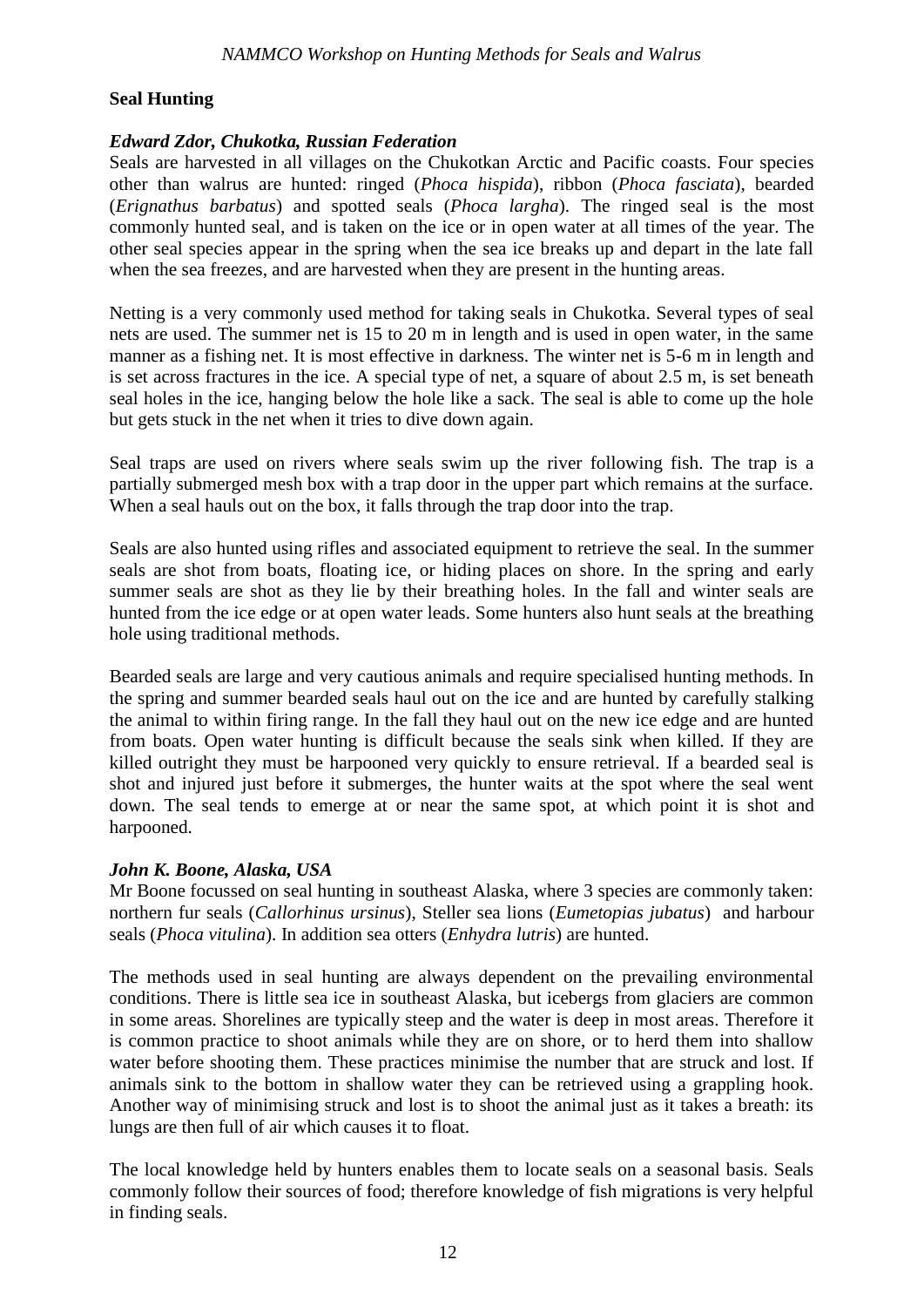Equipment used in seal hunting is similar to that used in other areas. All equipment must be able to withstand a salt-water environment and hard use. To this end equipment maintenance is also crucial. The .222 calibre with full metal jacket ammunition is the most commonly used for seal hunting. Larger calibres are sometimes used for long range shooting from fixed positions. The full metal jacket bullet does not fragment upon impact and does less damage to the hide and meat. A club is used to kill injured seals. A grappling hook and rope is necessary to retrieve seals that sink in shallow water. Sharp stainless steel knives are used for skinning and butchering.

Some studies have estimated high struck and lost rates for open water seal hunting, but this is very dependent on environmental conditions and the skill and experience of the hunters. To minimise struck and lost animals, hunters should concentrate on one species at a time, and focus their hunting approach on that species. Seals that sink when shot should be hunted in shallow water, where they can be retrieved, whenever possible. Equipment should be well maintained, and rifles should be sighted in regularly. Target practice is important even for experienced hunters, and it is especially critical to practice shooting from a boat.

#### Discussion

It was agreed that .222 and .223 calibre rifles using full metal jacket ammunition were excellent weapons for hunting smaller seals, as they gave good penetration and minimal damage to the skin and the meat. Soft point ammunition was acceptable for short and medium range shooting.

## *Mark Small, Canada, and additional information from Department of Fisheries and Oceans: Commercial harp seal (Phoca groenlandica) hunt*

In Atlantic Canada, the typical professional sealer is an active fisherman who participates in the seal hunt for only a few weeks of the year. Both small vessels  $(\leq 35$  feet) and longliners (35-65 feet) participate in the hunt, but vessels larger than 65 feet participate as collector vessels only. The small vessels carry a crew of 2-5 sealers, operate close to shore, and usually land their catch daily. The larger vessels carry larger crews and may stay out for several days at a time.

There are presently over 15,000 licensed sealers in Atlantic Canada, of which over 9,000 are professional sealers. To become a professional sealer, a sealer must apprentice under a professional for 2 years. This ensures that the appropriate training and skills are passed on.

The hunt is strictly regulated and the Gulf and Front whelping areas have separate annual quotas. Weaned harp seal pups are most commonly taken. Very few hooded seals are taken because the hunting of bluebacks is prohibited in Canada. Harvests of harp seals over the past 9 years have averaged 256,000 animals. The hunt is profitable for participants and is not subsidised in any way.

The hakapik and club are the primary hunting tools used in the Gulf hunt, while rifles and shotguns are preferred at the Front, where ice conditions make it difficult to approach seals on foot. The exact specifications of the hakapik and club are specified by Canadian regulations (see Appendix 3, p. 28). These regulations also specify that hunters must crush the skull with the hakapik or club, and then manually check the skull, or administer a blinking reflex test, to confirm that it is dead before proceeding to strike another seal. In addition, no person may start to skin or bleed a seal until a blinking reflex test has been administered, and it confirms that the seal is dead.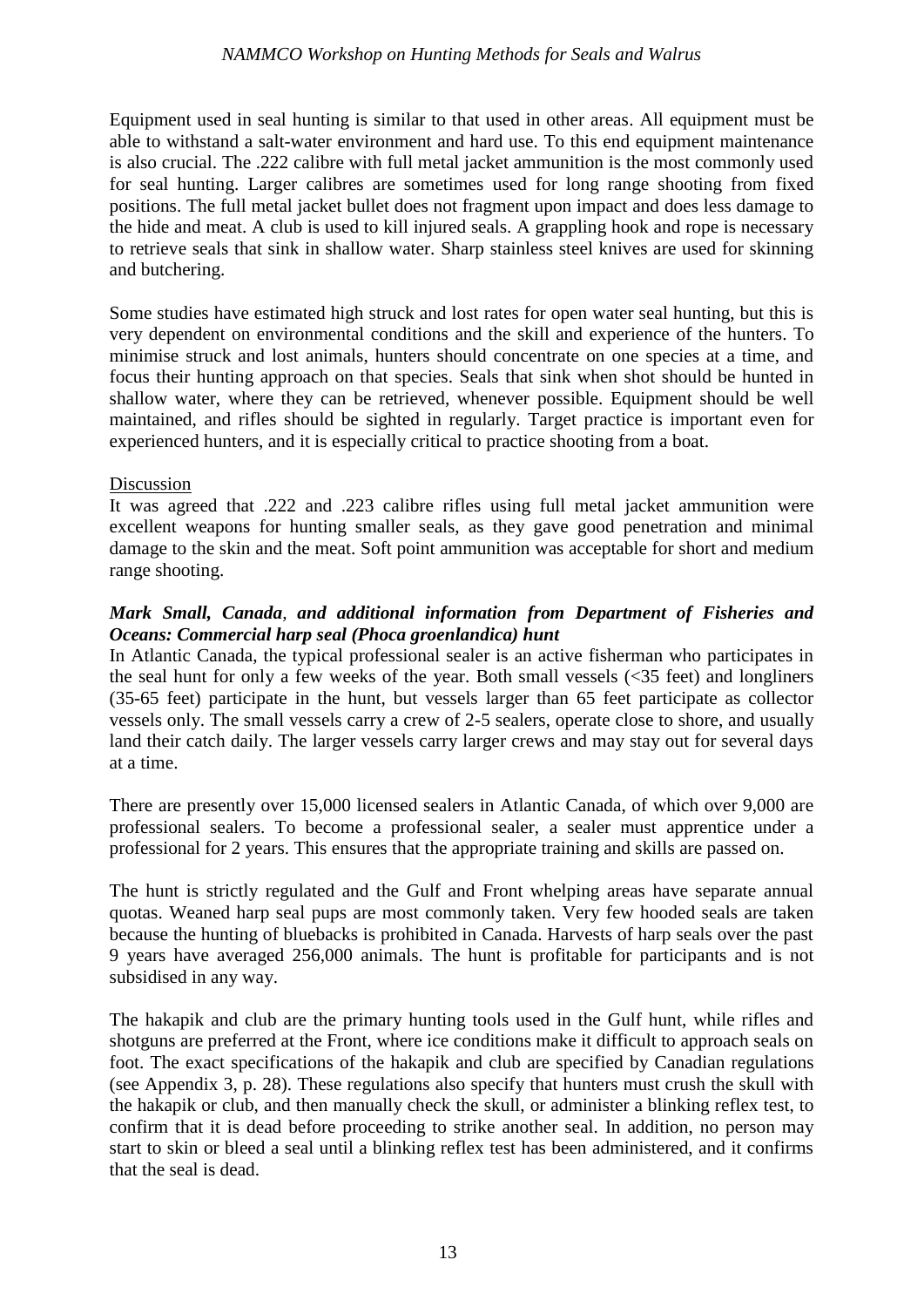About 95% of the seals taken at the front are shot with rifles. The vessels steam through the ice shooting seals, recovering them using a small skiff. Under Canadian law a rifle and bullets that are not full metal-jacketed that produce a muzzle velocity of not less than 1,800 feet per second and a muzzle energy of not less than 1,100 foot pounds must be used in the seal hunt. Shotguns of 20 gauge or greater, with rifled slugs, may also be used. The most commonly used rifles are of calibres .243, .223 and .222.

Most seals are killed instantly. Recent studies have shown that the struck and loss rates for young seals taken on the ice varied from 0-1.9%, and from 0-10% when taken in the water. Loss rates were higher for older seals, but these are rarely taken.

Mr Small believed that, for the seal hunt to be considered ethically acceptable, the existence of the species must not be threatened, no unnecessary pain or cruelty should be inflicted, the killing should serve an important use, and should involve a minimum of waste. In his view most present day sealing activities satisfied these criteria.

#### *Glenn Williams, Canada: Arctic seal hunts*

There are five species of seals in Nunavut that are hunted. Ringed seals are the most common, with a distribution that is year-round throughout Nunavut. This is the seal that is harvested the most, for its meat and skin by all communities in Nunavut (except Baker Lake). Bearded seals also have a year-round distribution throughout Nunavut. Although this seal is not harvested as much, it is very important for its meat, and the skin is used for the making of soles for kamiks and skin ropes. Harp seals migrate annually between the Arctic and sub-Arctic regions. This seal arrives in Nunavut in June and July, returning to the east coast of Canada in October and November as the sea ice forms in the northern parts of its range. Harp seals are only harvested occasionally in Nunavut as a source of feed for dogs. Their skins are used in the sewing of traditional clothing. Hooded seals (*Cystophora cristata*) migrate annually from offshore areas to the near shore in the late fall. Hunters only harvest this seal occasionally, but the numbers and frequency of hooded seals being caught is increasing in the past few years. Harbor seals are found in the very southern parts of Nunavut, at the northern limit of their range. This seal is only taken occasionally, but the meat and skins of the young seals are prized by hunters.

Seal hunting is subject to the terms of the Nunavut Land Claims Agreement, and is legislated under the Marine Mammal Regulations of the Fisheries Act. There are currently no restrictions on the seasons or numbers of seals that can be harvested by an Inuk in Nunavut. Seals are harvested year round in Nunavut, but the migratory seal species are only hunted during open water seasons. Seal harvesting during the ice-covered seasons is restricted to ringed seals and bearded seals. It is estimated that 30 000 ringed seals, 1000-2000 bearded seals, 1000-2000 harp seals and less than 200-300 harbour and hooded seals are harvested annually in Nunavut.

The majority of seals are shot from a boat in the water. Occasionally, seals are shot while out of the water on ice or rocks. The shooting of ringed, harp, harbour and hooded seals in the water is done with a .22 calibre rifle, with a shot to the head. The seal is then either hooked with a long handled *niksik* (gaff), or harpooned.

During the first few weeks of the open water hunt, the loss due to sinking is slightly higher than during the remainder of the open water season. Hunters report that this is due to the physical condition of the seals (blubber thickness) and the lower salinity of the water due to melting ice and snow

The harvesting method used for bearded seals in open water is similar to that used for walrus. It is shot in the body first, then harpooned with a float attached and then shot in the head.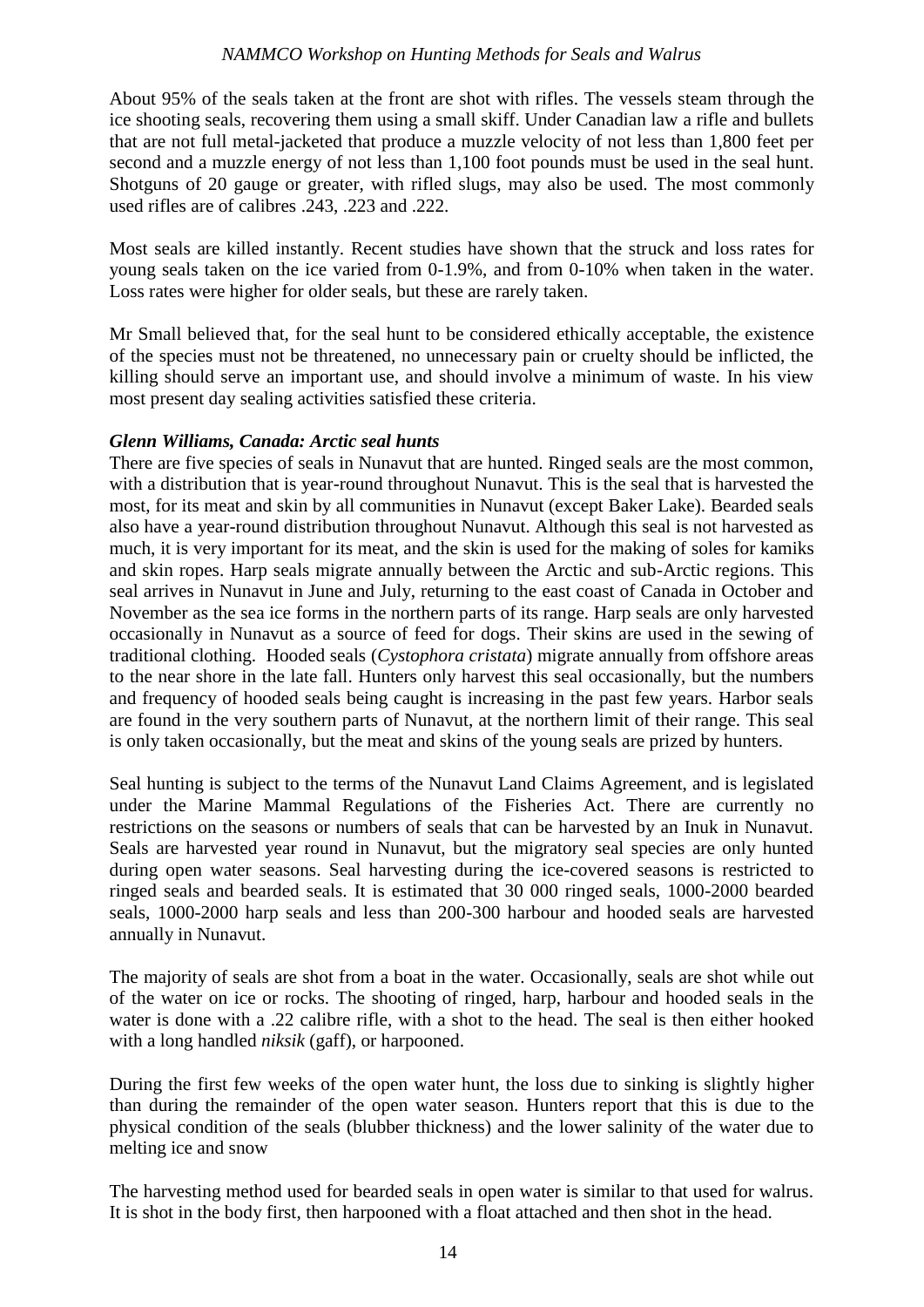## *Jakob Petersen, Greenland*

The availability of seals and the methods and weaponry used in seal hunting varies regionally and seasonally in Greenland.

In northern Greenland (Avanersuaq), during the winter when there is sea ice (during the dark period) ringed seals and bearded seals are hunted by their breathing holes in the ice and also by using nets closer to the shore. The seal is shot using a calibre .30-06 rifle, then using the *Iimaq* (lance), designed for winter use, to ensure a swift kill. During the spring (April to June) when seals are up on the ice, they are hunted using shooting screens with .222, .243 and .30- 06 calibre rifles. During the summer and early fall (July to September), harp seals appear in the Qaanaaq region. Hooded seals have become rare in the Avanersuaq and are sighted infrequently, since the range of the sea ice is decreasing and moving further north due to the warming of the climate.

In northern West Greenland, ringed seals are to be encountered year round. Young and adult harp seals appear around June, and are hunted until November - December. Bearded seals appear in during the summer and can be seen until the sea ice appears. During the summer, smaller boats as well as larger vessels (up to 30 feet) are used in hunting seals. During the winter time hunting is conducted by using dog sledge and only ringed seals are caught using nets. Magnum .22, Sako .22 and .30-06 calibre rifles are commonly used in the hunt.

In central Western Greenland, Harp seals appear in June. By early fall some disappear, but numerous seals are to be encountered even in late fall. They disappear around March – April while they are breeding on the sea ice. Hunters catch the harp seals using dinghies and smaller vessels and the catch is sold at local meat and fish markets. Fishermen in larger fishing boats also hunt the seals for subsistence, as do recreational hunters. Younger harp seals appear by the end of June and disappear during March-April and are hunted primarily by hunters in dinghies, using calibre .22 Magnum and .222 rifles.

Hunters in the Maniitsoq region have noted that the frequency of appearance of younger harp seals can vary a great deal depending on ice conditions. Another factor, which is believed to be the cause of a recent decrease in the numbers of young seals seen, is the Southern Canadian hunt for baby seals, which is believed to have an influence on the number of seals reaching Greenland.

Hooded seals appear in April and new-born seal pups of this species appear on the floe edge or in the drifting ice. In May their numbers decrease. Subsistence hunters using dinghies primarily hunt this seal using .222's up to .30-06's.

The fjords around Sisimiut are no longer covered with ice in the wintertime and as a consequence ringed seals rarely are encountered. In earlier years when the fjords were covered with ice, ringed seals could be encountered at the mouths of the fjords and were caught using nets. During the early spring in March – April as the sun grows stronger, numerous seals would be basking in the sun on top of the ice, and they were hunted by walking on the ice or using dog sled. Now they are hunted using dinghies or smaller vessels. Calibre .222 up to .30-06 rifles are used in the hunt.

In southern Greenland, ringed and harp seals are to be encountered year round. They are hunted throughout the year, except during their moulting period in May and June, using dinghies. Calibre .22 Magnum and .222 rifles are used for the hunt. Hooded seals frequent the area of Nanortalik from the beginning of April until the end of June and are primarily hunted by subsistence hunters from dinghies, using calibre .30-06 and .222 rifles.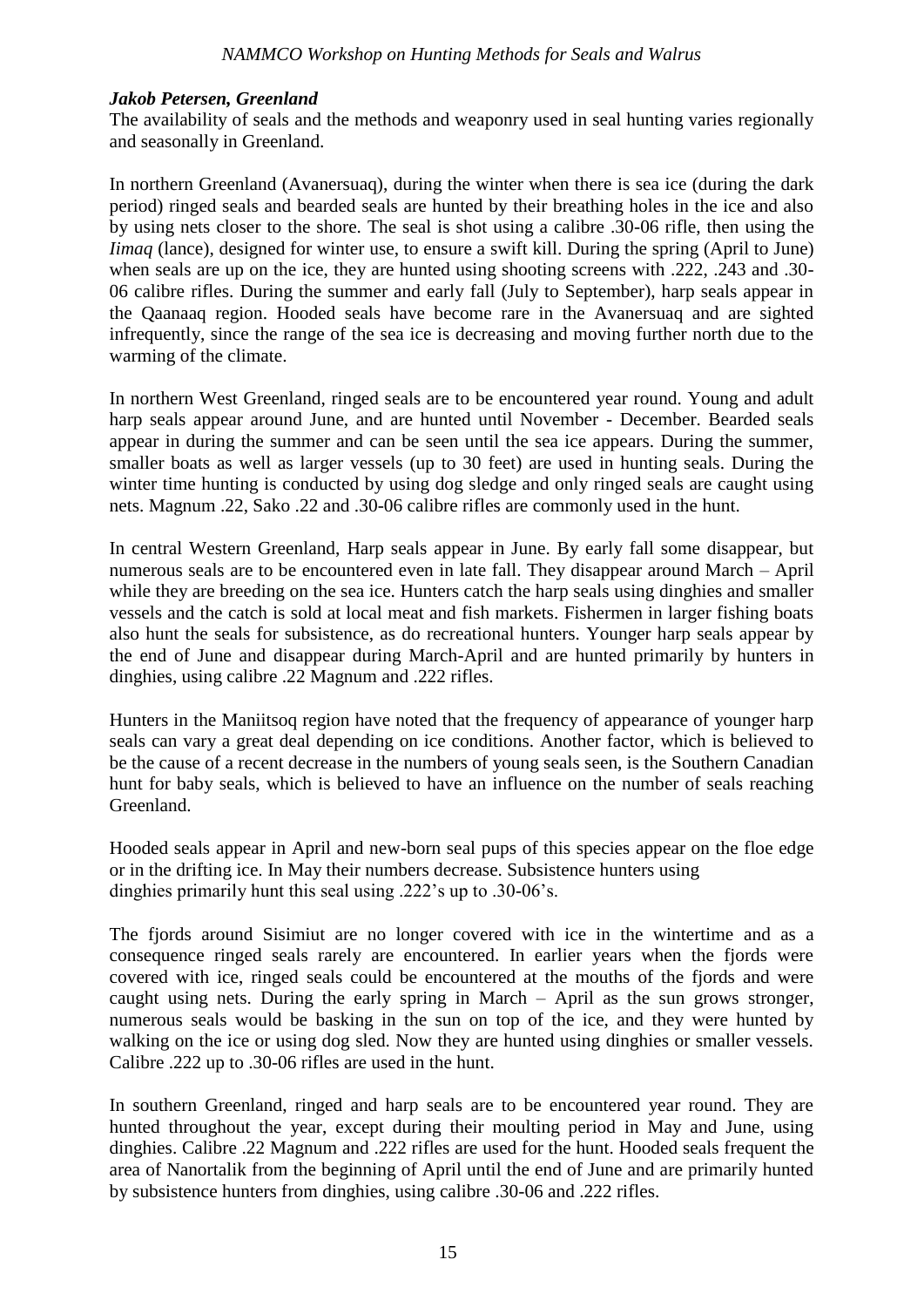In east Greenland, young and adult harp seals, hooded seals as well as bearded seals and ringed seals are encountered and hunted year-round. From January until April, ringed seals are caught from the sea ice using nets. From May until December the seals are hunted by means of vessels. The hunting equipment used depends on the size of the seal. For larger seals Sako .222 rifles are used and for smaller seals .22 Magnum rifles are used.

#### Discussion

Greenlandic hunters have noted a more frequent occurrence of seals with patchy hair or without hair in their catch. This is also seen occasionally in Atlantic and Arctic Canada. The reasons for this are not known, and further research is needed.

#### *Bjørne Kvernmo, Norway: East and West Ice commercial hunt*

Today Norwegian sealing for harp and hooded seals is much less active than it used to be. In the last few years, only about 3 or 4 vessels have participated, with 2-3 going to the West Ice and 1 going to the East Ice. These are ocean going fishing vessels that participate in other fisheries at other times of the year. Each vessel has a crew of 13- 15, as well as an inspector appointed by the Norwegian authorities. Each ship takes 2,000 to 5,000 seals in a trip. In recent years the emphasis has been on taking hooded seal pups (bluebacks) as these have the most valuable pelts.

The vessels cruise through the ice fields, with gunners stationed at the bow shooting seals. Seals are shot at a range of 30 to 70 m. Under Norwegian regulations (Appendix 3, p. 28), after being shot the seal must be struck with a club or hakapik, then bled. The seals are retrieved directly from the sealing vessel, or small boats are used. In slack ice conditions, shooting is sometimes conducted from small boats as well.

The minimum power of the rifles to be used for shooting adult seals and seal pups is restricted by Norwegian law (Appendix 3, p. 28). The most common rifle for shooting seal pups is the calibre .222, while the 6.5 mm calibre is used for shooting adult seals. Expanding bullets (i.e. not full metal jacket) are used. Guns with 5 shot magazines are preferred. All shooters use rifles with telescopic sights, and the rifles are sighted in on a daily basis.

Sealers are required to take a one-day training course annually.

In general sealing in faraway waters is a complex and demanding operation that requires extensive planning and preparation. The weather is very unpredictable and harsh in the sealing areas. Safety considerations for the sealers and crew are very important.

#### Discussion

Norwegian hunters have found that the use of sound suppressors (silencers) on rifles enables them to take more adult seals from a patch, as the other seals don't become so alarmed at the sound of the shots.

## *Andreas Dunkley, Norway: Norwegian coastal seal hunt*

The non-commercial hunt for coastal seals is concentrated on grey (*Halichoerus grypus*) and harbour seals, but ringed and harp seals are also sometimes taken.

Hunting is conducted from small boats so calm weather is necessary. Normally the shooter is set on land in an area where seals are known to be present. Seals are rarely shot from a boat. Ideally seals are shot when they are hauled out on land. If seals are shot in the water, this is done in areas of shallow water, so they can be retrieved if they sink. The shooting range is usually between 20 and 100 m.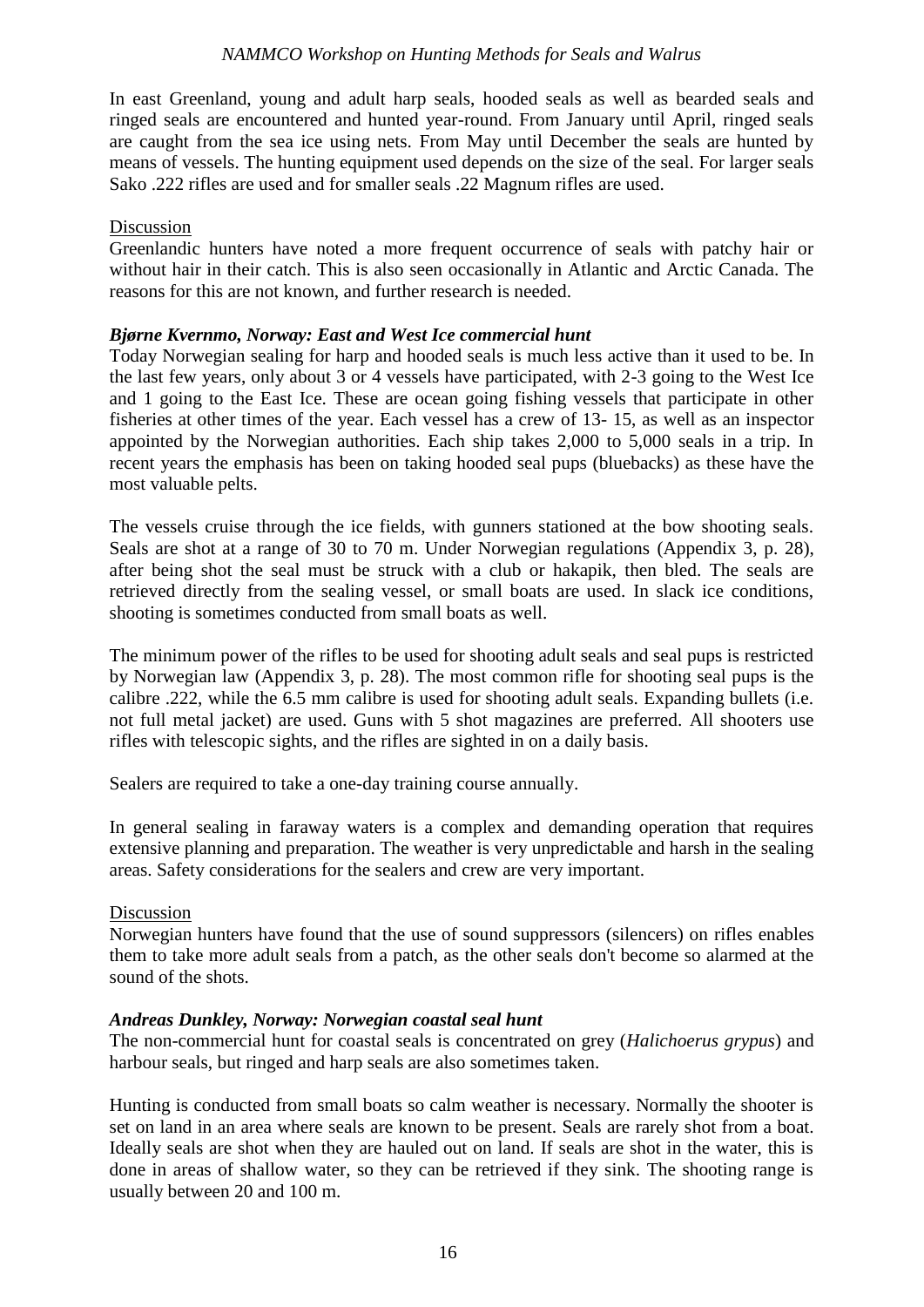The minimum size of rifles used in the hunt is restricted under Norwegian regulations (see Appendix 3, p. 28). The use of expanding bullets is mandatory. Expanding bullets tend to disintegrate when they hit the water, reducing danger from ricochet. Many hunters use a bipod when shooting. Some hunters use a silencer, which reduces recoil and muzzle flash, and is safer for the hunter. Other important hunting equipment includes binoculars, a rangefinder, a gaff, a hook and line to retrieve sunken seals, and an underwater viewing apparatus to find sunken seals.

The seal is usually shot in the head, resulting in a quick kill. Animals tend to float in the winter months but some sink even then: for this reason it is best to shoot seals only in shallow water and have the equipment necessary to retrieve them.

All hunters are required to take a shooting test before participating in the seal hunt.

#### *Pétur Guðmundsson and Árni Snæbjörnsson, Iceland*

Only the harbour seal and grey seal are hunted in Iceland. The harbour seal breeds in the spring from May to July with its maximum breeding activity in the end of May and beginning of June. On the south coast the common seal breeds on sand dunes up in the glacier rivers and on the bare sandy beach, but on the west and the north coast on very small rocky islands. The grey seal starts breeding in late September with its maximum activity in October/November and continues until February/March. Because of the breeding time the harbour seal is called the spring seal in Iceland and the grey seal the autumn seal.

Seal hunting in Iceland is focussed almost entirely on seal pups, mainly for the skin; but the meat, the blubber (fat) and the flippers played an important role for human consumption in the past. Pups are taken when they are a few weeks old, just towards the end of lactation. Annual takes range from 200 – 400 harbour seal pups and somewhat fewer grey seal pups. Harvests have declined in recent years because of the low market price of the skins. For a very long time before 1980 the catch was 4000 – 6000 harbour seal pups and 500 - 1000 grey seal pups per year. Seal hunting has a long tradition that goes back to when the island was first colonised. It is still the case that a land owner has the right to the seals on his land; therefore virtually all seal hunting is carried out by farmers on their own land, or with the land owner's permission. Seal farmers in Iceland have established the Seal Farmers Society with a membership of 100.

In Iceland the hunting methods have developed according to different circumstances from farm to farm, being different in the glacial rivers of the south coast during the spring, compared to the methods used on the rocky islands on the NW-coast during the autumn. Hunters choose a suitable hunting method according to the circumstances.

Net hunting is the most common method for hunting the harbour seal pup. The hunting takes place in the spring. To maximise the success of the hunt, it is necessary to be quiet around the whelping areas; therefore shooting is an unsuitable method. The nets are placed close to the small rocky islands or across creeks and channels. The bottom part of each net is made as heavy as necessary to keep it as close to the bottom as possible, to prevent the pup from lifting the net to the surface for air. This minimises the time it takes for the seal to drown. Every pup entangled in the net is caught, none escape wounded, and none suffer pain from their wounds. In the glacier rivers on the south coast, nets are pulled upstream between the riverbanks to catch pups. Then the pups are landed and put to death using a seal club or a rifle of .22 calibre.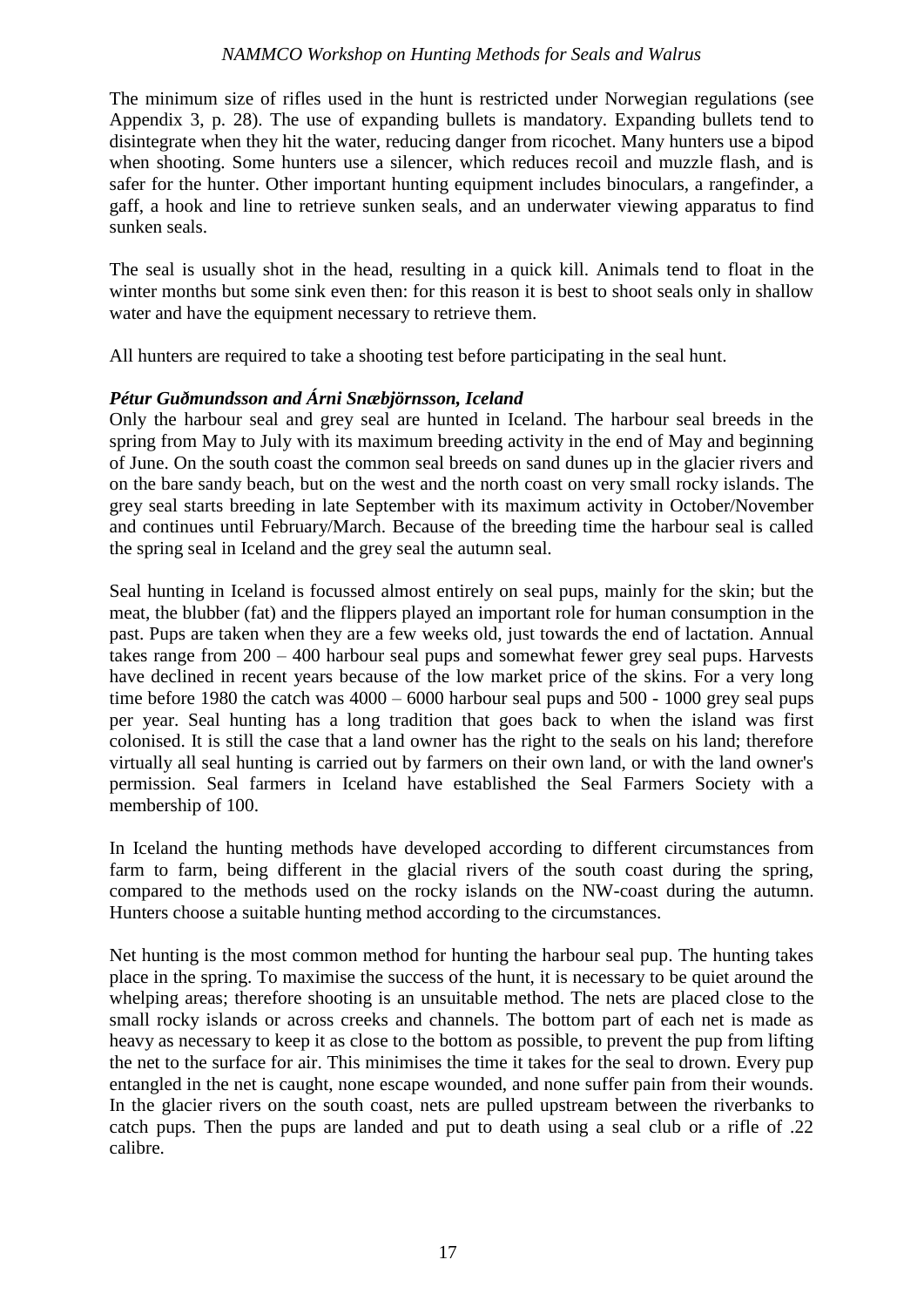The grey seal pups are almost entirely caught in the whelping areas, using either a seal club or a rifle of .22 calibre from a very short distance. For hunting of adult grey seals a rifle of calibre .222-.243 is used.

All seal pups skins are utilised. Harbour seal pup skins are tanned for fur coats and jackets and some of them are sold dry for export. The grey seal pups skins are tanned for the leather industry, and this is a very strong leather material. Icelanders have for centuries utilised the seal products completely, i.e. the skin, the meat, the blubber and the flippers. The meat is used fresh, salted or smoked. The blubber was used as a source of light, animal fodder or for human consumption. The very old tradition of singeing and pickling the flippers still exists. After 1980 the popularity of the seal products declined, but in the last few years it is increasing again.

## *Bjarni Mikkelsen, Faroe Islands*

Seal hunting may have had a long tradition in the Faroe Islands, in parallel with the tradition of utilising the whale resources around the islands. The hunt is fairly well described in historical records going back to the seventeenth century. Two seal species formerly bred in the islands and were hunted - the harbour seal and the grey seal. By the mid-eighteenth century the harbour seal became extinct, probably due to overexploitation. The grey seal hunt continued for another hundred years.

The main hunting season was during the breeding season when seals were on land. For harbour seals, this was May-June, on sandy shores and skerries in more sheltered areas. Grey seals were hunted during the whelping season in September-October, in caves and on rocky shores. The hunters approached the breeding sites by boat. In caves they sometimes had to use flares to illuminate the cave. Reaching shallow waters, the men jumped on land and equipped with wooden clubs they killed all adult seals present with a strike to the head. Afterward all pups were killed. Outside of the breeding season, a few seals were taken in special large mesh-sized seal nets put out in near-shore waters. Later, with the introduction of weapons, seals were also shot in shallow waters, mainly in the summer period.

With the termination of a four-year bounty hunt in 1967, reducing the grey seal stock significantly, and new weapons legislation in 1969, banning the possession and use of rifles as a hunting weapon, traditional seal hunting virtually ceased in the Faroe Islands.

Fish farms were introduced in the Faroes in the early 1980's. The farmers experienced problems with grey seals interacting with cages and disturbing the fish. They were given permission to possess rifles, with a minimum calibre of 6.5 mm, using hollow point bullets, and to shoot seals approaching the farm. The farmers shoot mainly from land, aiming at the head of the seal. A high portion, perhaps 70-90%, of grey seals killed in the water sink, even in the winter. The farmers have experienced problems with bullets ricocheting off the sea, posing a potential danger to people residing near the fish farms. Some farmers have started using shotguns and cartridges loaded with pellets to shoot the seals, which is illegal.

Farmers are not required to keep hunting logbooks or to retrieve the shot animals, even for scientific purposes. There is no longer any tradition to utilise seal meat and blubber or the fur in the Faroe Islands.

#### *Åke Granstrøm: Sweden and Finland*

Harbour, ringed and grey seals are found in Swedish and Finish Baltic waters. Of these only the grey and ringed seals are hunted at present. The grey and ringed seal populations are now recovering after commercial over-harvesting in the first half of the 20th century, and a period of low reproductive success apparently caused by pollutants. Seal hunting was stopped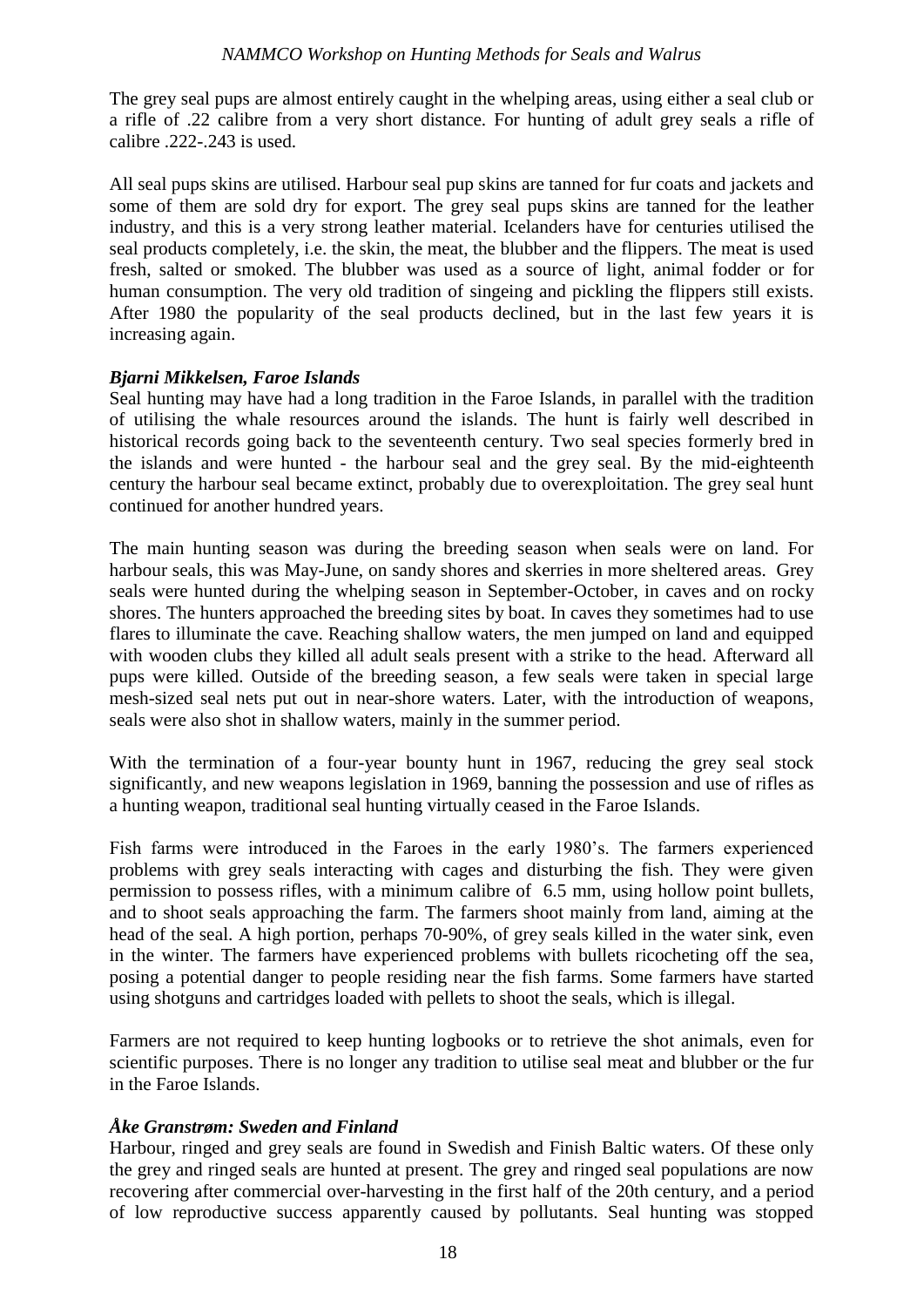entirely in Sweden in 1975 and in Finland in 1982, and only recently restarted in 2001 and 1997 respectively. There is an increasing problem with interactions between seals and commercial fisheries in both countries.

Seal hunting is strictly regulated in both countries (see Appendix 3, p. 32). The hunting season for grey seals lasts from 16 April to 31 December, while that for ringed seals in Finland is divided into 2 periods from 16 April to 31 May and from 1 September to 15 October. There are quotas for both species. Hunting is forbidden in seal reserves, which include all the major resting-places for seals in the Baltic. Hunting from boats is not permitted. The minimum power of rifles to be used for seal hunting is also specified in the regulations.

During the spring period seals are hunted on the ice. Grey seals are usually found near the edge of the ice pack. The seals lie right next to the water, so the shot must be instantly lethal so the seal will not be lost. Hence they are always shot in the head.

During the open water season, hunting usually takes place around islands and skerries frequented by seals. Once seals are spotted, the hunter is landed close enough to get a shot at the seal. If the seal is shot while it is in the water it must be retrieved very quickly or it will sink. Hence hunters usually operate in teams, with a boat ready to go out and retrieve the seal immediately after it is shot. Seals sink quickly in the Baltic because the salinity of the water is very low. Also the water is not very clear, which makes retrieval of sunken seals difficult. Therefore hunters prefer areas of shallow water where sunken seals can be retrieved more easily.

The struck and loss rate was relatively high (42%) in Sweden in 2001, the first year the hunt was resumed. However the situation has improved and the struck and loss rate was only 5% in 2003. The full quotas have not been taken in either country, but seal hunting is becoming more popular.

## Discussion

It was noted that pollution has been a problem in the Baltic and that there is some evidence that it has affected the reproductive rates of seals in the past. However the situation has improved in recent years, and seal populations are generally increasing. Hunters utilise the meat but not the blubber of seals.

## **5. SUMMARY OF WORKSHOP**

Glenn Williams summarised some of the presentations and discussions during the Workshop. He noted that seal and walrus hunting are conducted in widely differing environments and under variable regulatory regimes. The equipment used is often restricted by the regulatory framework but is also adapted to the local conditions. Hunters from different areas have much to learn from one another, and should be open to new ideas, equipment and techniques, and willing to change their hunting methods if better methods are available. Hunters from different areas need to cooperate with one another to preserve their way of life. Hunters should have reason to be proud of what they do, and this requires that they be well educated and use the best available equipment and techniques.

Glenn Williams noted the following themes had been raised in the discussions, and suggested that they should be integrated into the recommendations from the Workshop:

- Hunters should aim for full utilisation of their catch;
- Hunters should acknowledge the importance of conservation and consider themselves as conservationists;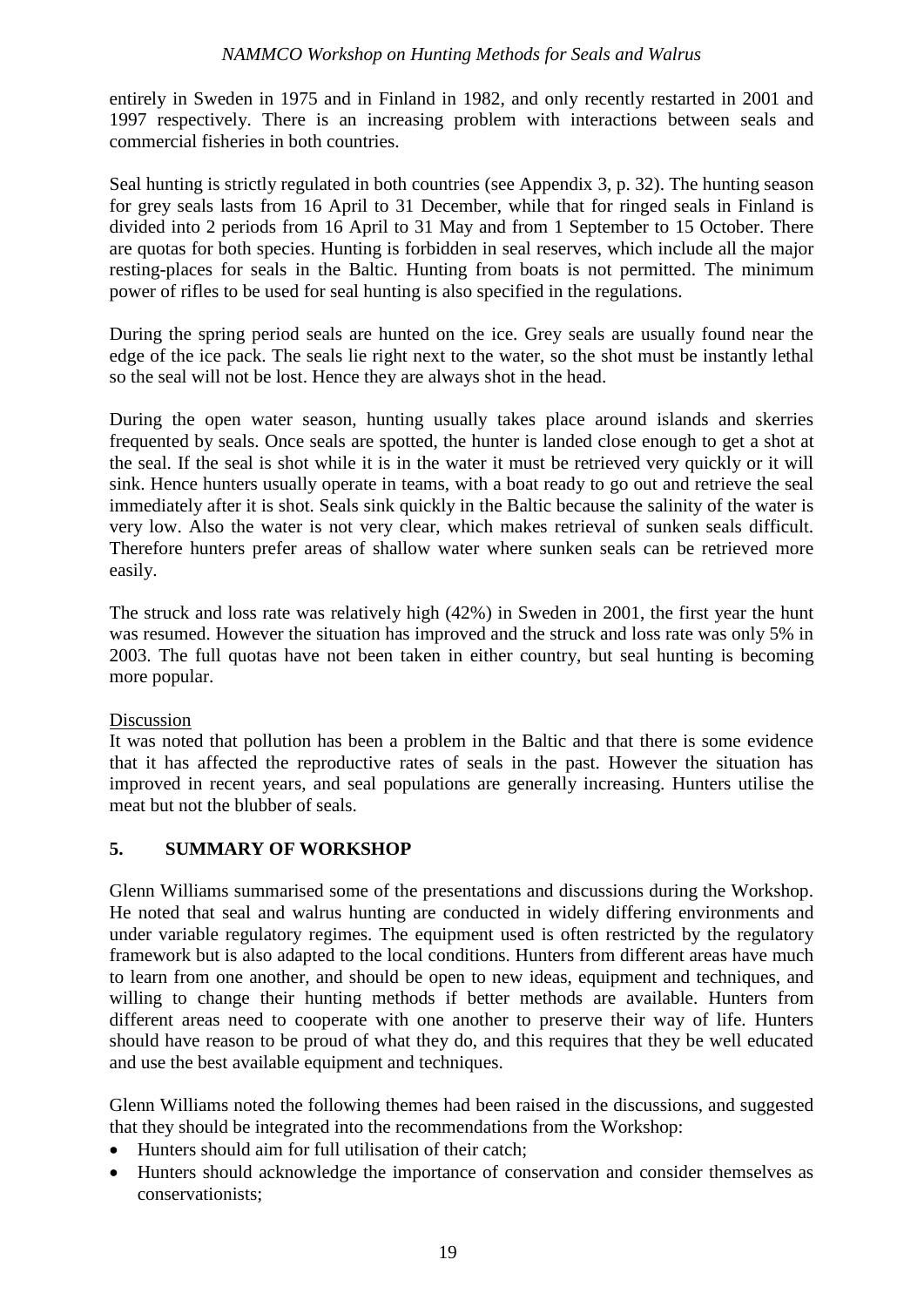- Hunters do not agree that the results of some studies that show very high struck and loss rates for seal and walrus hunts can be applied to all hunts. Further research on struck and loss rates is required.
- Hunters need to find practical and effective measures to reduce struck and loss rates in some hunts;
- There is a need for more effective hunter training in some areas;
- There is a need for more research on the effectiveness of various rifles and bullet types for killing seals and walrus.

## **6. RECOMMENDATIONS**

A Drafting Group composed of Glenn Williams, Mark Small, Niels Lange Nielsen, Siri K. Knudsen, Åke Granstrøm, Charles Brower, Daniel Pike and Grete Hovelsrud-Broda developed a set of draft recommendations based on the presentations and the discussions at the Workshop. These draft recommendations were then presented to the workshop participants and discussed one by one, revised if necessary, and adopted by consensus. These recommendations are for implementation by management authorities, hunters and researchers. In each case the hunts to which the recommendation most applies are identified.

## **Hunter training**

The Workshop recognised the continuing importance of hunter training for the improvement of hunter safety, reducing unnecessary suffering to animals, minimising struck and lost animals, maximising utilisation of the harvest, and equipment selection, manufacture and maintenance. Hunter training should be a priority for all hunts.

- The Workshop recommended training for inexperienced hunters in particular and that such training should be a continuous process for all hunters in general.
- The Workshop recommended that information is provided to hunters on new and improved equipment that is presently available.

## **Struck and Lost Estimates**

Workshop presentations and discussions demonstrated a lack of accurate and reliable estimates of "struck and lost" (S/L) for seal and walrus hunts. The Workshop recognised that reliable estimates of S/L are urgently required to allow better conservation and management and enable us to target hunts where S/L can be reduced. It was also recognised that reducing S/L benefits hunters because of potential higher catches, less unnecessary suffering to animals and a better public image. Struck and loss estimates are a priority for open water seal and walrus hunts.

- The Workshop recommended that studies of S/L should be done in cooperation between researchers and hunters.
- The Workshop recommended the methods, techniques and equipment to reduce S/L should be developed and applied at the local level to ensure that these are appropriate to local conditions.

## **Minimise Animal Suffering**

 The Workshop recommended that the hunters should make every effort to reduce unnecessary suffering by hunted animals, by minimising killing times and avoiding letting injured animals escape. Such efforts should have priority for all hunts.

## **Technical Innovation**

The Workshop noted a lack of technical innovation in developing new equipment and hunting techniques to improve hunting efficiency and reduce "struck and lost".

 The Workshop recommended that development and research be undertaken in this area. Open water hunting for large seals and walrus was identified as a priority area.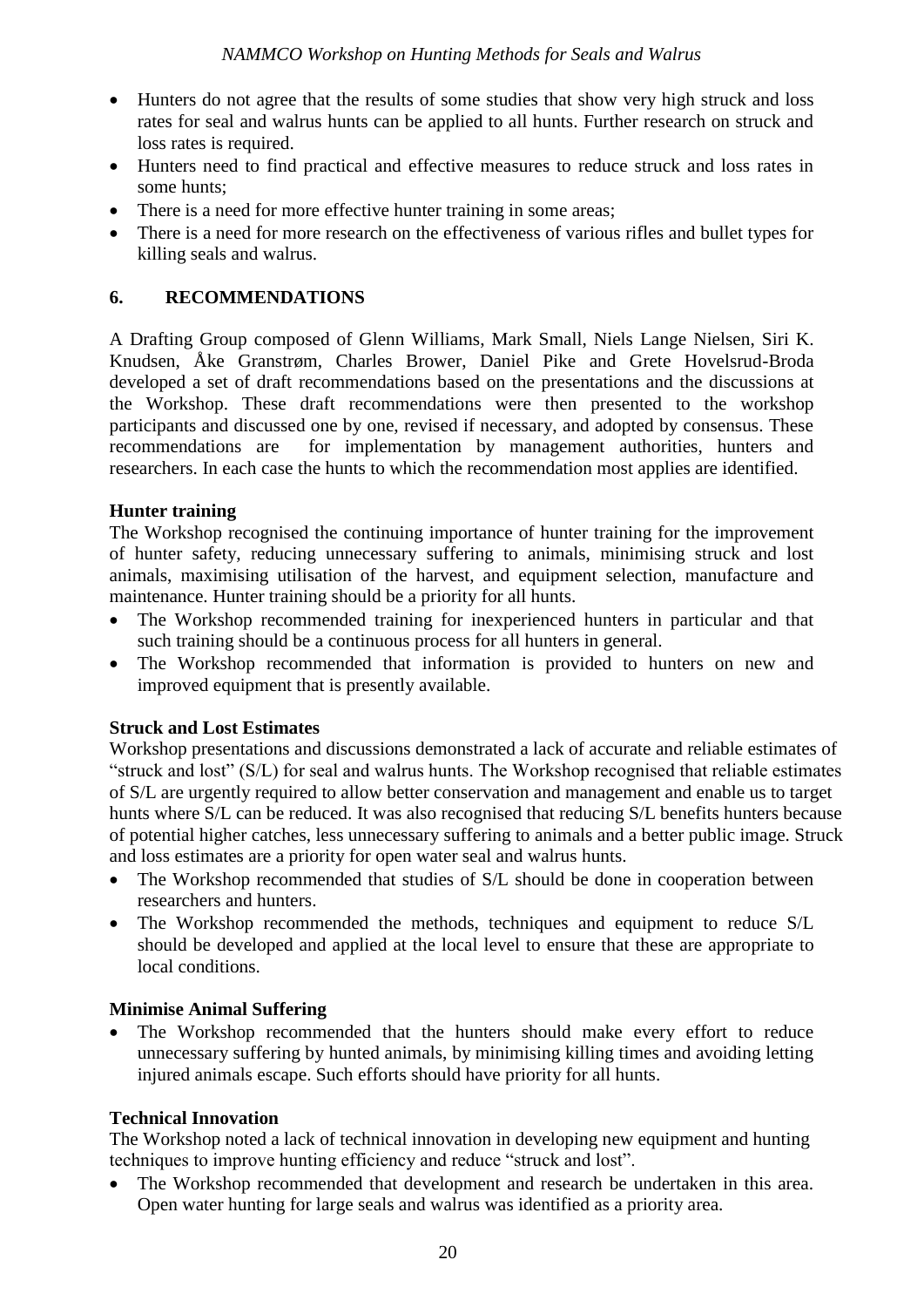## **Calibre and Bullets**

The Workshop recognised that there is a need to establish minimum requirements for firearms and ammunition for seal and walrus hunts. It was further recognised that specific recommendations on selection of calibre and bullet types for different species and hunts are difficult to make because little information is available. These observations and recommendations apply to all hunts.

- The Workshop therefore recommended that objective studies on terminal ballistics of various calibre and bullet types in seal and walrus hunting are carried out.
- It was recommended that these studies be done in cooperation with the hunters.
- There is a need to consider what types of firearms and ammunition are presently available in remote communities and the Workshop urged the stores to make available the ammunition determined to be appropriate for the various hunts.

## **Full Utilisation**

The Workshop agreed that the fullest possible utilisation benefits hunters because of more returns from the harvest, preservation of traditional skills and a better public image. This applies to all hunts. The Workshop recommended the following:

- That all hunting should occur within safe conservation limits.
- That all hunts should work towards the fullest possible utilisation of harvested animals.
- That new uses and markets for seal and walrus products should be pursued.

## **Hunter Safety**

The Workshop recognised that the safety of the hunters should be a priority in all hunts.

- The Workshop recommended that the safety of the hunters must be considered in any regulatory measures or technical innovations to equipment and techniques.
- In particular the Workshop recommended special attention to: hearing loss due to noise and the need for ear protection, bullet ricochet endangering people and property and protective gear for extreme cold and harsh conditions.

## **WORKSHOP CLOSURE**

The Chairman thanked the technical staff and all delegates for making the meeting a success. The Report from the workshop will be sent out to all attendants and presented to the Council of NAMMCO at their next meeting in March 2005. The Report will also be published in the NAMMCO Annual Report for 2004.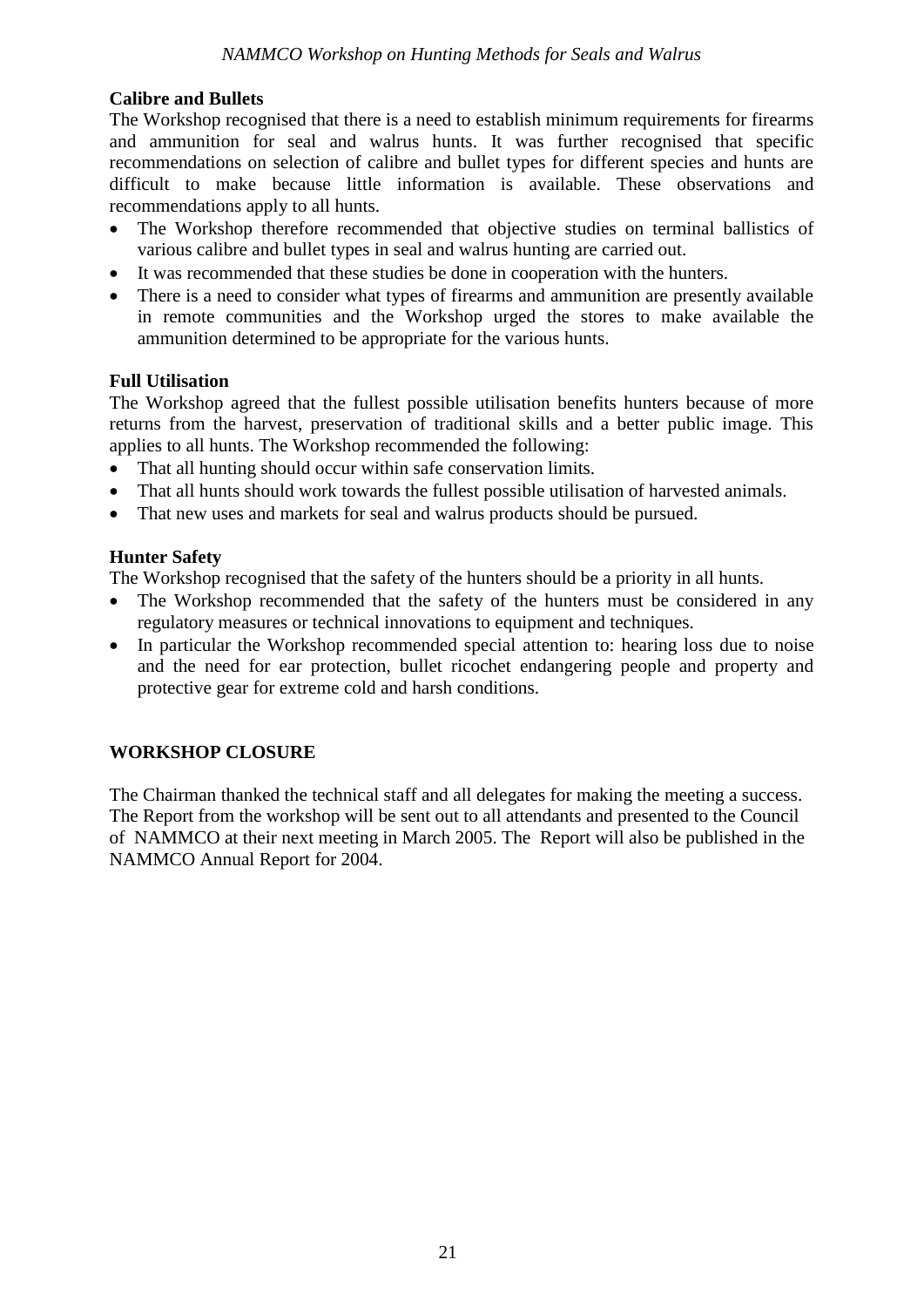Appendix 1

# **PROGRAMME**

|                    | <b>TUESDAY 7 SEPTEMBER</b>                                                                                                                                                                                                                                                                                  |
|--------------------|-------------------------------------------------------------------------------------------------------------------------------------------------------------------------------------------------------------------------------------------------------------------------------------------------------------|
| 0800-              | Registration at the North Atlantic House                                                                                                                                                                                                                                                                    |
| 0900-0930          | <b>OPENING SESSION</b><br>Welcome by Jústines Olsen, Chair of the NAMMCO Committee on Hunting<br>Methods<br>Introductory remarks by Egil Ole Øen, Chair of the Workshop                                                                                                                                     |
| 0930-1100          | Physical features, biology and behaviour of seals and walrus<br><b>SESSION I</b><br>The anatomy and behaviour of significance for the choice of equipment and methods<br>used in the hunt<br><b>Presenters:</b><br>Seals: Siri K. Knudsen, Norway<br>Walrus: Joel Garlich-Miller, Alaska, USA<br>Discussion |
| 1030-1100          | Coffee break                                                                                                                                                                                                                                                                                                |
| 1100-1500          | <b>SESSION II</b> Weapons and other hunting equipment: ballistics and<br>effects<br><b>Presenters:</b>                                                                                                                                                                                                      |
| 1100-1130          | Egil Ole Øen, Norway                                                                                                                                                                                                                                                                                        |
| 1130-1200          | Siri K. Knudsen, Norway                                                                                                                                                                                                                                                                                     |
| 1200-1400          | Lunch                                                                                                                                                                                                                                                                                                       |
| 1400-1430          | Pierre-Yves Daoust, Canada<br>Discussion                                                                                                                                                                                                                                                                    |
| 1445-1500          | Alaska Native Harbour Seal Commission: John Boone, Alaska, USA                                                                                                                                                                                                                                              |
| 1500-1530          | Coffee break                                                                                                                                                                                                                                                                                                |
| 1530-1800<br>1800- | VIDEO presentations of hunting activities from different regions<br>Reception hosted by the Representations of the Faroe Islands and Greenland<br>in Denmark in the North Atlantic House                                                                                                                    |

# **WEDNESDAY 8 SEPTEMBER**

- **0900-1800 SESSION III Descriptions of seal and walrus hunting**
- **0900-1130 Walrus hunting** Chukotka, Russian Federation: Vladilen Kavry Alaska, USA: Charles Brower/Charlie Johnson Canada: Glenn Williams
- *1030-1100 Coffee break*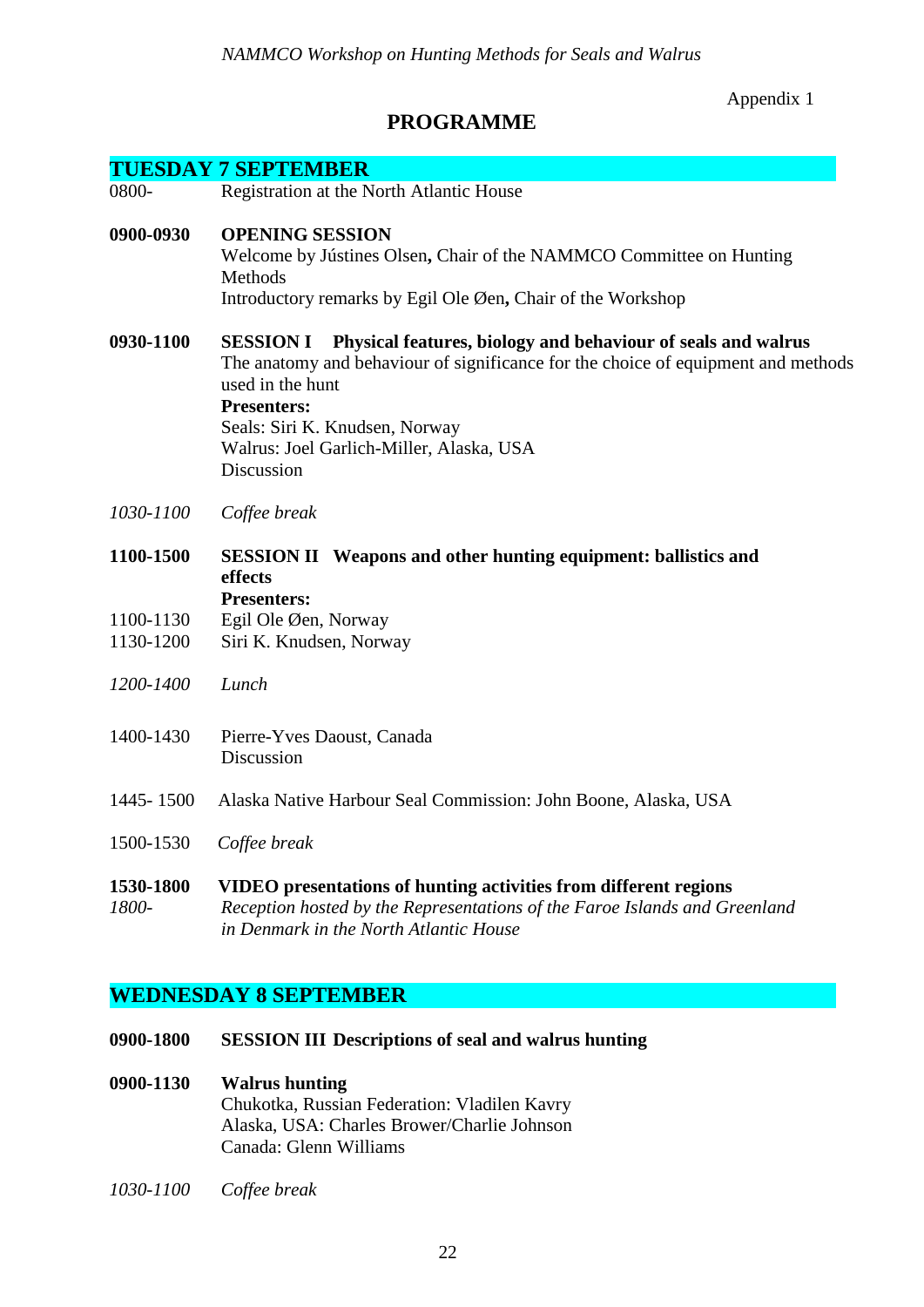1100-1130 Greenland: Leif Fontaine **Discussion** 

#### **1130-1800 Seal hunting**

- 1130-1230 Chukotka, Russian Federation: Vladilen Kavry Chuktoka, Russian Federation: Rules and Regulations: Edward Zdor Alaska, USA: Other seals: John K. Boone
- *1230-1400 Lunch*

Canada: East Coast seal hunt: Mark Small Canada: Arctic seal hunts: Glenn Williams Greenland: Jakob Petersen Norway: East – and West Ice seal hunt: Bjørne Kvernmo

- *1530-1600 Coffee break*
- 1600-1700 Norway: Coastal seal hunt: Andreas Dunkley Iceland: Pétur Guðmundsson and Árni Snæbjörnsson Faroe Islands: Bjarni Mikkelsen Sweden and Finland: Åke Granstrøm
- 1700-1800 Discussion and short summary of Workshop Sessions I, II, and III

## **THURSDAY 9 SEPTEMBER**

- 0900-1030 **SESSION IV Evaluation** Comparison of methods and efficiency. Open forum discussion.
- *1030-1100 Coffee break*

# 1100-1230 **SESSION V Recommendations**

Workshop summary and recommendations

Formulations of recommendations on best practice, minimum requirements, enhancements and technical innovations for weapons and ammunition.

#### 1230-1300: **WORKSHOP CONCLUSIONS** Chair and Co-chair will present their concluding remarks. The meeting adjourns.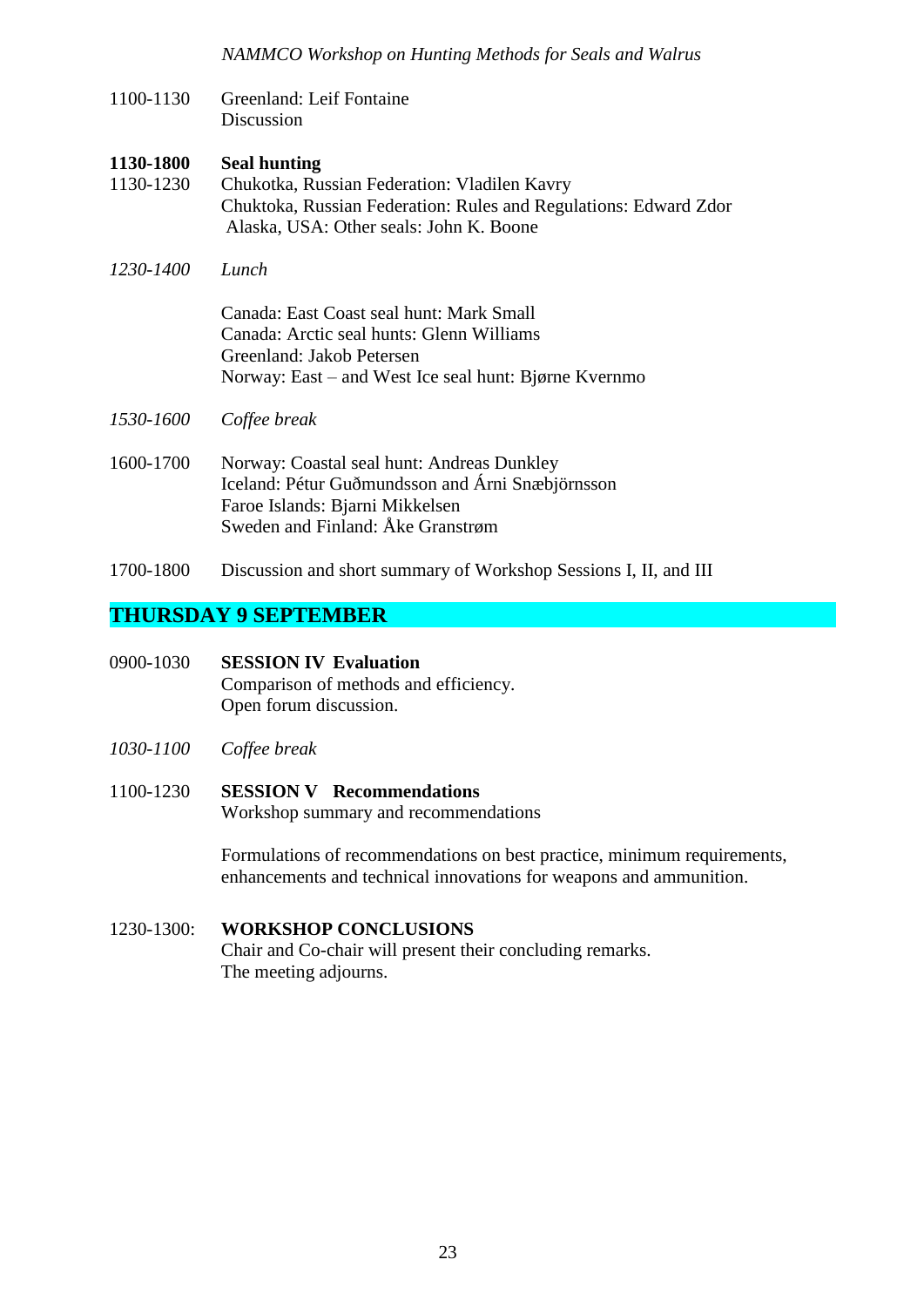Appendix 2

# **List of Participants**

#### **CANADA**

Mr Andy **Carpenter** Inuvialuit Game Council P.O.Box 2120 X0E 0T0 Inuvik, NWT Canada Tel.: +18677772828 Fax: +18677772610 E-mail: [igc-js@jointsec.nt.ca](mailto:igc-js@jointsec.nt.ca)

#### Mr Pierre-Yves **Daoust**

Atlantic Veterinary College, University of Prince Edward Island 550 University Avenue C1A 4P3 Charlottetown, PEI Canada Tel.: +19025660667 Fax: +19025660851 E-mail: [daoust@upei.ca](mailto:daoust@upei.ca)

#### Ms Dawn **Pearcey**

Department of Fisheries and Oceans 200 Kent St., Station 13026 Ottawa Ontario K1A 0E6 Canada Tel.: +16139910218 Fax: +16139907051 E-mail: Pearceyd@dfo-mpo.gc.ca

#### Mr Roger **Simon**

Fisheries and Oceans Canada 235 Chemin Principal, Porte 206, Cap-Aux-Meules, QC G4T 1R7 Iles de la Madeleine, Canada Tel.: +14189862095 Fax: +14189865353 E-mail: simonr@dfo-mpo.gc.ca

#### Mr Mark **Small**

P.O.Box 28 Wild Cove NF,A0K 5T0 Canada Tel.: +17093293211 Fax: +17093293541

Mr Glenn **Williams** Nunavut Tunngavik Inc. P.O.Box 638

Iqaluit Nunavut X0A 0H0 Canada Tel.: +18679794924 Fax: +18679794949 E-mail: [glenwill@nunanet.com](mailto:glenwill@nunanet.com)

#### **DENMARK**

Ms Nette **Levermann** University of Copenhagen Avd. For populationsøkologi, ZI, KU, Universitetsparken 15 2100 Copenhagen Ø Denmark Tel.: +4535321341 Fax: +4535321250

E-mail: NLEVERMANN@BI.KU.DK

## **FAROE ISLANDS**

#### Mr Hans Jacob **Hermansen**

Tórsbyrgi 16 FO-100 Tórshavn, Faroe Islands Tel.: +298315298 Fax: +298319011 E-mail: sigmo@post.olivant.fo

#### Mr Bjarni **Mikkelsen**

Museum of Natural History Fútalag 40 FO-100 Tórshavn Faroe Islands Tel.: +298352323 Fax: +298352321 E-mail: bjarnim@ngs.fo

#### Mr Jústines **Olsen**

Veterinary Service Vardagøta 85 FO-100 Tórshavn Faroe Islands Tel.: + 298315273/mobil+298 210633 Fax: +298317819 E-mail: justines@post.olivant.fo

#### **FINLAND**

Ms Anita **Storm** Kvarken Council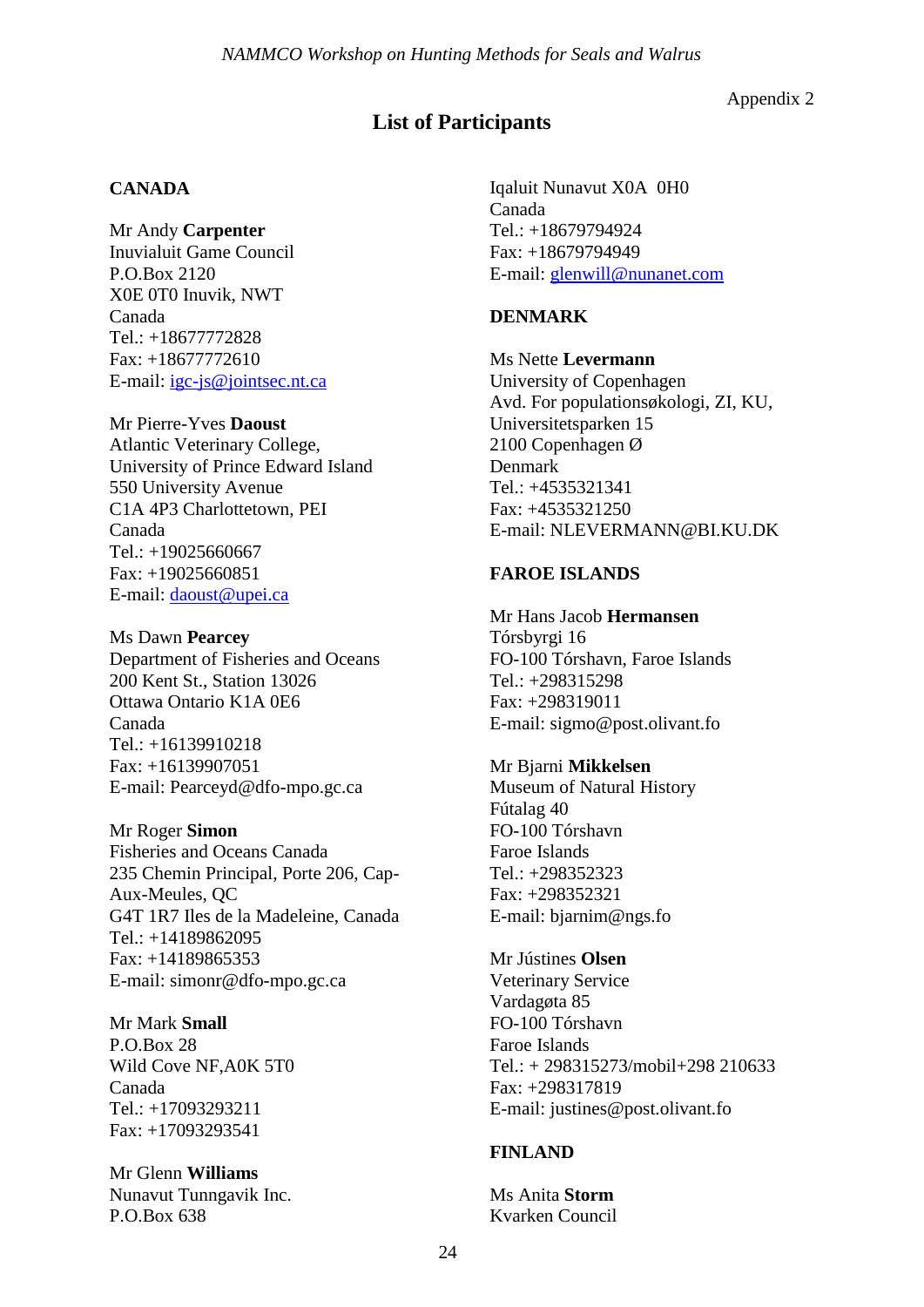Handelsespl. 23A 65100 Vasa Finland Tel.: +35863195506 Fax: +35863195509 E-mail: anita.storm@kvarken.org

#### **GREENLAND**

Mr Kelly **Berthelsen** (Interpreter) Greenland Home Rule P.O.Box 269 DK-3900 Nuuk Greenland E-mail: KEBE@gh.gl

#### Mr Jens **Danielsen**

KNAPK P.O.Box 35 DK-3971 Qaanaaq Greenland Tel.: +299971310 Fax: +299971049 E-mail: jeda2@greennet.gl

Mr Leif **Fontaine**

KNAPK P.O.Box 386 DK-3900 Nuuk Greenland Tel.: +299322422 Fax: +299325715 E-mail: lf@knapk.gl

Mr Lasse **Holm**

Landsstyreområdet for Erhverv P.O.Box 1601 DK-3900 Nuuk, Greenland Tel.: +299345651 Fax: +299325600 E-mail: LAHO@gh.gl

Ms Lene **Holm** Inuit Circumpolar Conference Dr. Ingridsvej 1, P.O.Box 204 DK-3900 Nuuk Greenland Tel.: +299323632 Fax: +299323001 E-mail: Lene@inuit.org

Mr Jakob **Petersen** KNAPK Ilivileq, B-480

DK-3922 Nanortalik Greenland Tel.: +299613008 Fax: +299613401 E-mail: nla@knapk.gl

#### Mr Niels **Lange Andersen** KNAPK P.O.Box 386 DK-3900 Nuuk Greenland Tel.: +299322422 Fax: +299325715

Mr Aqqaluk **Lynge**

E-mail: nla@knapk.gl

Inuit Circumpolar Conference P.O.Box 204 DK-3900 Nuuk Greenland Tel.: +299323632 Fax: +299323001 E-mail: aqqaluk@inuit.org

#### Mr Hans **Mølgaard**

P.O.Box 122 DK-3911 Sisimiut Tel.: +299528554 Greenland E-mail: jagtfisk@greennet.gl

Mr Johan **Uitsatikitseq**

KNAPK Kuummiut, B-337 DK-3913 Tasiilaq Greenland Tel.: +299984054 Fax: +299984033 E-mail: nla@knapk.gl

#### **ICELAND**

Mr Pétur **Gudmundsson** The Seal Farmers Association of Iceland Digranesvegur 70 IS-200 Kópavogur Iceland Tel.: +3548522629 E-mail: [haireki@fjoltengi.is](mailto:haireki@fjoltengi.is)

Mr Kristján **Loftsson** Hvalur H.F P.O.Box 233 IS-222 Hafnafjordur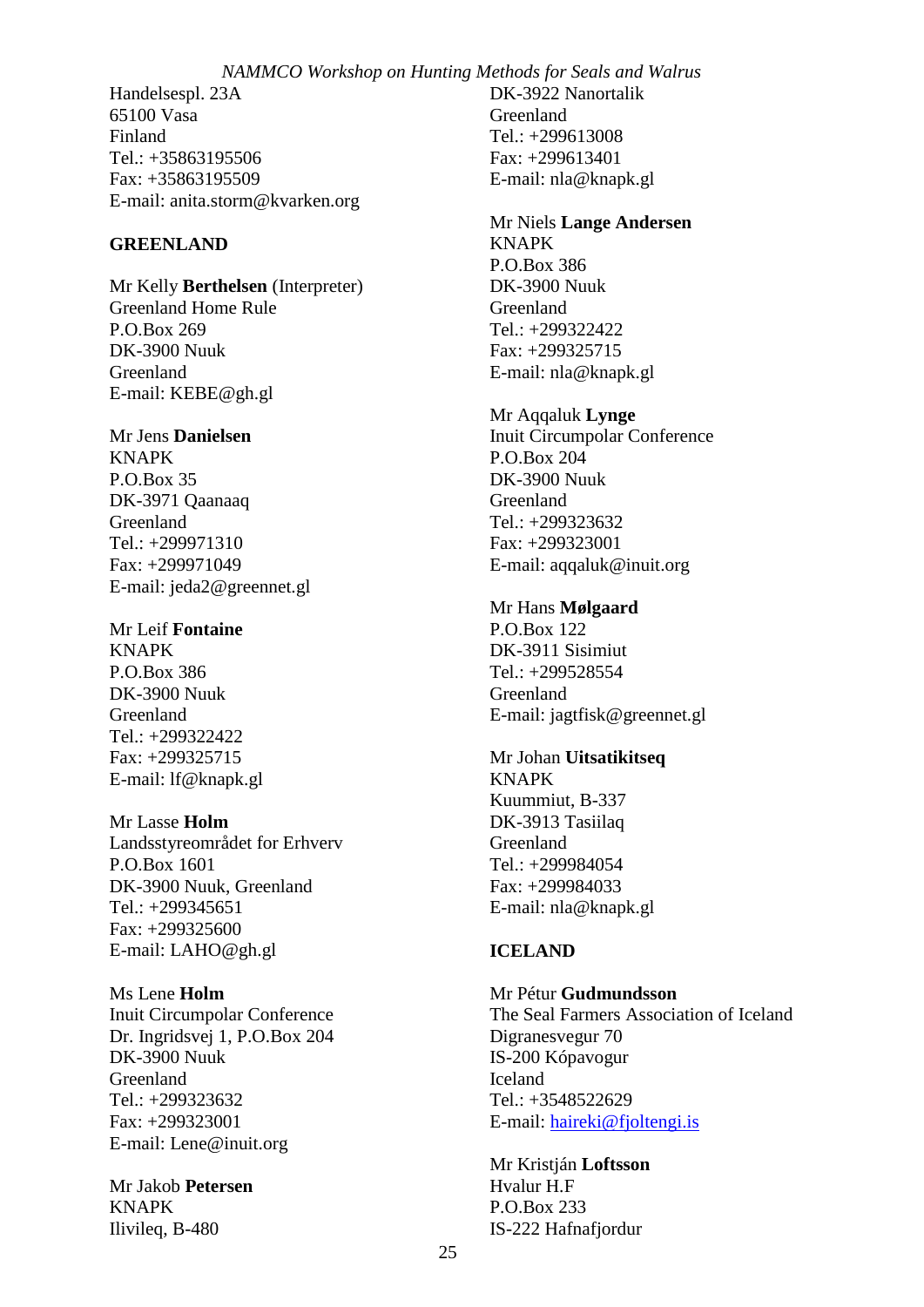Iceland Tel.: +3545550565 Fax: +3545551741 E-mail: [kl@hvalur.is](mailto:kl@hvalur.is)

#### Mr Árni **Snæbjörnsson**

The Farmers Association of Iceland Baendahöllinni v/Hagatorg IS-107 Reykjavik Iceland Tel.: +3545630300 Fax: +3545623058 E-mail: [as@bondi.is](mailto:as@bondi.is)

#### **NORWAY**

Mr Karl **Angelsen** Høgskolen i Bodø, Avd. For fiskeri og naturfag Mårkvedtråkket N-8049 Bodø Norway Tel.: +4775517393 Fax: +4775517349 E-mail: Karl.Angelsen@hibo.no

#### Dr Scott M. **Brainerd**

Norwegian Association of Hunters & Anglers P.O.Box 94 N-1378 Nesbru Norway Tel.: +4766792239 Fax: +4766901587 E-mail: sbr@njff.org

#### Mr Andreas **Dunkley**

Norwegian Association of Hunters & Anglers Jonas Lies gt 11 N-5529 Haugesund Norway Tel.: +4752774830 Fax: +4752774831 E-mail: andreas.dunkley@nrshf.no

#### Dr Siri K. **Knudsen**

Norwegian School of Veterinary Science, Section of Arctic Veterinary Medicine N-9292 Tromsø, Norway Tel.: +4 777 665 422 Fax: +4777694911 E-mail: [Siri.K.Knudsen@veths.no](mailto:Siri.K.Knudsen@veths.no)

Mr Bjørne **Kvernmo** Myrullveien 31 N-9516 Alta, Norway Tel.:/Fax: +4778431367 E-mail: bjkvernm@online.no

#### Mr Knut A. **Nygaard**

Rieber Skinn AS P.O.Box 990, Sentrum N-5808 Bergen, Norway Tel.: +4755944242 Fax: +4755944201 E-mail: kn@gcrieber.no

#### Mr Espen **Søreng**

Høgskolen i Bodø, Avd. For fiskeri og naturfag Rønvik gate 5 N-8006 Bodø Norway Tel.: +4791518759 E-mail: espen.soereng@hibo.no

#### Dr Egil Ole **Øen**

Norwegian School of Veterinary Science Section of Arctic Veterinary Medicine N-9292 Tromsø Norway Tel.: +4777665421 Fax: +4777694911 E-mail: [egil.o.oen@veths.no](mailto:egil.o.oen@veths.no)

## Ms Hanne **Østgård**

Directorate of Fisheries P.O.Box 185 Sentrum N-5804 Bergen Norway Tel.: +4755238000 Fax: +4755238090 E-mail: [hanne.ostgaard@fiskeridir.no](mailto:hanne.ostgaard@fiskeridir.no)

#### **RUSSIAN FEDERATION**

Ms Aivana **Enmynkaou** (interpreter) ATMMHC Polamaya 20-14 Anadyr, Chukotka A.O. 689000 Russian Federation Tel.: +74272222531 E-mail: ATMMHC@yandex.ru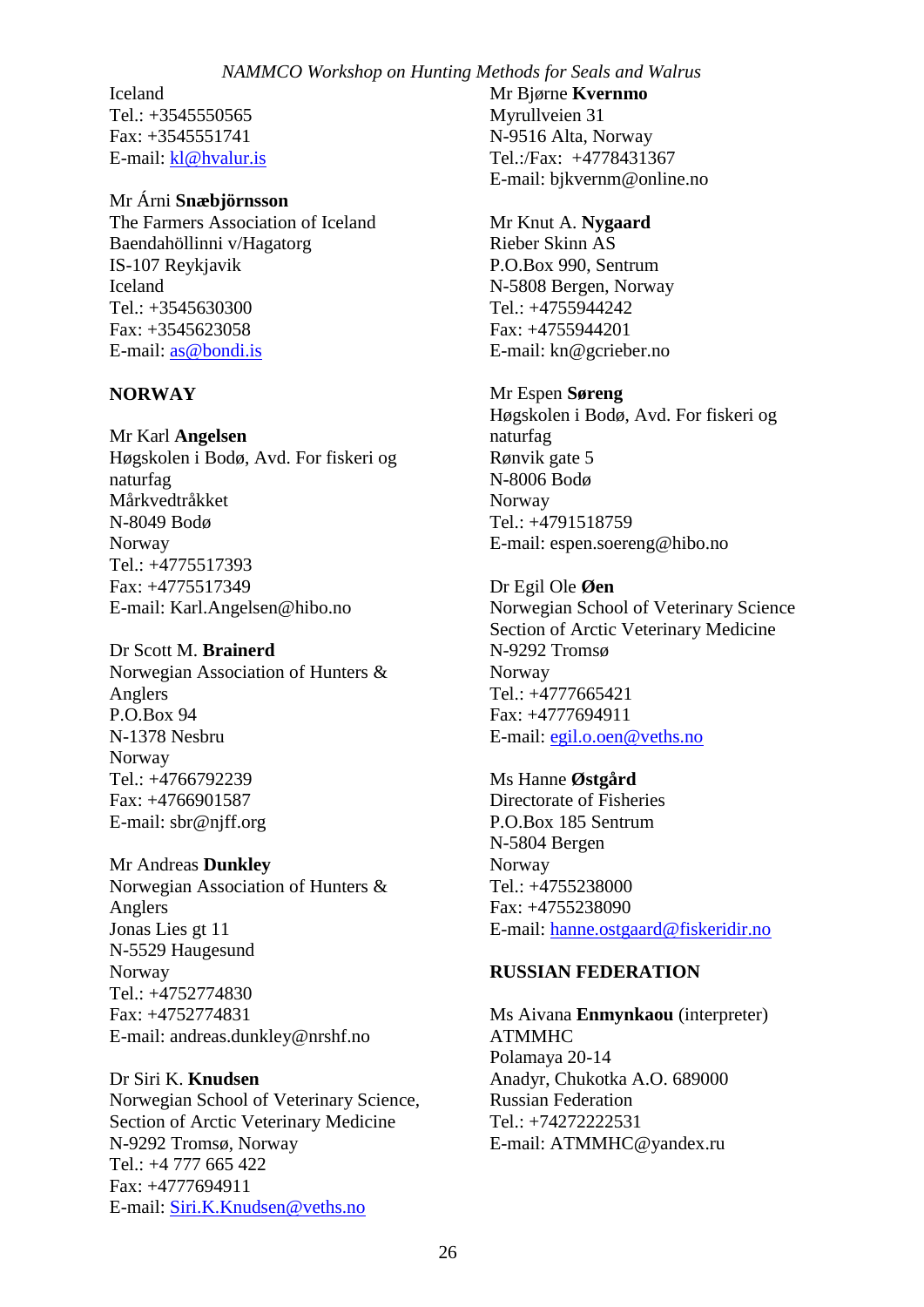Mr Maksim **Litovka** ATMMHC Polamaya 20-14 Anadyr, Chukotka A.O. 689000 Russian Federation Tel.: +74272222531 E-mail: ATMMHC@yandex.ru

Mr Vladilen **Kavry** ATMMHC Polamaya 20-14 Anadyr, Chukotka A.O. 689000 Russian Federation Tel.: +74272222531 E-mail: ATMMHC@yandex.ru

Mr Edward **Zdor** ATMMHC Polamaya 20-14 Anadyr, Chukotka A.O. 689000 Russian Federation Tel.: +74272222531 E-mail: ATMMHC@yandex.ru

#### **SWEDEN**

Mr Bernt **Andersson** Riksjágarene Markvágen 30 S-93432 Kåge, Sweden Tel.: +46910720530 E-mail: mobea@telia.com

Mr Tommy **Forsström** Stenbergsvägen 21 82491 Hudiksvall, Sweden Tel.: +4665018940 Fax: +4665012135 E-mail: tommy.forsstrom.2109@sfr.se

Mr Åke **Granström** Swedish Association for hunting and wildlife management Aktorgränd 10 S-90364 Umeå, Sweden Tel.: +46703300642 E-mail: ake.granstrom@jagareforbundet.se

Mr Per **Risberg** Swedish Environmental Protection Agency Blekholmsterrassen 36 S-106 48 Stockholm, Sweden Tel.: +4686988534

Fax: +4686981402 E-mail: per.risberg@naturvardsverket.se

#### **USA**

Mr John **Boone** Independent Hunter P.O.Box 3087 99686 Valdez, Alaska, USA Tel.: +19078355332 E-mail: [speieralaska@gci.net](mailto:speieralaska@gci.net)

Mr Charles **Brower** Alaska Nanuuq Commission P.O.Box 946 Nome Alaska 99762, USA Tel.: +19074435044 Fax: +19074435060 E-mail: charles.brower@north-slope.org

Mr Joel **Garlich-Miller** USFWS, Marine Mammals Management 1011 East Tudor Road 99503 Anchorage, Alaska, USA Tel.: +19077863820 E-mail: [Joel\\_GarlichMiller@fws.gov](mailto:Joel_GarlichMiller@fws.gov)

Mr Charlie **Johnson** Alaska Nanuuq Commission P.O.Box 946 Nome Alaska 99762, USA Tel.: +19074435044 Fax: +19074435060 E-mail: [cj.aknanuuq@alaska.com](mailto:cj.aknanuuq@alaska.com)

Ms Tracy **Speier** 4201 Tudor Centre Dr. 99504 Anchorage, Alaska, USA Tel.: +19073444979  $\text{Fax:} +$ E-mail: [speieralaska@gci.net](mailto:speieralaska@gci.net)

**NAMMCO**  Polar Environmental Center N-9296 Tromsø Norway Tel.: +4777750180 Fax: +4777750181 E-mail: nammco-sec@nammco.no

Mr Daniel **Pike** Dr Grete **Hovelsrud-Broda** Ms Charlotte **Winsnes**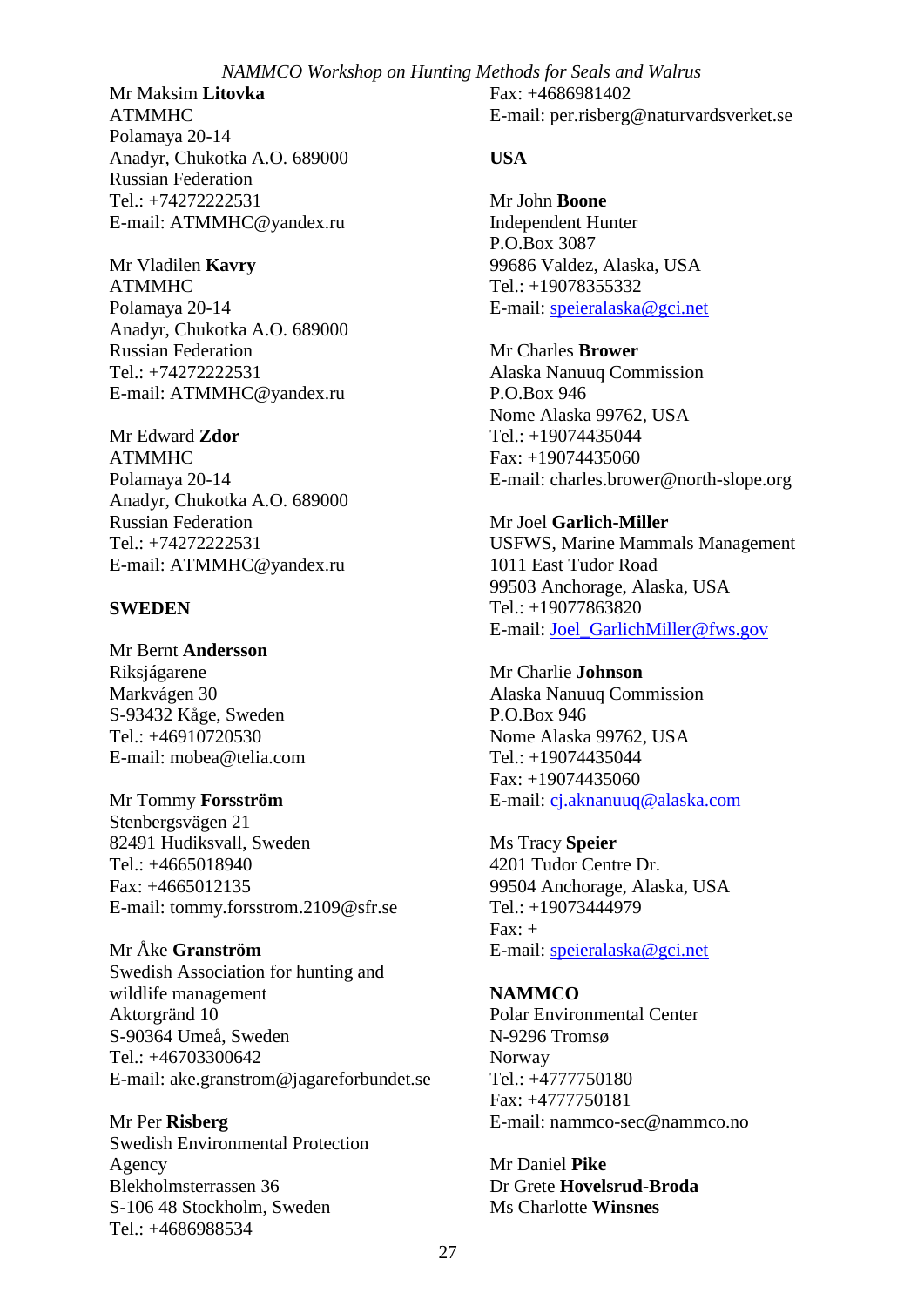Appendix 3

## **REGULATIONS GOVERNING SEAL AND WALRUS HUNTING**

The following is a summary of regulations governing the hunting methods used for seals and walrus in several countries. Only regulations concerning hunting methods are included, not regulations concerning licensing, quotas, seasons, areas, etc. Some of the material was translated from Danish, Swedish and Norwegian by NAMMCO Staff and are not official translations.

#### **FAROE ISLANDS**

There is only one regulation governing the hunting of seals in the Faroe Islands. It is a part of the Animal Protection Regulations.

Parliamentary law No. 9 of March 9th 1985 on protection of animals, with amendments, latest from May  $30<sup>th</sup>$  1990.

§ 3. It is not allowed:

9.2 to shoot seals and other large sea animals with a shotgun.

#### **GREENLAND**

#### **Regulations on the protection and hunting of walrus**

#### *Hunting methods and disposal of catch*

**§ 5.** The minimum calibre of rifle to be used in hunting walrus is 7.62 mm (30.06), but rifles of calibre 5.64 mm (.222) can be used for killing harpooned or otherwise secured walrus. *Stk. 2*. The use of explosives, harpoon cannons, shotguns and rifles (.22 Rimfire rifles) for

walrus hunting is forbidden.

*Stk. 3.* Walrus that are shot and are in the water shall be harpooned before they are killed. The harpoon shall be secured to one or more floats so that hunting loss is avoided.

#### **Seals**

There are presently no regulations concerning hunting methods for seals.

#### **ICELAND**

There are presently no regulations that apply specifically to hunting methods for seals in Iceland. However, the 15. article of the law No 15/1994: "law on animal protection" (Lög um Dýravernd) deals with the hunting of all animals.:

"*Hunting of animals shall be carried out in a procedure that causes the minimum pain to the animal. Hunters are obliged to do everything in their power to kill animals they have wounded.*

#### **NORWAY**

#### **Regulations on seal hunting in the West Ice and East Ice (i.e. harp and hooded seals)** *§ 1 Main rule for the hunt*

Hunters must show the highest respect and use hunting methods that avoid unnecessary suffering for animals. Injured animals shall be killed as soon as possible.

#### *§ 4 Requirements for weapons and ammunition*

Only rifles shooting ammunition with expanding bullets and an impact energy of at least 2,700 joules (275 kilogram-meter) for 9 gram bullets and 2,200 joules (225 kilogram-meter)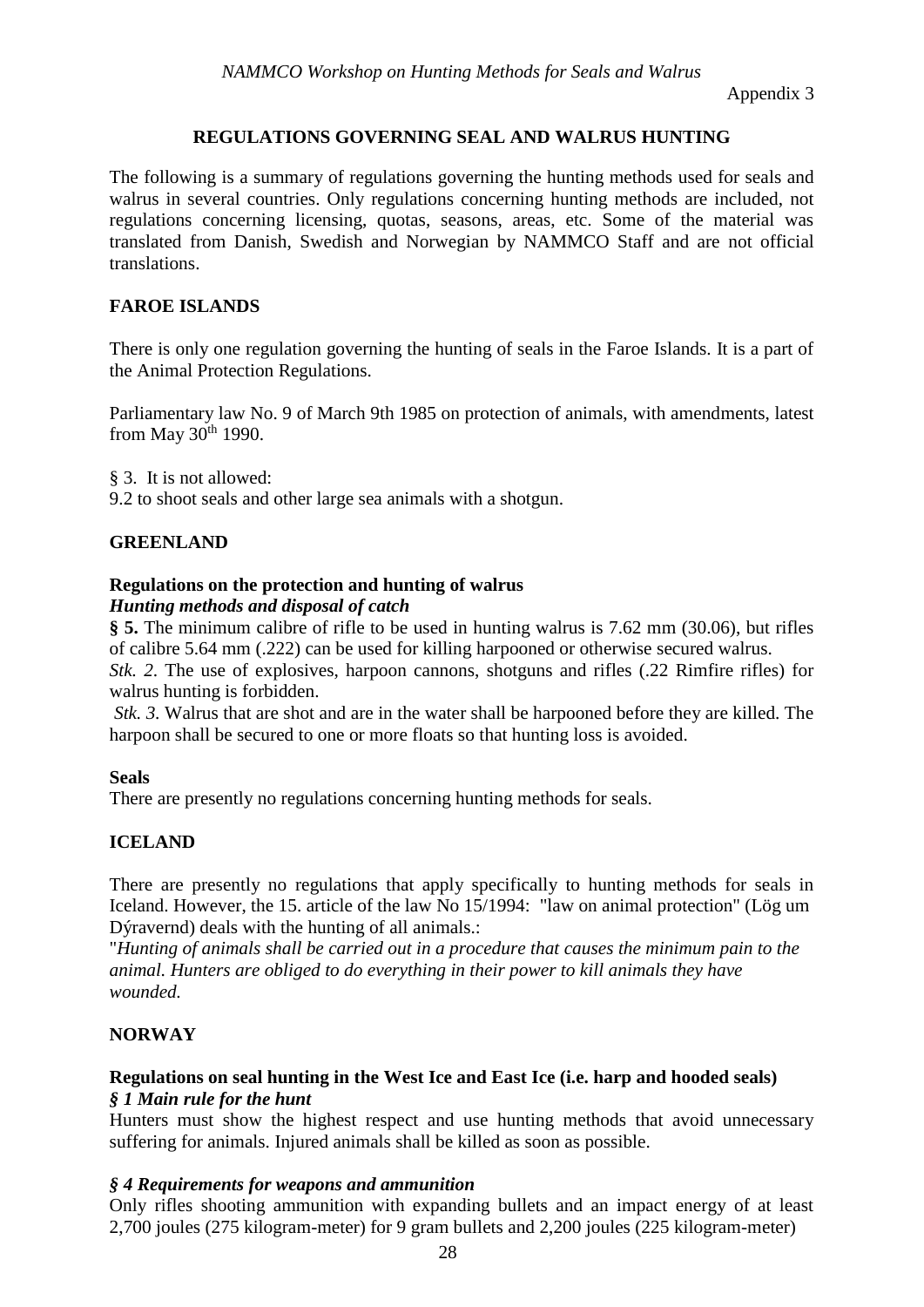for 10 gram bullets at a distance of 100 meters shall be used for shooting adult seals.

Only rifles shooting ammunition with expanding bullets and an impact energy of at least 981 joule (100 kilogram-meter) at a distance of 100 meters shall be used for shooting seal pups.

A rifle and ammunition approved for adult seals shall at all times be available at shooting locations on board during seal hunting.

Hunting rifles must be inspected and approved by a gunsmith before sailing and sighted in with the ammunition that will be used during the hunt.

## *§ 5 Specifications for the hakapik and the club-hook*

- 1. The hakapik shall have a wooden shaft made of birch that is from 110 to 150 cm in length and with a diameter of 3 to 5 cm. The hakapik shall have an iron shoe that weighs at least 400 grams and is furnished with a slightly bent tip from 12 to 18 cm in length. The butt end of the iron shoe can have a hammer that shall not be more than 4 cm long. The iron shoe shall be firmly attached to the shaft. The tip of the hakapik shall be kept sharp at all times.
- 2. The club hook shall be 50 cm long, ½ inch thick and weigh at least 1,000 grams, of which the welded weight attached to the hook shall weigh at least 250 grams.
- 3. The design and construction of the hakapik and club shall be in accordance with the Seal Hunt Committee's prescription of 4 November 1970 and the drawing from the same date.

## *§ 6 Hunting restrictions*

- 1. It is forbidden to hunt:
	- a) seal species other than harp and hooded seals;
	- b) adult hooded seal females and adult harp seals in whelping patches;
	- c) seals that are in the water.
- 2. It is forbidden to shoot seals under conditions such that they cannot be struck with the hakapik or club and bled on the ice. Exceptions to this are during hunting of seal pups when the conditions in § 10 are filled, and during the shooting of individual seals from the ship (*plukkfangst*) when the conditions in § 7 fifth part are filled.

## *§ 7 Killing procedures*

- Killing shall proceed such that the animal does not suffer unnecessarily.
- Adult animals shall be shot. Pups shall be shot or struck with the hakapik or club.
- Animals that are shot shall be struck with the hakapik as soon as possible. For pups the club can also be used.
- When using the hakapik or club the seal shall be struck on the skull. The seal shall first be struck with the tool's butt end or hammer so that the skull is crushed. After that the tool's tip shall be struck deep into the brain. With animals that are shot and lying still, it is sufficient to use the tool's point only.
- Seals shall be bled on the ice immediately after the hakapik or club are used. During the shooting of individual seals from the ship (*plukkfangst*), bleeding can take place on board, if the animal is taken on board immediately and the conditions otherwise allow this.
- Seals shall be bled by making a cut from the underside of the jaw to the end of the breast bone, then cutting the blood vessels to the foreflippers.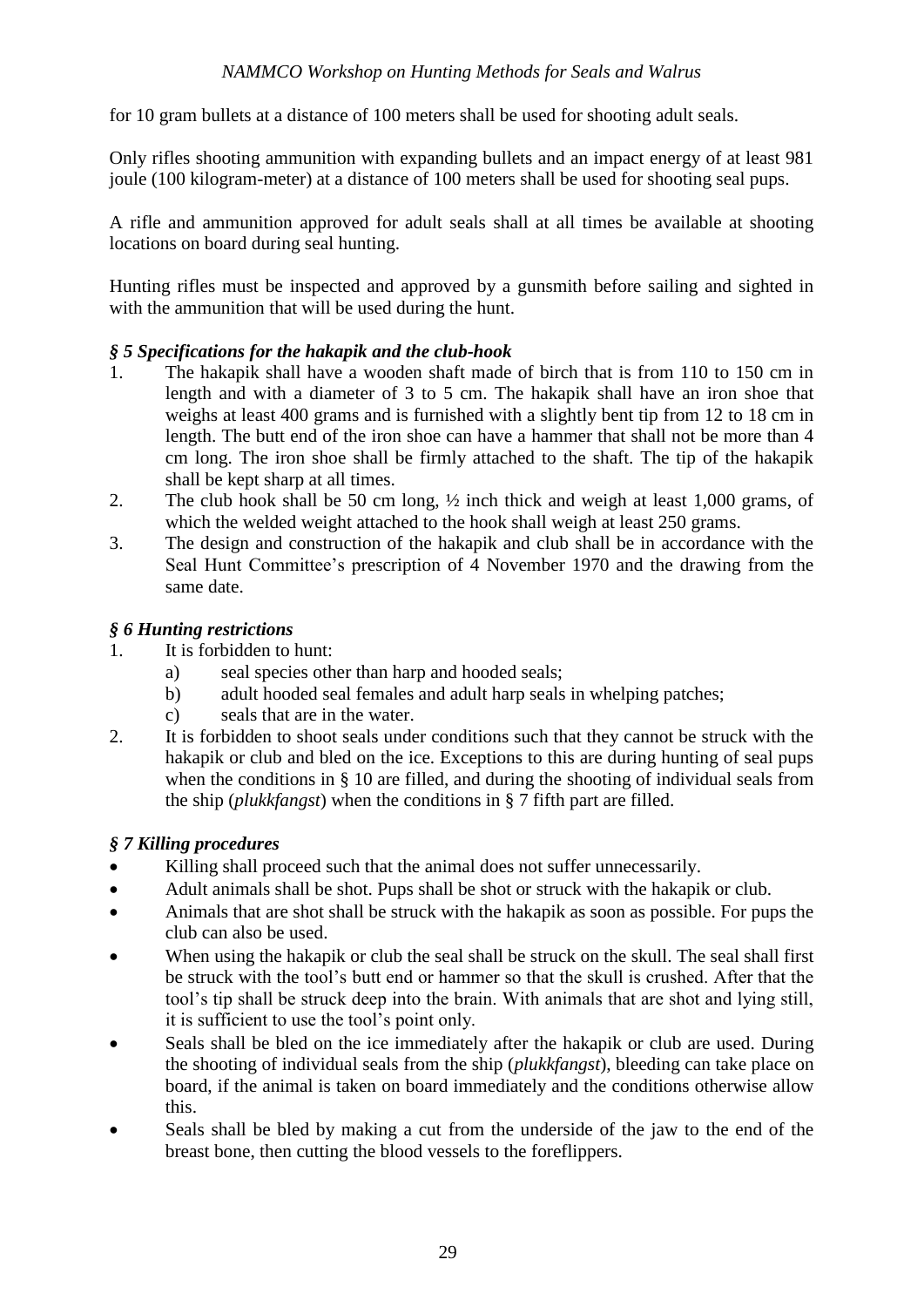## *§ 8 Regulations for shooting seals from the ice and from a hunting boat.*

Seals shot from the ice or from a hunting boat shall be struck with the hakapik and bled as soon as the ongoing hunt makes it possible.

During such hunting there shall at all times be at least one person assigned to each shooter to club and bleed animals that are shot.

## *§ 9 Fastening lines to seals*

It is forbidden to fasten a line to animals on the ice before the animals have been struck with the hakapik or club and bled. An exception can be made for individual seals that are shot from the sealing vessel and that are obviously dead.

## *§ 10 Hooking of seals*

It is forbidden to take seals that have not been bled on board using a hook.

Pups that are shot can be taken on board using a hook if they are undoubtedly dead and the ice conditions make it inadvisable to walk on the ice.

## *§ 11 Forbidden hunting methods*

It is forbidden to

- a) hunt or kill seals with the use of lines, nets or any form of trap
- b) use a firearm with an unrifled barrel
- c) use the hakapik on adult animals that have not been shot
- d) use the club on adult animals
- e) strike animals with the hakapik or club anywhere but on the skull
- f) kill seals in artificial light.

## *§ 12 Use of aeroplanes*

It is forbidden to use an aeroplane or helicopter for seal hunting. An aeroplane or helicopter can be used from land to scout the hunting areas.

## *§ 13 Exceptions from the regulations in emergency situations*

The hunting regulations do not apply in cases where it is necessary

- a) to kill animals that are injured
- b) with respect to the safety of the hunters and the hunting vessel.

# **Regulations for the management of seals on the Norwegian coast**

## *§ 10 Killing methods*

Hunters must show the greatest respect and use humane killing methods to avoid unnecessary suffering for the animals.

The following apply to the killing of seals:

- Only rifles shooting ammunition with expanding bullets and an impact energy of at least 2,700 joules (275 kilogram-meter) for 9 gram bullets and 2,200 joules (225 kilogram-meter) for 10 gram bullets at a distance of 100 meters shall be used for shooting seals.
- It is forbidden to hunt or kill seals with the use of lines, nets or any form of trap. It is forbidden to use a firearm with an unrifled barrel or to use a hakapik or club-hook to kill seals.

## **CANADA**

In Canada the management of marine mammals is a federal responsibility. Below are excerpts from the Marine Mammal Regulations of the Fisheries Act that concern hunting methods for seals and walrus.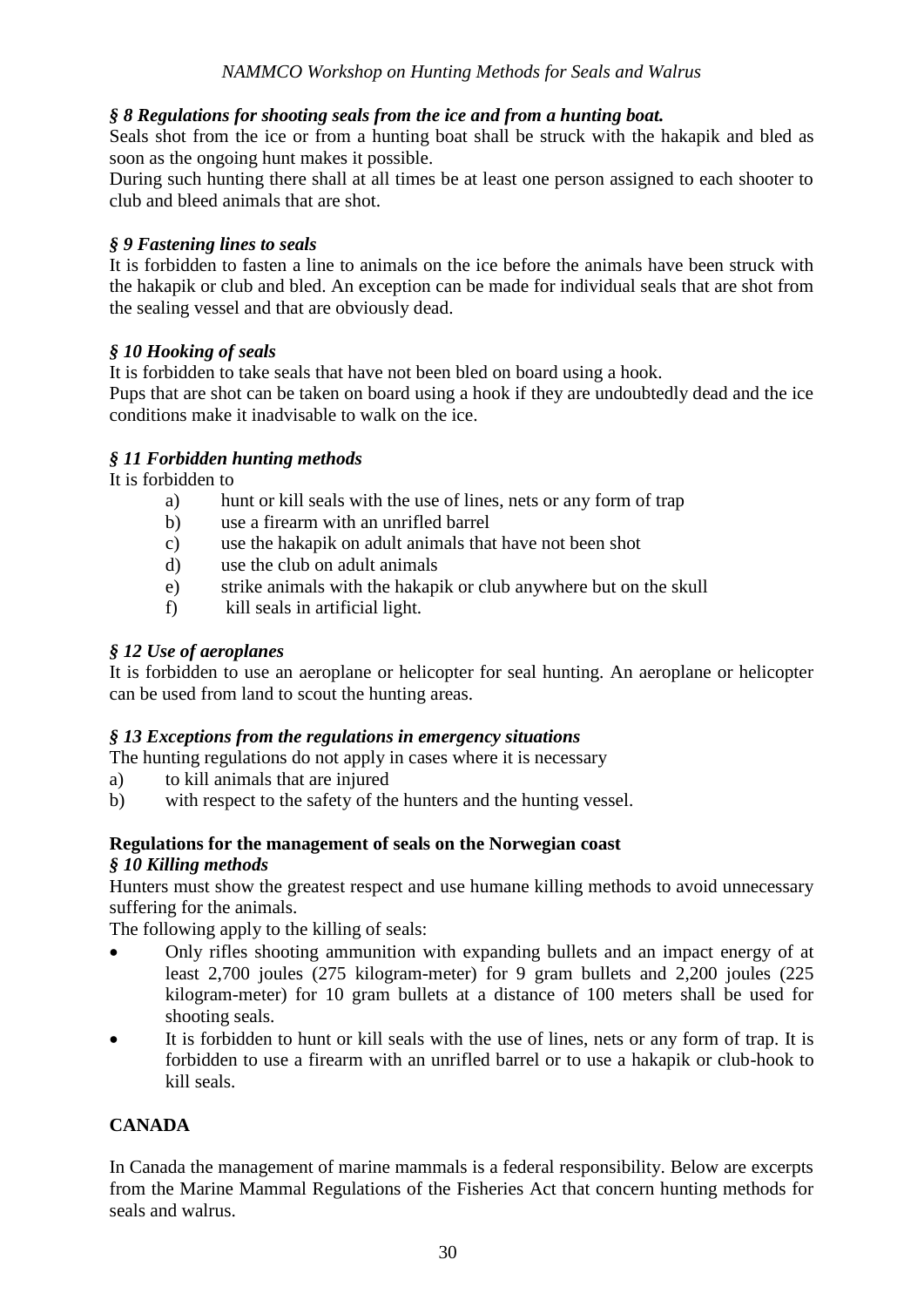## *Prohibitions*

- 7. No person shall disturb a marine mammal except when fishing for marine mammals under the authority of these Regulations.
- 8. No person shall attempt to kill a marine mammal except in a manner that is designed to kill it quickly.
- 9. No person shall fish for a marine mammal without having on hand the equipment that is necessary to retrieve it.
- 10. (1) No person who kills or wounds a marine mammal shall
	- (*a*) fail to make a reasonable effort to retrieve it without delay; or
	- (*b*) subject to section 33.1, abandon or discard it.
	- (2) No person who kills a cetacean or walrus shall waste any edible part of it.

SOR/2003-103, s. 3.

## *Part III Walrus*

25. No person shall fish for walrus with a firearm unless the person uses

- (a) a rifle and bullets that are not full metal-jacketed that produce a muzzle energy of not less than 1,500 foot pounds; or
- (b) a shotgun and rifled slugs that produce a muzzle energy of not less than 1,500 foot pounds.

## *Part IV Seals - Prohibitions*

28.

(1) No person shall fish for seals, for personal or commercial use, in any of Sealing Areas 4 to 33 except with

(a) a round club made of hardwood that measures not less than 60 cm and not more than 1 m in length and that, for at least half of its length, beginning at one end, measures not less than 5 cm and not more than 7.6 cm in diameter;

(b) an instrument known as a hakapik, consisting of a metal ferrule that weighs at least 340 g with a slightly bent spike not more than 14 cm in length on one side of the ferrule and a blunt projection not more than 1.3 cm in length on the opposite side of the ferrule and that is attached to a wooden handle that measures not less than 105 cm and not more than 153 cm in length and not less than 3 cm and not more than 5.1 cm in diameter;

(c) a rifle and bullets that are not full metal-jacketed that produce a muzzle velocity of not less than 1,800 feet per second and a muzzle energy of not less than 1,100 foot pounds; or

(d) a shotgun of not less than 20 gauge and rifled slugs.

- (2) Every person who strikes a seal with a club or hakapik shall strike the seal on the forehead until its skull has been crushed and shall manually check the skull, or administer a blinking reflex test, to confirm that the seal is dead before proceeding to strike another seal.
- (3) If a firearm is used to fish for a seal, the person who shoots that seal or retrieves it shall administer a blinking reflex test as soon as possible after it is shot to confirm that it is dead.
- (4) Every person who administers a blinking reflex test on a seal that elicits a blink shall immediately strike the seal with a club or hakapik on the forehead until its skull has been crushed, and the blinking reflex test confirms that the seal is dead. SOR/2003- 103, s. 6.
- 29. No person shall start to skin or bleed a seal until a blinking reflex test has been administered, and it confirms that the seal is dead. SOR/2003-103, s. 7.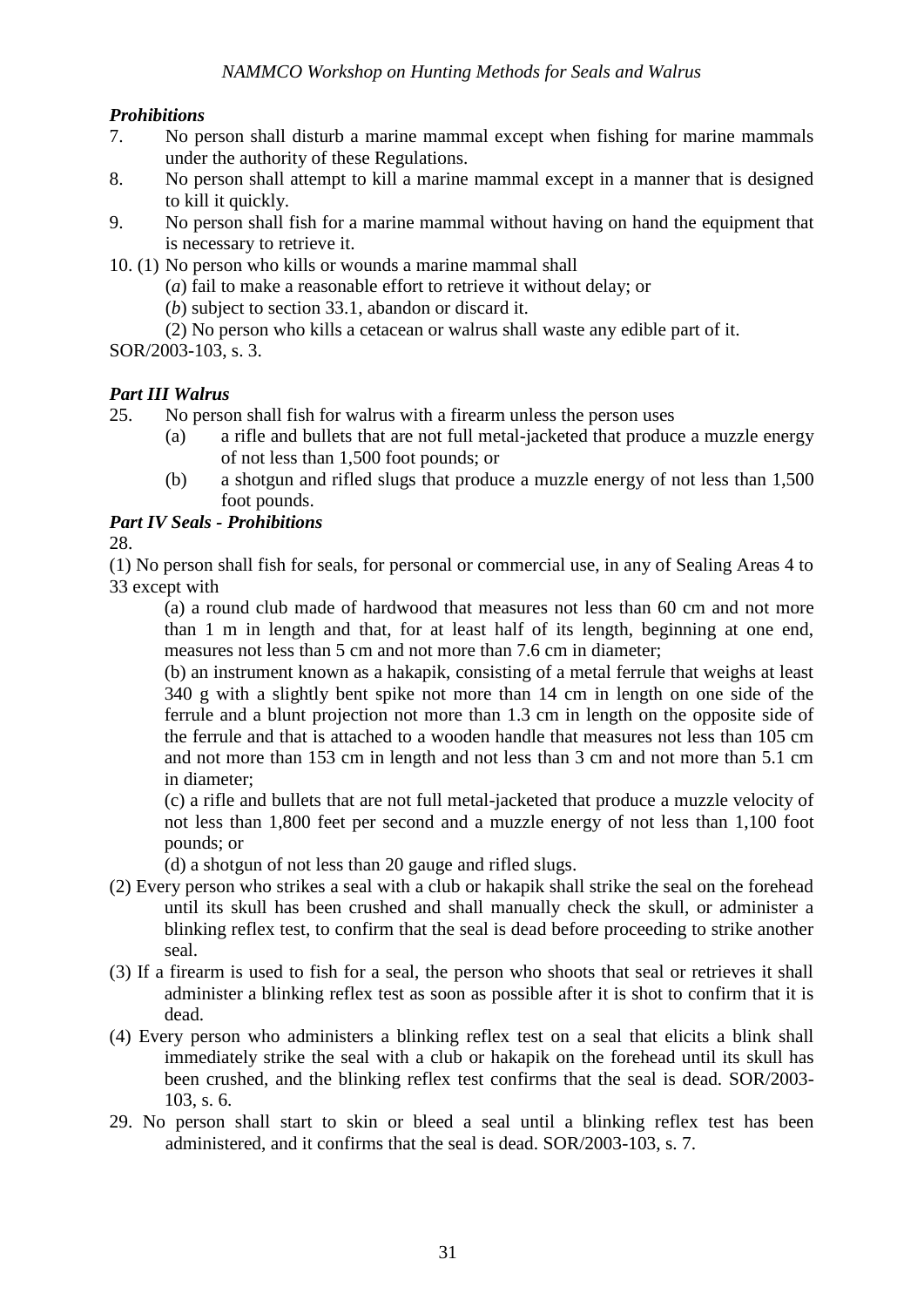#### **SWEDEN**

#### **Shooting places**

The main rule is that the hunting must be done from shore. When the weather is calm (windspeed  $\langle 3m/s \rangle$  or  $\langle 6 \rangle$  knots), and there are no waves, the hunting may be done from the ice or from a boat that is anchored (*fast angjord*) in the ice.

Hunting from a shooting tower or other similar construction is permitted as long as the construction is permanently placed or built on the seafloor or a similar construction with a size and anchored in such a way such that the hunting takes place as if it was on shore.

These rules applied for the 2003 season and may be changed. You may find the relevant laws and regulations on the WebPages of the "Naturvårdsverkets", "Länsstyrelsens" or "Jägareförbundet".

#### **Notification and samples**

When a seal has been shot this must be reported to "Kustbevakningen" before 21:00 at the latest on the same day that the hunt took place.

For the hunter to keep the seal it is necessary to take and send in samples from different parts of the seal's body.

"Naturvårdsverket" decides which samples are necessary on an annual basis.

#### **Hunting equipment**

In the seal hunt one is only allowed to use a rifle (Class 1 Swedish). This requires ammunition with bullet weight of at least 9 grams and impact energy at a distance of 100 meters from the target with at least 2700 joules (J). The Ammunition must be loaded with a bullet that expands when hitting the seal (leaded bullet, plastic or full metal jacket).

#### **FINLAND**

## **Hunting methods**

The impact energy of the bullet from a rifled barrel used to hunt seals must, from a distance of 100 meter from the target, be at least 800 joules and the bullet must have a weight of at least 3.2 grams. A full metal jacket bullet is not allowed JF16§. A shotgun loaded with shotgun shells is not allowed. JF18§. Traps that capture living animals may be used in the seal hunt JF 11§.

All permanently settled persons in Finland have the right to hunt within the common (*allment*) water-areas of the sea JF7§. The police, border patrols, costumes and the inspectors from the different hunting associations (*jaktvårdsföreningarnas jaktövervakare*) shall within their respective areas of responsibility ensure that the law of the hunt is being respected JF88§.

A grey seal or a "vikare" caught dead in fishing equipment in the sea belongs to the owner of the fishing equipment JF83§.

#### **Samples**

Samples from hunted seals must be sent to the "game and fisheries research" (*vilt och fiskeriforskningen*).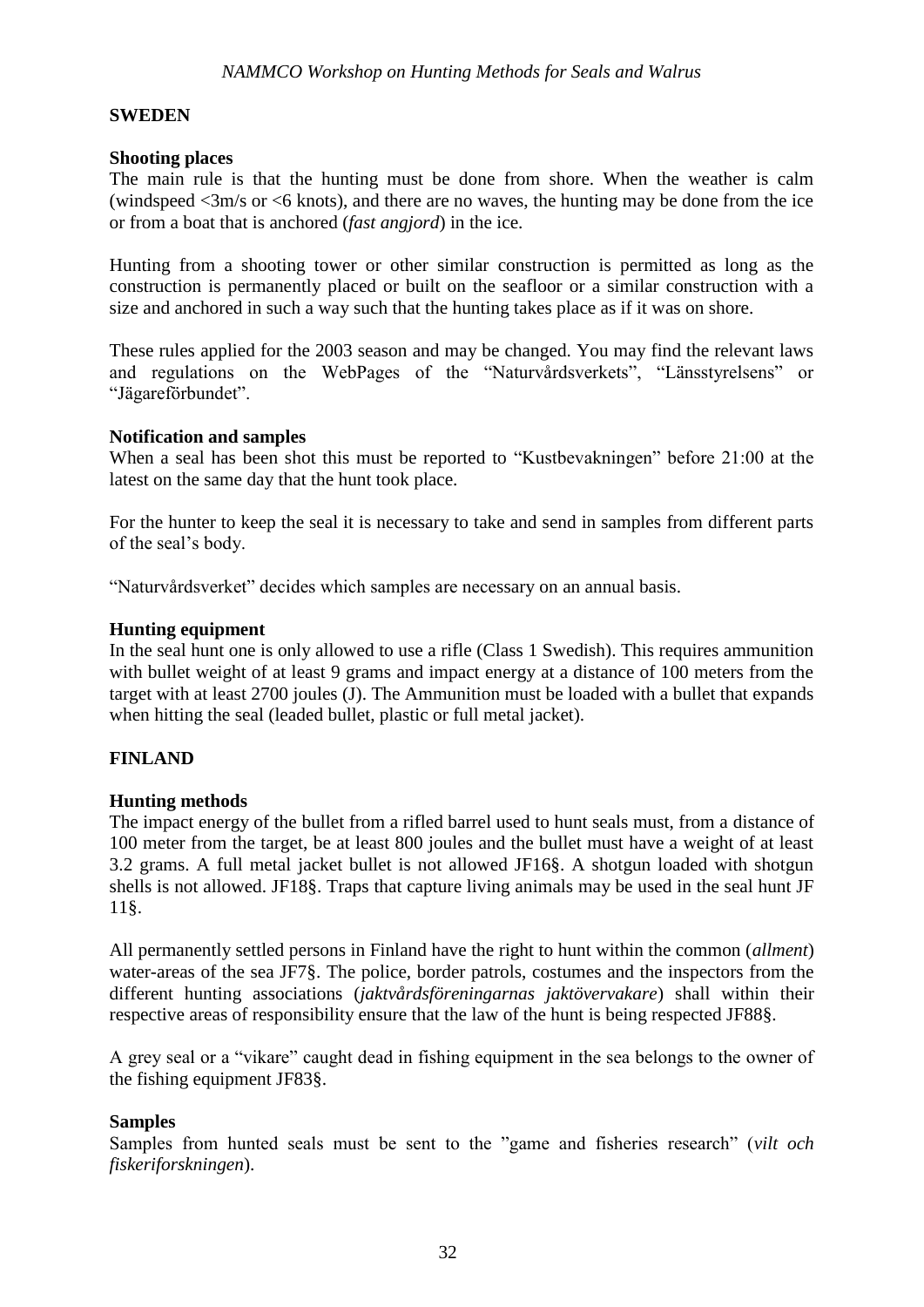## **ALASKA**

While there are no explicit regulations under the Marine Mammal Protection Act (MMPA) regarding methods and means for the subsistence hunting of marine mammals, the law does prohibit taking marine mammals in a "wasteful manner." *Wasteful manner* is defined in the Code of Federal Regulations as: "Any taking or method of taking which is likely to result in the killing or injuring of marine mammals beyond those needed for subsistence purposes or for the making of authentic native articles of handicrafts and clothing or which results in the waste of a substantial portion of the marine mammal and includes without limitation the employment of a method of taking which is not likely to assure the capture or killing of a marine mammal, or which is not immediately followed by a reasonable effort to retrieve the marine mammal."

This definition provides restrictions on subsistence hunters with respect to minimum salvage requirements as well as hunting methods. Hunters can/have been cited for violations of the MMPA when they do not meet minimum salvage requirements (for example salvaging just the heads or tusks), or when they fail to make a reasonable effort to retrieve animals (for example shooting into a group of walrus in the water). Because of the lack of explicit guidelines regarding what constitutes a "wasteful take", potential violations must be investigated on a case by case basis.

The MMPA is due for re-authorisation. Under the current law, the subsistence harvest of marine mammals can only be regulated when a population becomes depleted. Over the past few years, the U.S. Fish and Wildlife Service and other government agencies have been working with the Alaska Native community to develop proposed changes to the MMPA that would allow for the regulation of subsistence harvest of marine mammals prior to depletion. Under the proposal, Native organisations could initiate and develop their own harvest management regimes. Upon adoption by the managing Federal agency, assistance in implementing and enforcing management provisions would become available. The proposal provides new responsibilities and a meaningful role for the Native community in resource management.

## **RUSSIAN FEDERATION**

**Legislation of the Russian Federation on marine mammal harvest**, submitted by the Association of Traditional Marine Mammal Hunters of Chukotka (ATMMHC)

## **Structure of the Russian legislation**

- *I Federal legislation*
- 1. Constitution the basic law
- 2. Federal acts
- 3. Presidential decrees and governmental resolutions
- 4. Resolutions and instructions of the ministries and agencies
- 5. GOSTs (national standards) and regulations
- *II Regional legislation*
- 1. The Okrug law
- 2. Resolutions and orders of the Government of the Chukotsky Autonomous Okrug

## **The Constitution on marine mammal harvest**

Article 72 1) Protection of the traditional living habitat and of the traditional way of life of the small ethnic communities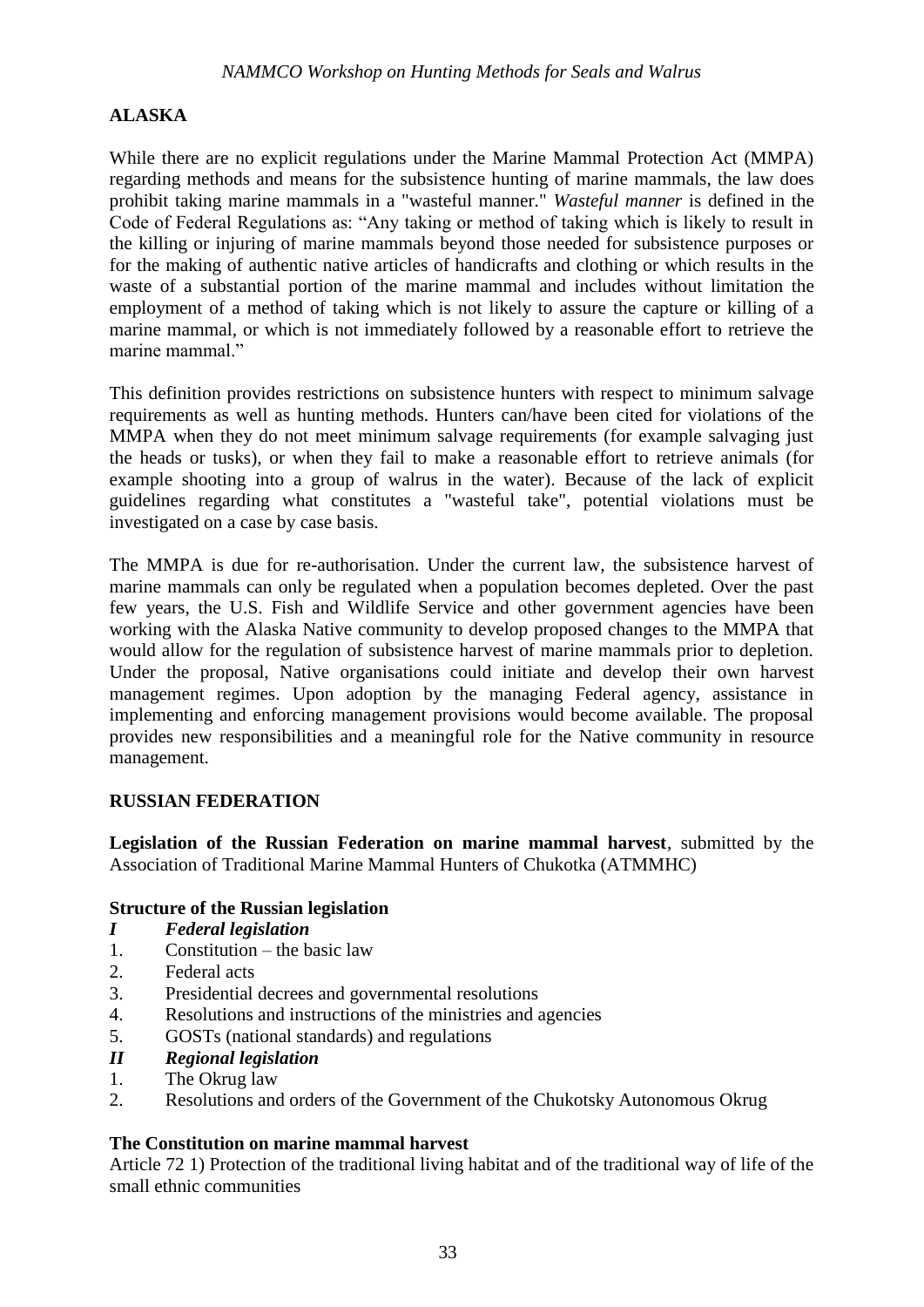## **The Wildlife Federal Act**

- Chapter I. General provisions (pp.1-10)
- Chapter II. Governmental management in the sphere of protection and use of the wildlife species (pp.11-17)
- Chapter III. Protection of the wildlife species and their habitat (pp.18-29)
- Chapter IV. Right and social protection of the officials authorized to prosecute protection of the wildlife species and their habitat (pp. 30-32)
- Chapter V. Wildlife Use (pp.33-47)
- Chapter VI. The traditional methods of protection and use of the wildlife species (pp. 48-49)
- Chapter VII. The economic regulation of protection and use of the wildlife species (pp.50-54)
- Chapter VIII. Responsibility for violation of the legislation of the Russian Federation on protection and use of the wildlife (pp.55-59)
- Chapter IX. International conventions (p. 60)
- Chapter X. Promulgation of the present Federal Act (p. 61)

## **Decrees and resolutions of the RF Government**

## *Decree # 1644-r of November 12, 2003, Moscow*

To approve the enclosed Total Allowed Catches of the Aquatic Biological Resources for the year 2004 in the internal fresh waters, the internal marine waters, in the national waters, on the continental shelf and in the exclusive economic zone of the Russian Federation, in the Azov and the Caspian Seas and in the lower reaches of the rivers flowing into the seas as well as in the Amur River.

## M.Kasianov. Prime Minister of the Russian Federation

*Comment:* The Total Allowed Catch Limits on white whales, killer whales, bottle-nosed dolphins, pilot whales, walruses, Caspian and bearded seals (in the Barents, the Kara and the White Seas) are designated for the subsistent needs of the small indigenous peoples of the North, Siberia and Far East of the Russian Federation, for scientific, cultural and educative purposes.

## **The normative acts of the Federal Government, ministries etc.**

- Resolution of the Council of Ministers of the Russian Federation # 728 of July 26, 1993 "Amateur and Sport Hunting in the Russian Federation"
- Resolution of the Government of the Russian Federation # 1574 of December 27, 1996 "The Procedure of Issuance of the Long-Term Licenses for the Use of the Wildlife Species"
- Order of the Russian Federation Ministry of Natural Resources # 134 of July 14, 1993 "Protection and Regulation of the Wildlife Resources Use"
- Order of the Russian Federation Ministry of Agriculture # 569 of June 26, 2000 "Approval of the Provisions on the Order of Issuance of the Long-Term Licenses" (with alterations of March 29, 2001)

## **GOSTs (national standards) and regulations**

 GOST 17.1.2.04-77 Environmental protection. Hydrosphere. Environmental indicators and the regulations on evaluation of the fishery water bodies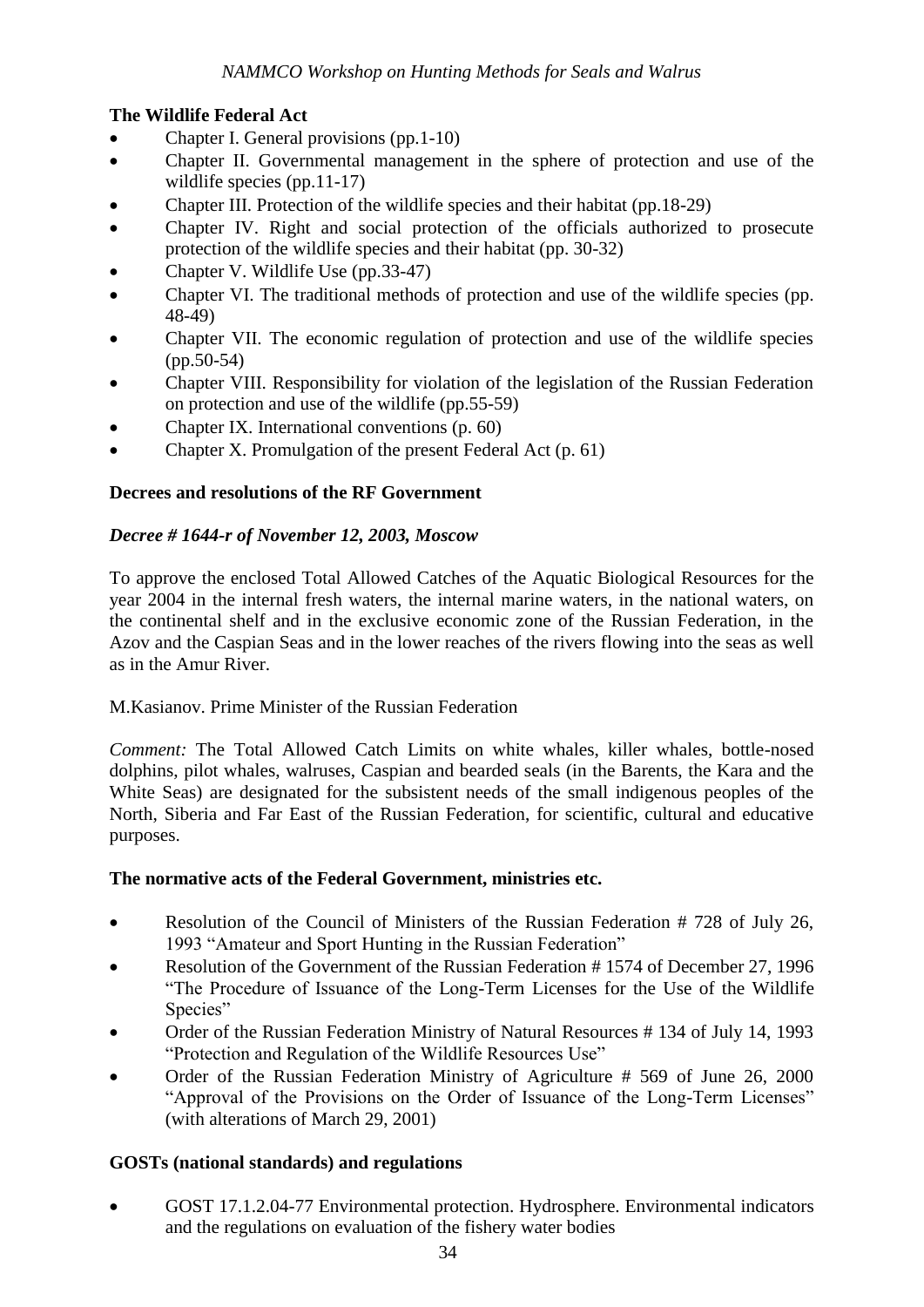- The regulations on harvest of the marine plants and the water invertebrates in the USSR basins. Approved by the order of the USSR Ministry of Fisheries # 17 of January 17, 1966 (with alterations and addenda)
- The regulations on fishing in the internal basins of the Far East. Approved by the order of the USSR Ministry of Fisheries # 524 of November 24, 1980 (with alterations and addenda)
- Standard regulations of the amateur and the sport fishing. Approved by the order of the USSR Ministry of Fisheries # 187 of April 13, 1983 (with alterations and addenda)
- The regulations on fishery, protection and use of the living resources of the economic zone of the USSR in the Black Sea for the Soviet fishing organizations and the fishing vessels. Approved by the order of the USSR Ministry of Fisheries # 321 of June 18, 1986 (with alterations and addenda)
- The regulations on fishery, protection and use of the living resources of the economic zone of the USSR in the Baltic Sea for the Soviet fishing organizations and the fishing vessels. Approved by the order of the USSR Ministry of Fisheries # 322 of June 18, 1986 (with alterations and addenda)
- The regulations on protection and harvest of marine mammals. Approved by the order of the USSR Ministry of Fisheries # 349 of June 30, 1986 (with alterations and addenda)
- The regulations on fishery, protection and use of the living resources of the economic zone of the USSR in the Barents Sea for the Soviet fishing organizations and the fishing vessels. Approved by the order of the USSR Ministry of Fisheries # 356 of July 1, 1986 (with alterations and addenda)
- The regulations on fishery in the economic zone, the national waters and on the continental shelf of the USSR in the Pacific and the Arctic Oceans for the Soviet fishing vessels, organizations and citizens. Approved by the order of the USSR Ministry of Fisheries # 458 of November 17, 1989 (with alterations and addenda)
- The basin (regional) regulations on fishery in the fishery waters

## **The regulations on protection and harvest of marine mammals is the basic specialised document regulating the harvest. The structure of the document:**

- The area covered by the regulations
- General provisions
- Protection, regulation and control over the stock condition
- Responsibilities of the catchers
- Limitations
- The fishing areas
- The Far East Catch Basin
- The Northern Catch Basin
- The Caspian Catch Basin
- The Baikal Catch Basin
- Responsibility for the violation of the regulations

## **The regional legislation as a basic assistance to the aboriginal marine mammal harvest**

- The Chukotsky Autonomous Okrug Act on the Government Regulation of the Marine Mammal Harvest in the Chukotsky Autonomous Okrug.
- The Programme of Stabilization and Development of the Agroindustrial Sector of the Chukotsky Autonomous Okrug for the years 2003-2005.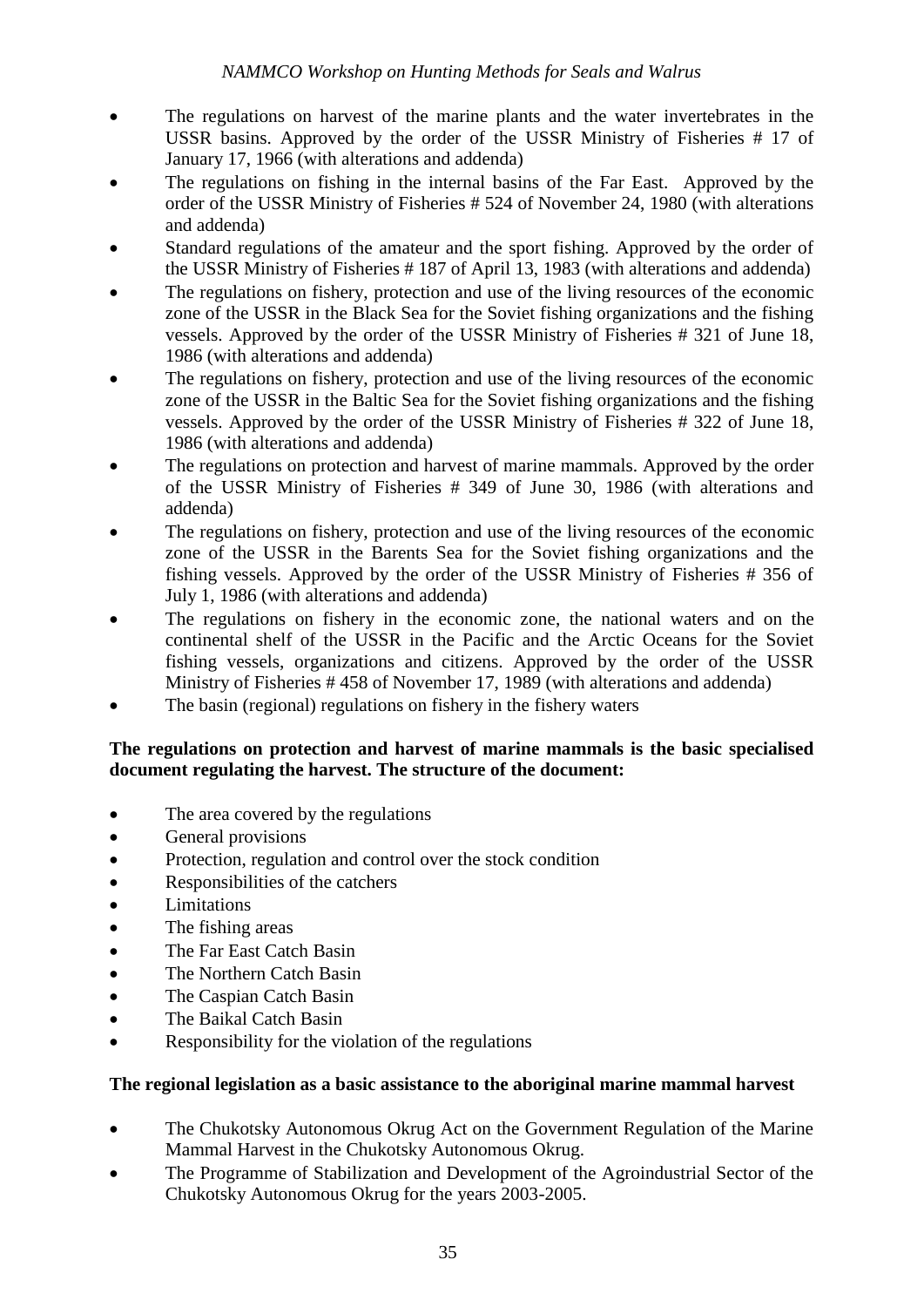Appendix 4

#### **SCIENTIFIC PRESENTATIONS ON PHYSICAL FEATURES, BIOLOGY AND BEHAVIOUR OF SEALS AND WALRUS, AND WEAPONS AND OTHER HUNTING EQUIPMENT: BALLISTICS AND EFFECTS**

- Seals: Dr Siri K. Knudsen
- Walrus: Joel Garlich-Miller
- Ballistics: Dr Egil Ole Øen
- Terminal ballistics: Dr Siri K. Knudsen
- Animal welfare and the Canadien Harp Seal Hunt: Dr Pierre-Yves Daoust

**BIOLOGY, BEHAVIOUR AND PHYSIOLOGY OF SIGNIFICANCE FOR METHODS AND EQUIPMENT USED IN SEAL HUNTING**

**----------**

Dr Siri K. Knudsen, Norwegian School of Veterinary Science, Section of Arctic Veterinary Medicine

World-wide there are 33 different species of seals. Seals in the broad sense are often referred to as "pinnipeds" which consists of three sub-families: (1) the Family *Odobenidae* that only contains the walrus; (2) the Family *Otariidae*, which consists of the seal lions and the fur seals. The 14 species in this family all have ears with a visible external ear flap and the otariids are therefore often referred to as "eared seals"; (3) the Family *Phocidae* contains 18 species. These are often referred to as true seals or "earless seals" because the outer opening of the ear possesses no flap visible on the surface.

In the following a more detailed description of the anatomy of important organs and organ systems in pinnipeds will be given as well as an overview of some specific behavioural features of seals that are of particular relevance for the hunt.

Anatomically, pinnipeds are built like any other mammal: their skeleton is comprised of the same bone parts and the internal organs are the same and have the same relative position in the body.

#### **Skeletal and muscular system. Locomotion.**

All pinnipeds have much shorter limbs compared to terrestrial mammals of the same size. Phocids and otariids swim differently, which is reflected by some anatomical differences. The otariids use their fore flippers when swimming, very much in the same manner as a penguin. Consequently, otariids have their main muscle mass around their shoulders and the neck is very massive. The hind flippers of otariids usually play no part in sustained swimming and simply trail behind. The phocids move quite differently. They swim with their hind flippers, looking more or less like a fish, with the fore flippers held quite passively against their body sides. Therefore, phocids have a less defined neck than otariids.

The aquatic adaptations of the limbs of pinnipeds have lead to their having limited mobility on land. Otariids are, however, more agile when ashore and can walk by moving their fore flippers alternately. The phocids, on the contrary, crawl on their bellies when they are on land, heaving themselves forward in a "humping" way. However, the phocids can travel much more economically on ice. This is important to take into consideration when seals that are lying near the ice edge are shot: If the animal is wounded, and not dead, it can move quite quickly into the sea.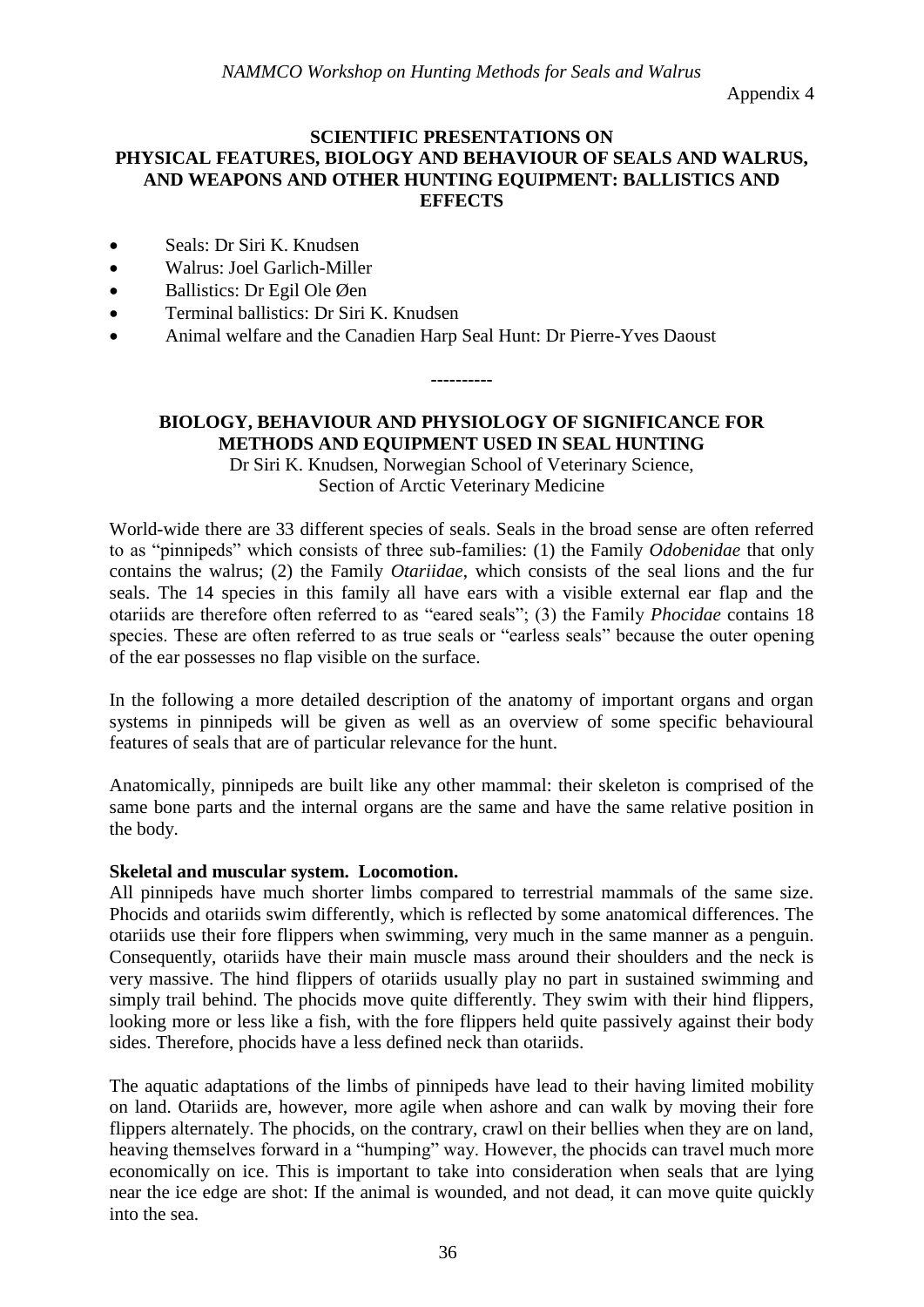Seals, as other diving mammals, have increased storage capacity of oxygen in their musculature, which means that muscular movement can persist long after the animal is dead. It may be observed as general muscular tremors in the flesh during skinning and slaughter. However, the movements can also be very violent and give the impression that the animal is still alive. In fact, movements mimmicking voluntary movements, including withdrawal of the head, back arching and gaping, may be observed in seals for a long time after their brains have been destroyed. This phenomenon, which is called reflex activity, is closely related to the central nervous system, and will be dealt with in some more detail under the nervous system.

The skeleton of all seals consists of the skull, the spinal vertebrae, four limbs and the ribs. They have the standard mammalian seven cervical vertebraes and 13 ribs, and all seals have the full complement of five fingers or toes in each limb.

The vertebral column, whose main tasks are to protect the spinal cord and assist locomotion, also reflects the different way of swimming between species. Otariids, that use the front end of their body, have strong and well-developed bone processes on the cervical and thoracical parts of the vertebrae. Phocids, which use their back part, have strong transverse bone process in the lumbar region of the vertebrae.

The skull of pinnipeds is characterised by a short snout and large orbits (the hole in the skull where the eyes are placed). During hunting, seals are usually either shot or culled in the head, with the brain being the main target. Consequently, for hunters this area is the most important. As in all other animals, the location of the brain in the skull is behind the eyes. The brain is enclosed and protected by the parts of the skull bones that are called *the cranium*, which in pinnipeds is large and rounded. The thickness of the cranium varies in different parts of the skull and this may inflict on both bullet ballistics and the effect of for instance the hakapik. It is generally thickest over the frontal and basal parts of the brain, where it may be several centimetres thick. It becomes thinner at the upper hind part and laterally. The thickness also varies to some extent among different species, but most importantly it varies between animals of different size. Generally large adults, especially males, have the thickest skull, and deepdiving seals tend to have somewhat thicker skull bones than shallow-diving ones. The skull of young pups has a softer structure and is more fragile than in adults.

#### **Body wall**

The integument of seals is comprised of the skin and blubber. The skin bears the hair follicles and is well supplied with blood vessels. The skin can be of considerable thickness, especially in adult males. Moulting, which is annual in adult seals, have significant influence on the animals behaviour. During this process, the blood supply to the skin has to be greatly increased and this inevitably means that heat losses are increased as well. Consequently, the animals spend more time out of the water at the moult.

The fur of seals plays little role in insulation. This is provided by the blubber. Its thickness depends on the age, size and nutritional status of the seal. Seals commonly may have in excess of 7-10cm of blubber on their bodies when well fed. It is not continuous over the whole body surface as it is lacking over the head and flippers. Consequently, blubber thickness is of lesser significance than skull bone thickness, when it comes to shooting or clubbing of seals. However, during the hunt the blubber thickness has significance with respect to how the animal will behave after it is dead. Well-fed animals will usually float when they are dead, while thinner animals most often will sink, in many cases within the course of a few seconds.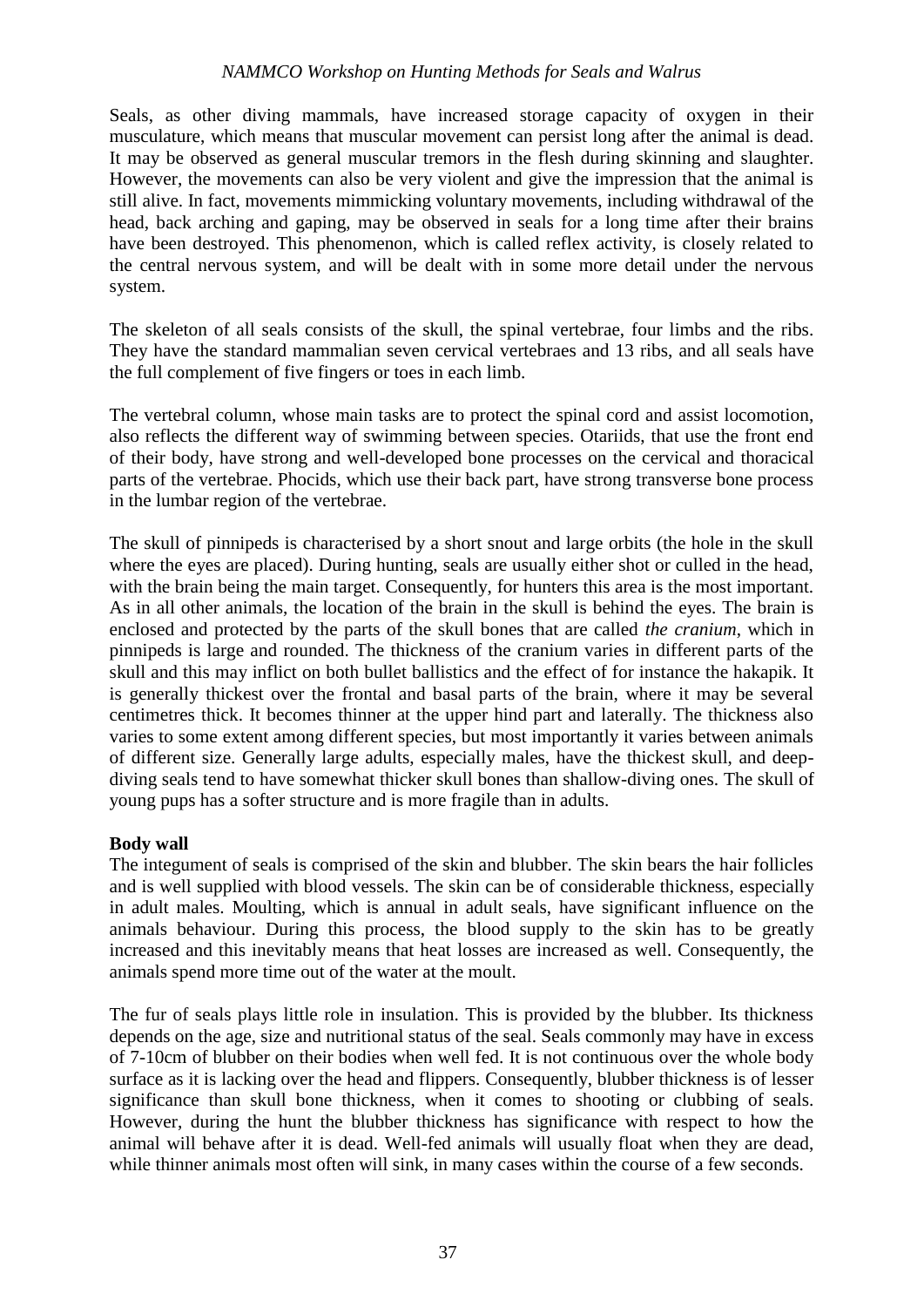#### **The nervous system**

The nerve system of pinnipeds is built and functions in the same manner as in other mammals and it consists of a central part, which is the brain and spinal cord, and a peripheral part which is the nerves and nerve cells in the rest of the body. In seals, as in other animals, the nervous system is in principle built like a telecommunication network. The brain is the centre; the spinal cord is the main cable; the nerves out to the body acts like the distributing cables, and the periphery nerve cells act like the telephone with incoming and outgoing information.

The spinal cord is enclosed by the spinal vertebrae. The spinal cord of phocids is relatively shorter than that of otariids. The brain, which is enclosed in the cranium, is gross anatomically built similar to other mammalians. It has two large hemispheres (termed cerebrum), a cerebellum and the brain stem. The brain can be regarded as the true centre of the body responsible for survival, consciousness and the maintenance of physiological conditions. By consciousness we mean awareness of the world around and of the own body. Thus, someone who is unconscious will not perceive pain. Generally it can be said that during seal hunting the same applies as for other mammals: in order to render the animal instantaneously unconscious some specific brain areas have to be put out of function, which includes the cerebral cortex, deep central parts of the cerebrum and/or the brain stem, which contain the centres for consciousness and control units for respiration and heart activity.

It is the brain and spinal cord that are responsible for the reflexes and involuntary reactions in dead animals which I described earlier. Such movements are very commonly registered when animals are killed or slaughtered using physical methods. A reflex can be defined as a stereotyped response mediated by the nervous system. Most of such reflexes do not require cerebral coordination and thus they can be elicited in the insensible animal. The basis for this process is very complex and it would take too long to go into detail. Roughly it can be said, though, that reflex activity in an unconscious animal is a result of the spinal cord losing its chief commander, namely the brain. The brain acts in both inhibitory and facilitatory ways on the spinal cord. When the higher control centres have been put out of function, the spinal cord starts to "work on its one" resulting in uncontrolled movements of for instance the limbs.

#### **The circulatory system**

The major tasks of the heart and blood vessels are to transport oxygen rich blood from the lungs to all organs and tissues in the body - a job carried out by the arteries - and to remove carbon dioxide from these tissues and transport it through the veins to the lungs where it is breathed out. It is the heart, which really is only a muscle that is the motor in this system. It pumps blood through arterial blood vessels to the peripheral parts of the body. The blood is then returned to the right side of the heart via the veins and pumped by the right side of the heart into the lungs. The arterial part is a high-pressure system, while the venous system is a low-pressure system. The term "blood pressure" applies to the arterial blood pressure. It fluctuates with each heart beat (or pulse) between a maximum value when the heart contracts and a minimum value when the heart relaxes. Optimal regulation of the blood pressure is essential. Too low blood pressure results in shock and eventually death. Shock is a state of acute inadequacy of the blood supply to the vital organs, i.e. the brain and heart. During hunting irreversible shock may occur if the heart or major blood vessels are injured or massive bleeding occurs for instance in the lungs. After severe injury the blood pressure will drop almost immediately and the animal will be unconscious, not immediately, but very rapidly. This may, however, be time enough for an animal that for instance is lying near the ice edge to haul itself into the water and sink.

Physiologically, it is the circulatory system of seals that is most different compared to terrestrial animals. These adaptations are of course related to diving. One of the diving champions among pinnipeds, the Antarctic Weddell seal (*Eptonychotes weddelli*), can stay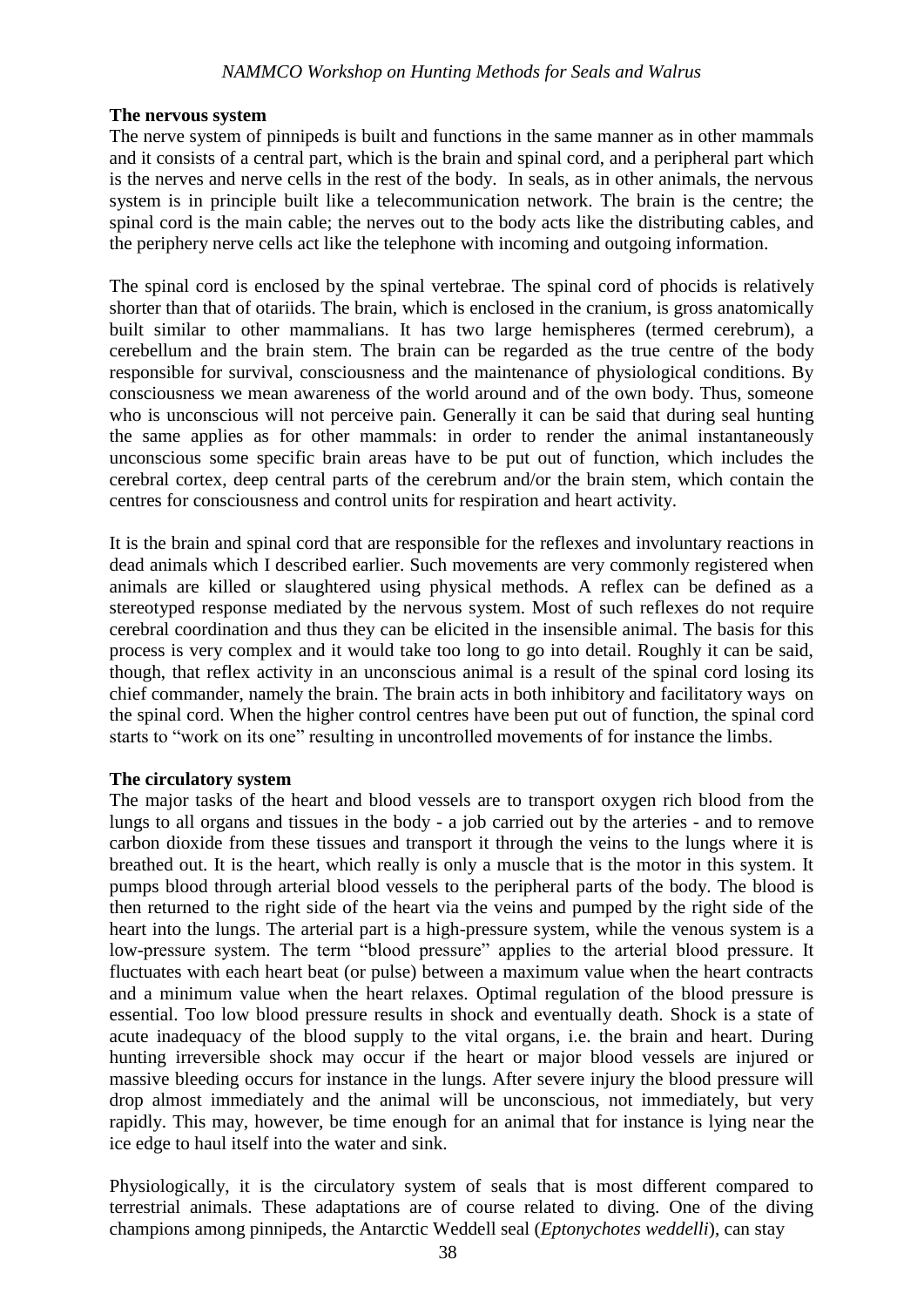submerged for more than one hour and reach dephts beyond 600m. The basic problem facing air-breathing animals during submersion is the ever-decreasing arterial oxygen tension and an ever-increasing arterial carbon dioxide tension. The solution in pinnipeds to overcome this is to bring in as much oxygen as they can before diving, economise with from the very moment of submersion. Seals have impressive oxygen stores. In addition to the earlier mentioned adaptation of the musculature, also the oxygen carrying capacity of the blood is also increased and they have larger blood volume than their non-diving equivalents. However, the true prerequisite for prolonged submersion is another circulatory adjustment. During dives the heart beats considerably slower and the oxygen rich blood is portioned out to only a few highpriority tissues, i.e. the heart and brain, at the expense of others that are closed off to subsist on local oxygen stores.

The heart of pinnipeds is of normal mammalian construction, though it tends to be broader and flatter than the hearts of terrestrial mammals. It consists of four separate chambers (left/right fore-chamber and left/right ventricles). The left side is responsible of pumping oxygen rich blood out to the body and is therefore larger than the right side of the heart. Like in other mammals the heart is placed behind and below the shoulder blade, and takes up much of the space in the lower part of the thoracic cavity from about the third to the 5-6<sup>th</sup> rib. Also the heart musculature has higher oxygen storage capacity than in terrestrial mammals. This is important to be aware of for hunters, as the heart can carry on beating a long time after the animal is in fact dead. In the early 1970s experiments were carried out on seals in which the brain was first destroyed by a blow hook and the animals were thereafter bled. Heart activity was recorded for up to 45 minutes after. For comparison, the same procedure was applied on a domestic calf, in which heart activity was only recorded for 10 minutes after the animal was bled.

As most organs in marine mammals are similar to those of terrestrial mammals, their central blood supplies are also similar. The arterial system of pinnipeds is very much as in dogs. The aorta is the parent of all other arteries in the body except for the pulmonary ones. Just as the aorta leaves the heart it sends of branches that supply the heart itself with blood, the *coronary arteries*. Soon after it makes a U-turn, the so-called *aortic arch*, where one branch travels forward against the head and one travel backward in the thoracical cavity. Most pinnipeds have a distinct dilatation or enlargement of the aortic arch compared to terrestrial animals. The large branch that runs from the arch and up along the neck is paired into two branches. These run on both side of the trachea and higher up they are divided into several arteries that supply the head and brain with blood. In the aortic arch, a large branch is also given off that supplies the forelimbs as well as the cervical vertebra with blood. It is these arteries to the forelimbs that are cut when seals are bled by making incisions in their armpit. It is important also to notice that the cervical vertebral arteries supply the spinal cord and also the brain with blood.

The part of aorta that travels backwards from the aortic arch travels in the roof of the thoracic cavity along the vertebral column. It continues into the abdomen, where it gives off several paired and unpaired branches that supply the abdominal organs with oxygen-rich blood. The caudal part of the aorta splits into arteries that supply the hind-flippers with blood.

Most of the anatomical modifications of the circulatory system that have taken place in pinnipeds as part of the aquatic adaptation are found in the venous part of the circulation. These are present to ensure that the brain functions normally during dives, and they are more developed in phocids. Compared to a dog, they have an extra vein that lies along the frontal part of the spinal cord which ensures that oxygen-poor blood is transported away from the brain. Otherwise the venous system is quite similar to dogs. Veins from the head and forelimbs join into a large vessel, called the *vena cava cranialis*. The venous blood from the back part of the spinal cord travels to the heart via a separate vein. The veins from the rest of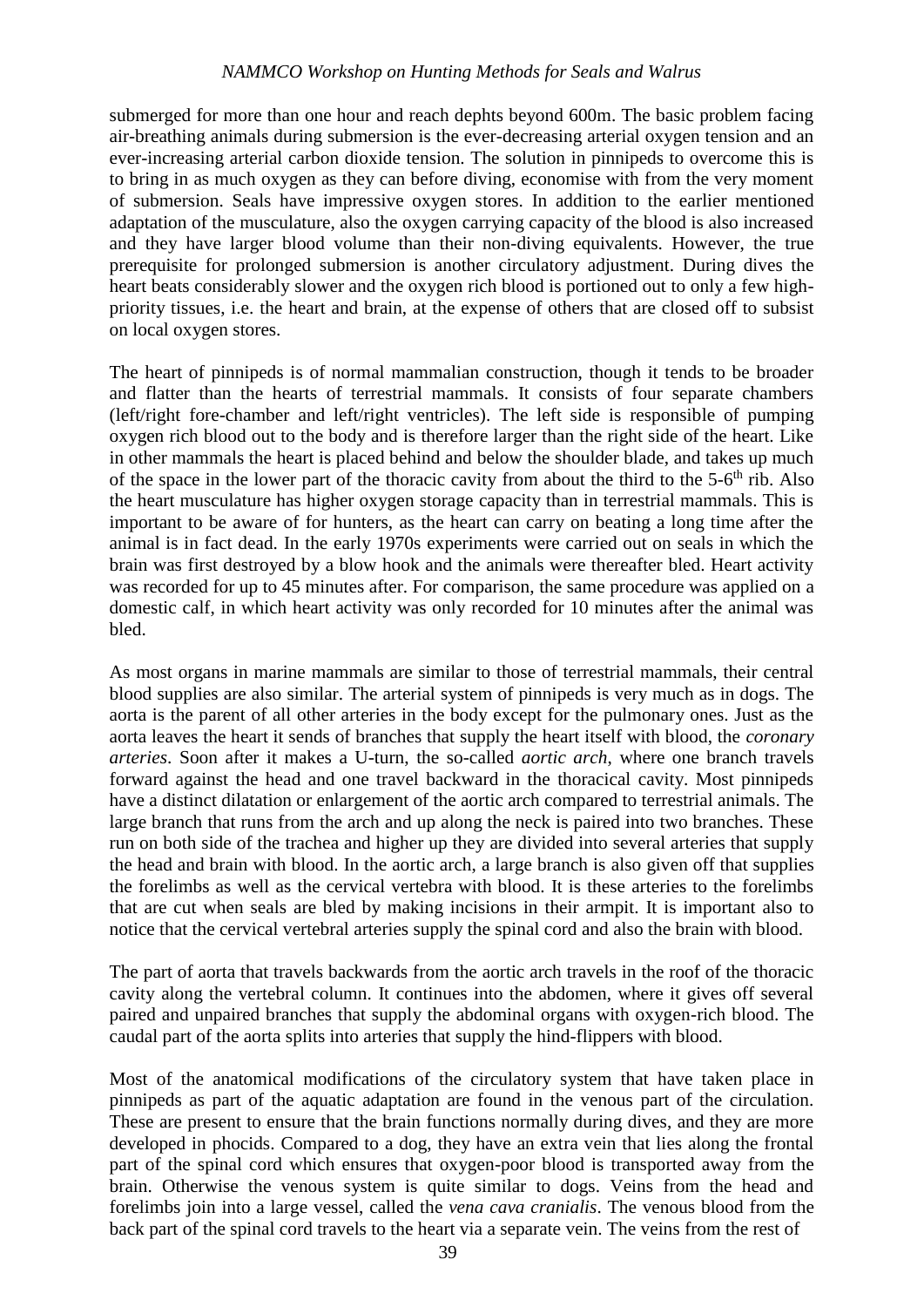the body join into the large *vena cava caudalis*. All these veins enter the right part of the heart, which then pumps this blood to the lungs through the pulmonary arteries. In the lungs the carbon dioxide is diluted out from the blood and breathed out and oxygen is breathed in. The oxygen-rich blood is then transported to the left part of the heart which pumps it into the aorta.

#### **The respiratory system**

The respiratory system of seals is similar to other mammals, allthough the lungs tend to be relatively larger than in terrestrial mammals. The nostrils are closed when relaxed and the trachea divides into smaller branches, the bronchi, around the level of the first rib in otariids and much lower - immediately outside the lung - in phocids. The airways in pinnipeds, as in other diving animals, are reinforced to withstand the pressure when diving. The lungs fill up a major part of the thoracical cavity dorsally and laterally to the heart. The lungs receive and send off large blood vessels to the heart and the lung tissue contains many blood vessels. Therefore, lung injuries tend rapidly to be, all though not instantaneously, fatal in seals shot with high velocity projectiles in this area.

Contrary to what one might think, the lungs are not a major oxygen reserve during dives. The pinnipeds, and especially the expert divers, expire before submersion to avoid diver's disease (gas bubbles in the blood vessels). The deep divers therefore seldom utilise the lungs as a source of oxygen.

#### **Abdominal organs**

The thorax and abdomen are separated by the diaphragm, a thin muscular wall that is essential for respiration. It is traversed by the *aorta*, the *vena cava caudalis* and the *oesophagus*. Easyto-find landmarks caudal to the diaphragm include a massive liver and the various components of the gastrointestinal tract. Marine mammal livers are generally not too different from those of other mammals. The liver has a rich blood supply and is located immediately caudal to the diaphragm. The kidneys typically lie against the musculature of the back.

Finally, I will give you a short overview on the seal species that are most topical for this workshop with special emphasis on important anatomical and behavioural differences. A hunter has to be able to differentiate between different species of seals. In many countries there are restrictions and regulations as to which species are allowed to be hunted. Several countries also have defined hunting seasons or areas for different species. Additionally, various seal species behave differently and there are also some anatomical variations, especially with respect to size, that are important to take into consideration when choosing hunting method and equipment. I would like to emphasise the importance of teaching species knowledge to new and inexperienced hunters that are about to start to hunt for seals, either from experienced hunters to youngsters or as part of official training programmes that are offered for new seal hunters in some countries.

## **Some facts about topical seal species.** *(Most of this section is quoted from Bonner, 1994)*

*Bearded seal.* Large seals. The two genders almost the same size:  $\sqrt{2}$ ? 2,5m, 300kg. Adults are greyish-brown, usually darker on the back. They spend the winter mostly in heavy offshore ice. Breeding takes place on the pack ice. Outside the breeding season the bearded seals are normally solitary.

*Hooded seal*. Large seals, the male noticeably larger than females:  $\Diamond$ : 2,5m, 400kg;  $\Diamond$ : 2m, 300kg. Adult hooded seals are pelagic, deep-diving predators. In the spring the hooded seals gather in loose aggregations on old, heavy ice floes to breed. The pups are born from mid-March to early April. Adults are silvery grey with black spots especially on the back and flanks. The adult male has a characteristic inflatable appendage on the nose, the hood, which is formed from an enlargement of the nasal cavity. When inflated (especially when the animal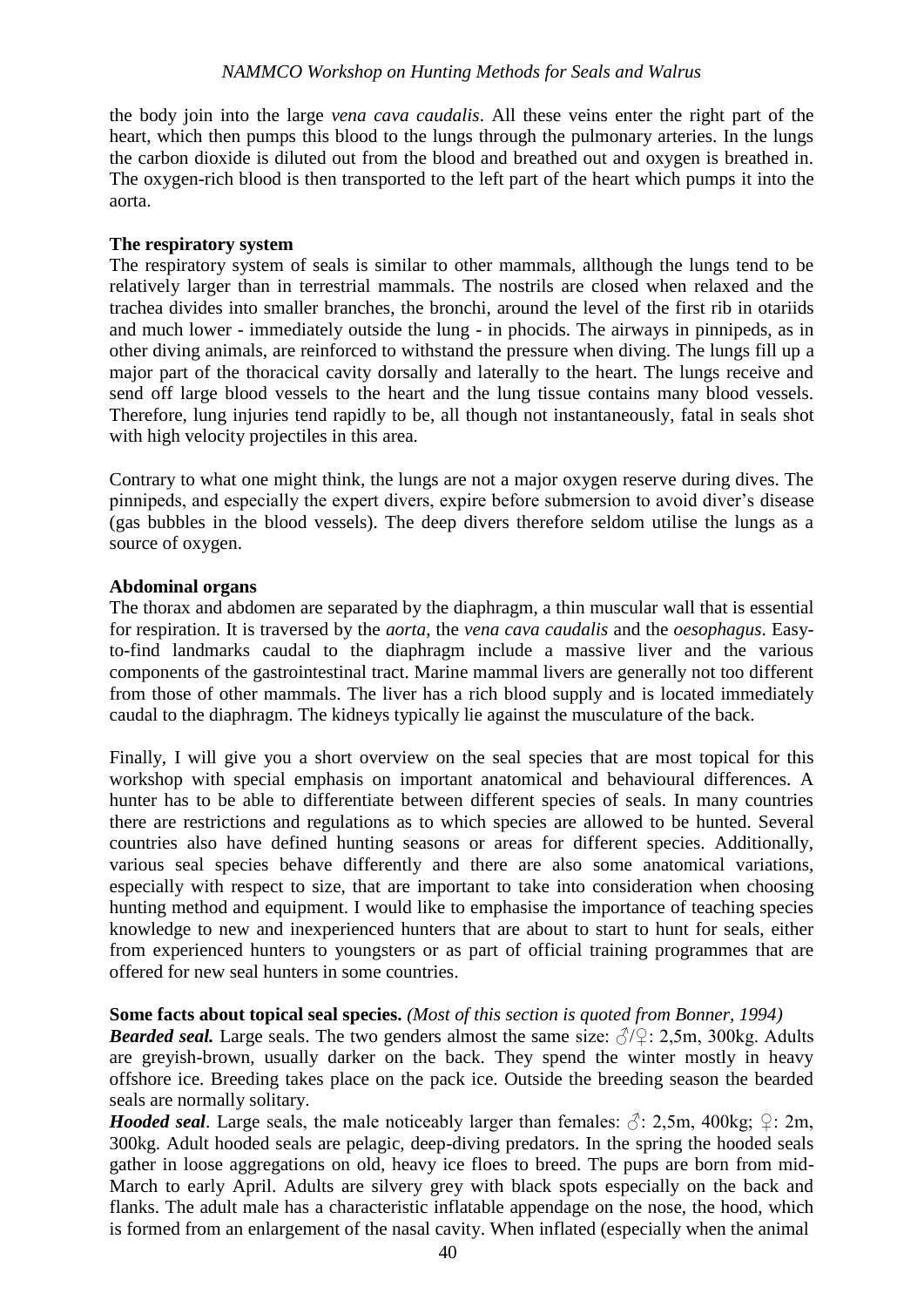is excited near another male) the nostrils are closed and the hood forms a vast sac about twice the size of a football. Besides the hood, males can extrude an extraordinary membranous balloon from one nostril (usually the left). When the balloon is inflated, the seal can make a loud "pinging" noise by shaking it violently from side to side. This aggressive play is performed by the bulls to establish dominance and impress the females.

*Grey seal.* Relatively large seal.  $\Diamond$ : 2m, 300-400kg,  $\Diamond$ : 1,8m, 200kg. Besides the difference in size between the two genders, there are differences in shape too. The shoulders of the adult bulls are very massive and the skin in this region and over the chest is thrown into heavily scarred folds and wrinkles. The female has the usual streamlined profile. The snout of the adult male is elongated with a convex outline giving it an appearance like a horse head. The body colour of the adults may vary from entirely black to almost creamy-white. Pups are born in a silky white fur which is moulted by the end of the lactation period, which lasts about 15- 20 days. Pupping sites are usually on isolated skerries or uninhabited islands. In Canada, and also in the Baltic, spring-breeding seals may give birth on sea ice as well.

*Harbour seals.* Medium sized.  $\sqrt{3}$ : 1,5m, 100kg;  $\sqrt{2}$ :1,2m, 70kg. The colour pattern of is very variable, but usually they are darker on the back and lighter below, with a mottle of dark spots on the silvery or creamy-grey belly and flanks. On the back the dark spots coalesce to produce a dark reticulation. Pups are usually born in the adult-pattern coat, but occasionally they can have a natal white coat (but this is usually shed in the uterus before birth). Harbour seals give birth on rocks or sandbanks.

*Spotted seal.* Relatively small seal.  $\beta$ : 1,7m, 100kg;  $\varphi$ : 1,5m, 80kg. A seal of the pack-ice. The coat has a background of silvery grey, which weathers to a brownish-yellow, peppered with black spots which may coalesce on the back to produce a black mantle. The pups are born in a greyish-white natal coat which is moulted to reveal the adult pelage. Pups are born on the ice floes in late March and April. Spotted seal usually remain over the continental shelf and they are not deep divers, feeding in relatively shallow waters. During summer and autumn, the seals move to the coast and concentrate near rivers where salmon are assembling before spawning.

*Harp seal* (Medium sized.  $\sqrt{2}$ : 1,7m, 130kg). The harp seals have a very distinct body colour pattern. The adult males are light silvery grey over most of their bodies, but there is a black mask to the face and a black patch over the shoulders, which extends down and backwards over the flanks (harp-shaped or horse-shoe like). In the female, the dark markings are paler and tend to be more broken up. Juveniles are grey with black spots and mottlings. Pups are born in a dense white natal coat. Although there are some variations in timing, the Harp seals generally move southwards before the freezing pack ice. After winter feeding, the females assemble on the ice in the traditional whelping areas. The whelping time varies between mid-February to April. After weaning and mating, the adult seals assemble on ice to the north of the whelping patches to moult. After moulting, the seals follow the melting ice edge northwards to their summer feeding grounds. The pups follow the adults after they are finished moulting. By September, the seals begin a new cycle and move southwards again.

*Ribbon seal.* Medium sized seal.  $\partial$ / $\partial$ : 1,6m, 95kg. The adult male is a dark chocolate brown with broad white bands around the neck, the hindquarters and the insertion of each fore flipper. As in the Harp seal the females are paler and the markings are less distinct. Pups are born on relatively heavy ice floes from April to early May in a white natal coat and after moulting they become blue-grey on their backs and silvery beneath.

*Ringed seal.* Small seal.  $\Diamond$ : 1,5m, 80kg;  $\Diamond$ : 1,3m, 60kg. The coat has a light grey background spotted with black. The spots are often surrounded with lighter ring markings. The belly may be free of spots. Most Ringed seal pups are born in a silky white natal coat. The Ringed seal is an ice-breeding seal and most pregnant females make a snow lair in the fast ice. Having excavated a lair, an access hole is kept open through the ice to the water beneath. The pups are usually born in early April.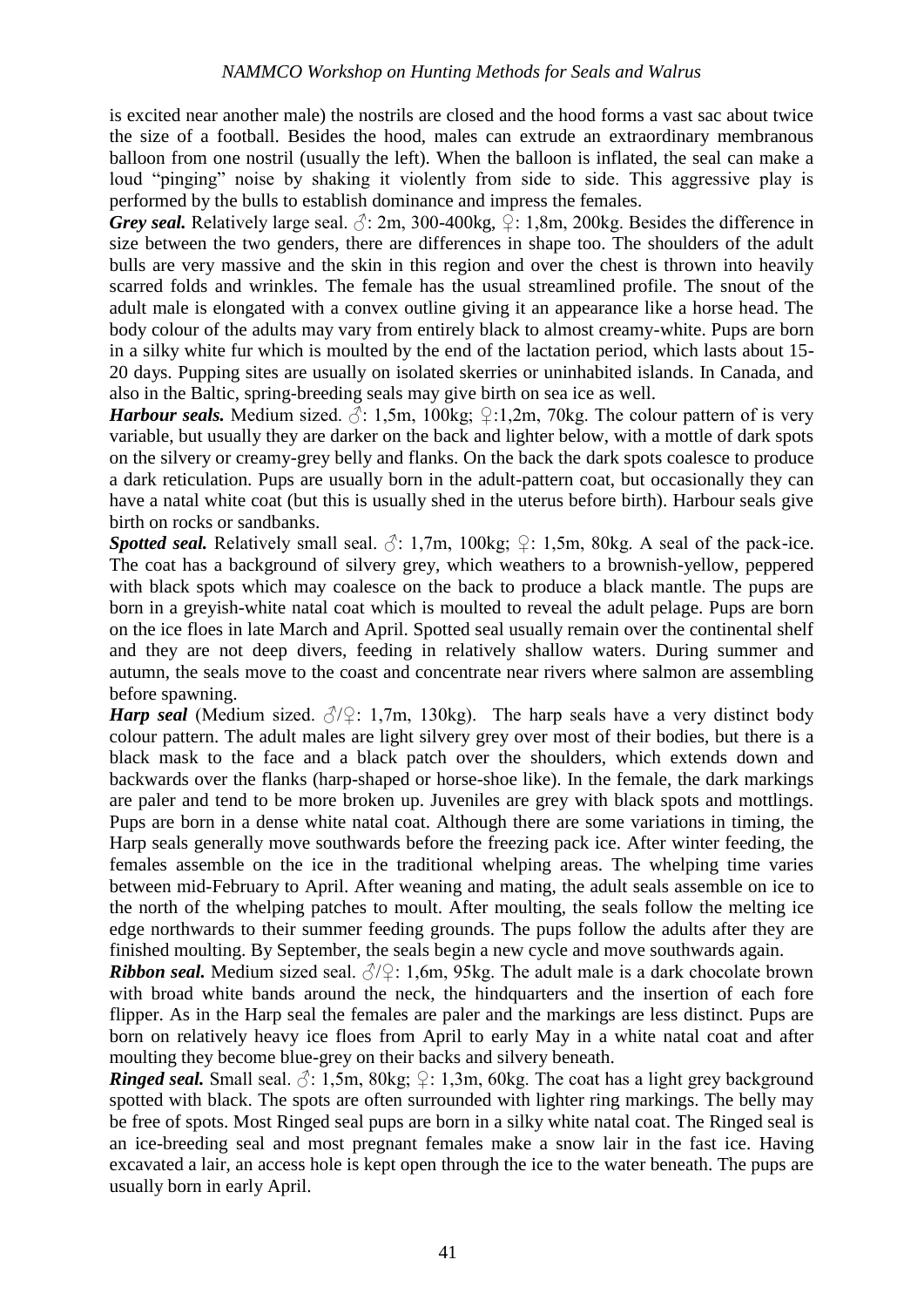*Northern fur seal.* Males are much larger, as in most other otariids.  $\hat{\beta}$ : 2m from nose to tail, 250 kg; females: 1,2m and 40 kg. Brown in colour. Often called "the bear-like animal". Breed on land.

#### **References**:

Bonner N. 1994. Seals and seal lions of the world. Blandford, London, pp.6-221.

- Blix A. S. and Folkow B. 1983. Cardiovascular adjustments to diving in mammals and birds. In: Handbook of Physiology – The cardiovascular system. III. Peripheral circulation and organ blood flow. American Physiological Society, sect. 2, vol. III, Ch. 25, pp.917-45.
- Drabek C. M. 1977. Some anatomical and functional aspects of seal hearts and aortae. In: RJ Harrison (ed) Functional Anatomy of Marine Mammals, Vol. 3, Academic Press, London, pp.217-34.
- King J. E. 1972. Observations on phocid skulls. n: RJ Harrison (ed) Functional Anatomy of Marine Mammals, Vol. 1, Academic Press, London, pp.81-116.
- Oelschläger H. H. A. and Oelschläger J.S. 2002. Brain. In: WF Perrin, B Würsig, JGM Thewissen (eds) Encyclopedia of Marine Mammals, Academic Press, London, pp. 133-58.
- Schummer A., Wilkens H. Vollmerhaus *et al.* 1984. Kreislaufsystem. In: R. Nickel, A. Schummer and E. Seiferle (eds) Lehrbuch der Anatomie der Haustiere, Band III, Verlag Paul Parey, Berlin, pp.1-275.
- Rommel S. A. and Lowenstine L. J. 2001. Chapter 9: Gross and microscopic anatomy. In: L. A. Dierauf and F. M. D. Gulland (eds) CRC Handbook of Marine Mammal Medicine, 2<sup>nd</sup> ed. Section II: Anatomy and Physiology of Marine Mammals, CRC Press, London, pp. 129-58.
- Ronald K., McCarter R. and Selley L. J. 1977. Venous circulation in the harp seal (*Phagophilus groenlandicus*). In: R. J. Harrison (ed) Functional Anatomy of Marine Mammals, Vol. 3, Academic Press, London, pp.235-70.
- Thompson D. and Fedak M. A. 1993. Cardiac response of grey seals during diving at sea. J Exp Biol 174:139-64.

#### **WALRUS BIOLOGY AND BEHAVIOR**

----------

Joel Garlich-Miller, US Fish and Wildlife Service

#### **Species Description and Distribution**

Although there were once many walrus-like creatures that roamed our prehistoric oceans, today the walrus family *Odobenidae* is represented by a single modern species *Odobenus rosmarus*. Two sub-species of walrus are generally recognized: the Atlantic walrus (*O. r. rosmarus*) and the Pacific walrus (*O. r. divergens*). These two sub-species occur in geographically isolated populations and have evolved into slightly different forms. Pacific walrus are somewhat larger in body size and skull dimensions than Atlantic walrus and have proportionally larger tusks.

Walruses have a discontinuous, although nearly circumpolar distribution around the perimeter of the Arctic Ocean and the contiguous sub-arctic seas. Their distribution appears to be constrained by water depth and by severe ice conditions. Although they are capable of diving to deeper depths, walruses for the most part are found in waters of 100 meters or less, probably because of the higher productivity of their benthic foods in shallower waters.

Atlantic walrus ranges from the central Canadian Arctic, eastward to the Kara Sea. Several more or less discrete stocks of Atlantic walruses are recognised in Canada, Greenland,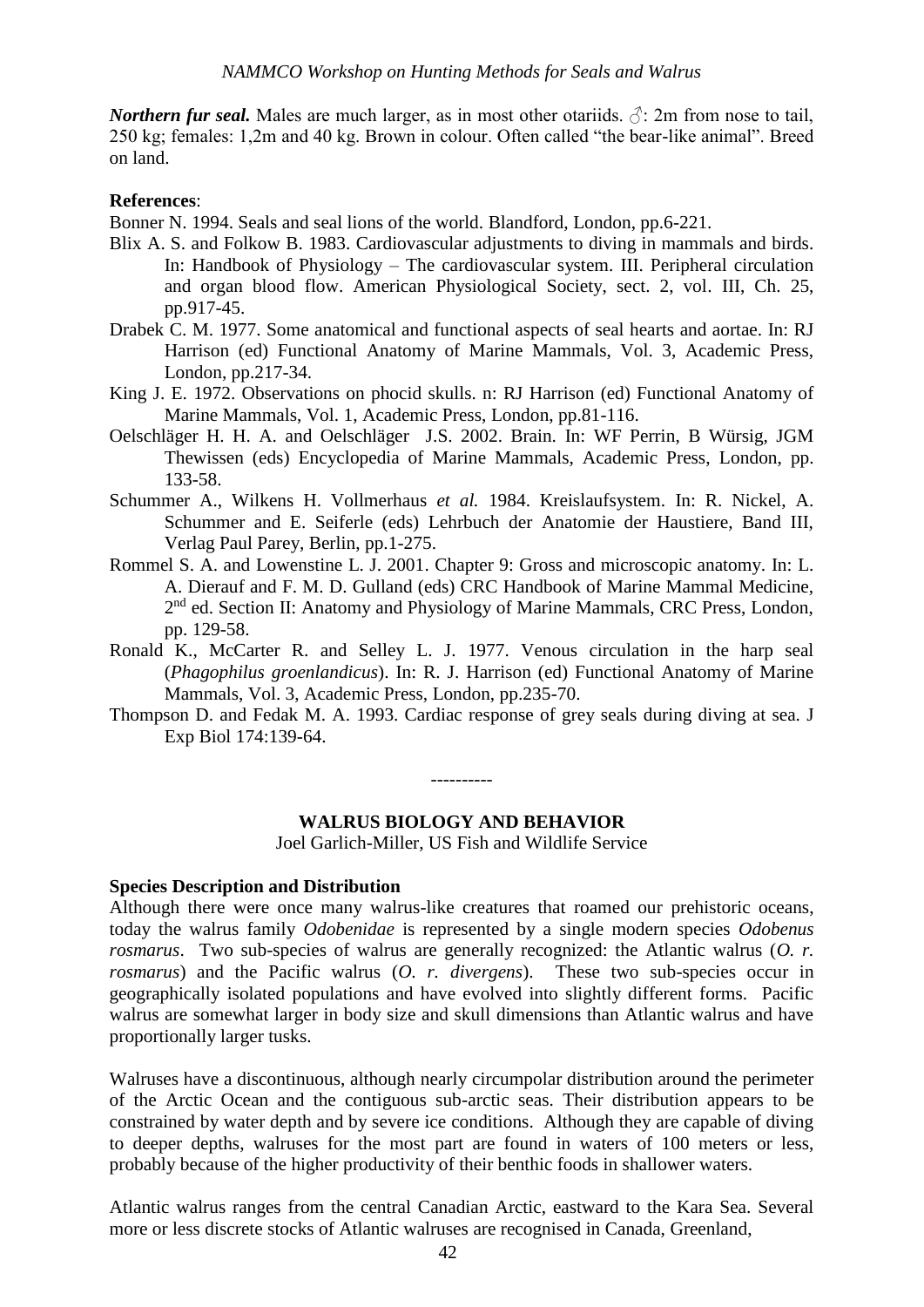Norway and Russia. The Pacific subspecies is represented by a single stock of animals that inhabits the continental shelf waters of the Bering and Chukchi seas.

#### **Habitat**

Walruses generally haul out on ice in preference to land. Floating pack ice serves as a substrate for resting and giving birth. Walruses generally require ice thickness of 60 cm or more to support their body weight. Although walruses can break through ice up to 20 cm thick, they usually occupy areas with natural openings such as leads and polynas and are not found in areas of extensive, unbroken ice. Thus, their concentrations in winter are in areas of divergent ice flow or along the margins of persistent polynas.

When suitable pack ice is not available, walruses will haul out on land. Isolated sites such as islands, points and headlands are most frequently occupied. Walruses tend to choose traditional haulout locations and exhibit some degree of fidelity to these sites. Isolation and protection from strong winds and surf seem to be common features of traditional haulout locations. Social factors, learned behaviour, and proximity to their prey base probably also influence the location of preferred haulout sites.

#### **Growth and Body Size**

Walrus are large, sexually dimorphic pinnipeds. Adult males are approximately 20 % longer and 50% heavier than females. Males also tend to have more massive skulls and tusks.

At birth, calves of both sexes weigh approximately 50-60 kg. Walrus calves are capable of entering the water shortly after birth, but tend to haulout frequently, until their swimming ability and blubber layer are well developed.

After the first few years of life, the growth rate of female walruses declines rapidly, and they reach a maximum body size by approximately 10 years of age. Adult females can reach lengths of up to 3 meters and weigh up to 1,100 kg. Male walrus tend to grow faster and for a longer period of time than females. They usually do not reach a full adult body size until they are 15-16 years of age. Adult males can reach lengths of 3.5 meters and can weigh more than 2,000 kg.

## **Reproduction**

Walruses are long-lived animals with very low rates of reproduction. Although some females reach sexual maturity at 4-5 years of age, they usually do not reach their full reproductive potential until they are nine or ten years old. Male walruses tend to become fertile at 5-7 years of age; however it is unlikely that they are able to successfully compete for mates until they reach full physical maturity.

The walrus has the lowest reproductive rate of any seal species. Pregnancy lasts through the next breeding season, lowering the minimum interval between successful births to 2 years. In compensation for their low reproductive rate, walrus enjoy relatively low rates of natural mortality. Walrus calves accompany their mother from birth and are usually not weaned for 2 years or more. The prolonged period of care allows walrus calves to achieve an advanced developmental state prior to weaning, which ultimately leaves them well equipped to forage and escape predators.

## **Food**

Walruses are highly specialised benthic feeders. Bivalve mollusks (clams) are their most common food, however other invertebrates such sea cucumbers, crabs, and segmented worms are also frequently found in their stomachs. Although captive walrus appear to do quite well on a diet of oily fish, in the wild, walruses rarely eat fish. Native hunters frequently report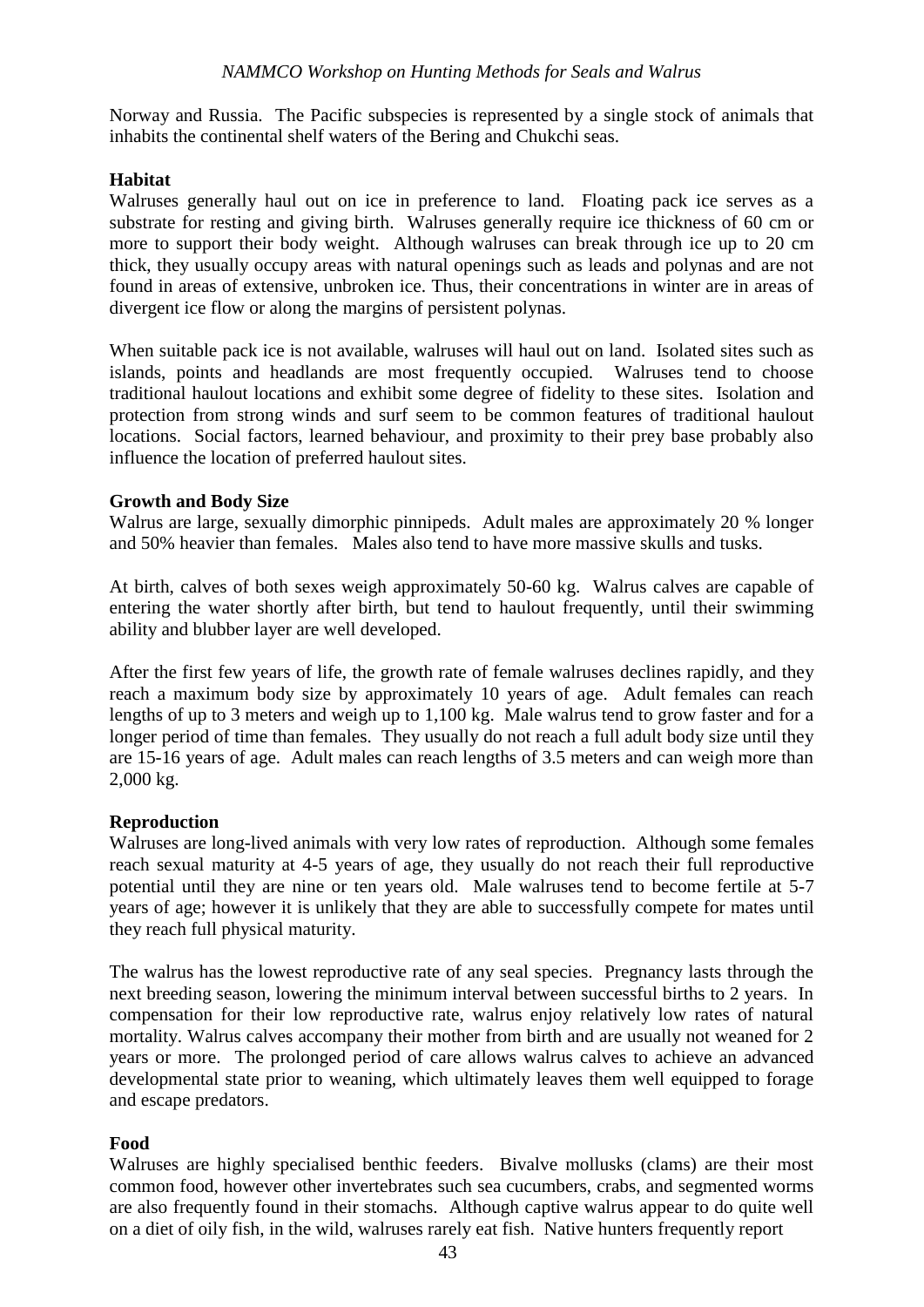incidences of walruses preying on seals and seabirds. The significance of seals and birds in the diet of walruses is poorly understood, but may vary with location and population status.

#### **Anatomical Characteristics**

Walrus have evolved many specialised adaptations for exploiting benthic foods in an ice covered habitat.

The shape and size of the skull is quite different from other seals. The skull is large and blocky, nearly rectangular in shape. The front of the skull is greatly enlarged to accommodate the massive tusks. Males, which have relatively larger tusks than females also tend to have much broader skulls. The walrus skull has a large mastoid process for the attachment of powerful neck muscles necessary for hauling a massive body out of the water. There are no super-orbital processes which leave the dorsally situated eyes vulnerable to injury – hunters frequently report walrus with missing or damaged eyes. The lower jaw is also massive. It houses a large and powerful tongue capable of generating enormous suction. The size and weight of the skull and tusks are undoubtedly helpful in maintaining an inverted position while foraging on the ocean bottom. Their mass also contributes to a general lack of buoyancy; most walrus killed in the water sink to the bottom. In comparison with the wellarmoured features of its face and jaw, the walls of the cranium are relatively thin. The cranium is the usual target of hunters seeking to kill a walrus instantly.

Walrus skin is extremely thick and tough. Many hunting communities in Alaska and Chukotka still use walrus skin to cover their wood framed boats. Skin thickness increases with age, reaching up to 3 cm in adults. On the neck and shoulders of adult males, the skin is much thicker and is frequently raised up into bosses up to 8 cm.

Walruses have a dense vascularized layer of blubber directly below the skin. Blubber serves as an efficient insulation layer in the cold marine environment, and plays an important role in energy storage. Blubber is a dynamic tissue and its thickness can vary greatly depending upon the nutritional state and life history stage of the animal. Hunters report that males tend to be fattest during the early winter months prior to the breeding season, while females tend to maximise their blubber reserves while pregnant as they approach full term.

Walrus have many of the typical circulatory adaptations characteristic of diving mammals. They have an enormous blood volume; up to 2-3 times larger than a terrestrial animal of comparable size. The walrus heart is large, broad and flat. The heart of an adult male walrus can weigh more than 4 kg. The ascending *aorta* is greatly enlarged forming an elastic aorticbulb that helps maintain blood flow between heartbeats while diving. There is a large extradural vein within the vertebral canal above the spinal cord which receives blood from the brain, back and pelvis. Walruses also have a large venous sinus in the liver that can hold up to 1/5th the total blood volume during a dive.

#### **Sensory Systems**

Walrus sensory systems are adapted for foraging on the ocean floor.

In comparison with other seals, the visual acuity of walruses is not particularly well developed. Their eyes are located towards the top of the head, at a dorso-lateral angle, resulting in poor peripheral vision. Because of their broad skull and snout, walruses also have a blind spot directly in front of their face. Their vision appears to be better suited to benthic foraging: they lack a dorsal arch over their orbital cavity, allowing them to look upward and forward as they forage along the ocean bottom. Their retinal anatomy suggests colour vision, and aboriginal hunters report that walruses are often wary of bold bright colours.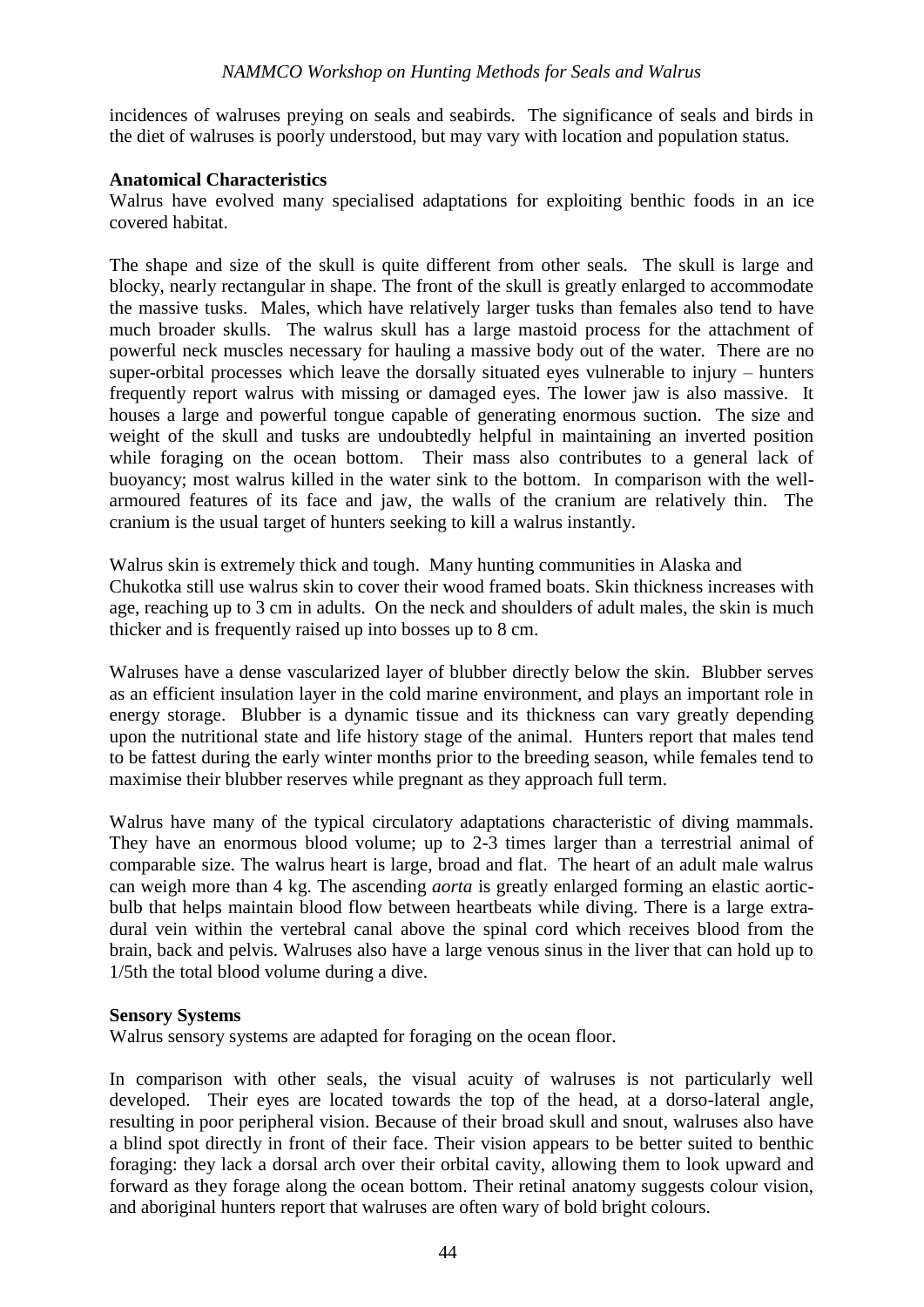Walrus frequently feed at night and in turbid murky water, suggesting that the tactile sensitivity of their whiskers may be more important than vision in locating food items. Walruses have approximately 450 whiskers served by well-developed sensory and motor nerves. While most seals use their whiskers to detect vibrations in the water, walrus whiskers are more adapted to locate and manipulate prey items in front of their face. Research on captive animals has shown that walruses are capable of distinguishing between different shaped items less than .5 cm in size. The long lateral whiskers are apparently used to locate prey items while the shorter ones in the middle of the snout are used to assess finer details.

Walruses appear to have a fairly well developed sense of smell. They are often observed sniffing each other, suggesting that scent may be important in identifying individuals. Hunters also report that walrus frequently react to the smell of fire or exhaust.

Walrus lack external ear flaps, and have a limited capacity to locate sources of airborne sounds. When diving, walrus close their auditory canals and sound is conducted via the vascular lining of the ear tube. The upper frequency of limit for underwater hearing is approximately 16 kHz.

#### **Behavioural Characteristics**

During migrations, walrus can travel several hundred kilometres in a matter of days. When travelling, walrus usually make a series of shallow short dives, usually 1-2 minutes in duration.

Telemetry studies have shown that while foraging, walrus dive to the bottom nearly continuously. Foraging bouts can last for several days. Most foraging dives to the bottom last between 5-10 minutes, with a relatively short (1-2 minute) surface interval.

Walruses are highly specialised predators of clams and other benthic invertebrates.They use their sensitive whiskers to locate prey items in the sediments of the sea floor. With head down and whiskers in contact with the bottom, the walrus proceeds forward, propelling itself by sculling with the hind flippers. They use their fore-flippers, nose, jets of water and suction to dislodge their prey from the sediments. Prey are manipulated by the lips and grasped with the aid of roughly textured gums. The soft parts of molluscs are removed from the shells by suction and the shells are then ejected. Invertebrates without shells are usually swallowed whole without chewing.

Direct observations of walrus foraging indicate that walrus can locate and consume up to 60 clams during each dive to the bottom. The aerobic dive limit for walruses has been estimated at approximately 10 minutes, although they have been known to dive for more than 25 minutes. That maximum depth recorded for a diving walrus was 113m.

Walrus swim in a manner comparable to phocid seals. They use their hind flippers to propel themselves while the fore-flippers are used primarily as rudders to change direction. Their normal cruising speed is approximately 7-10 km/hr, but they can exhibit short bursts of speed up to 35 km/hr.

#### **Social Behaviour**

Walrus are extremely social and gregarious animals. They tend to travel in groups and haulout onto ice or land in groups. On land or ice, in any season walrus tend to lie in close physical contact with each other. Youngsters often lie on top of the adults. The size of the hauled out groups can range from a few animals, up to several thousand individuals. When disturbed, stampedes of walrus off a haulout may cause injuries and mortalities. The risk of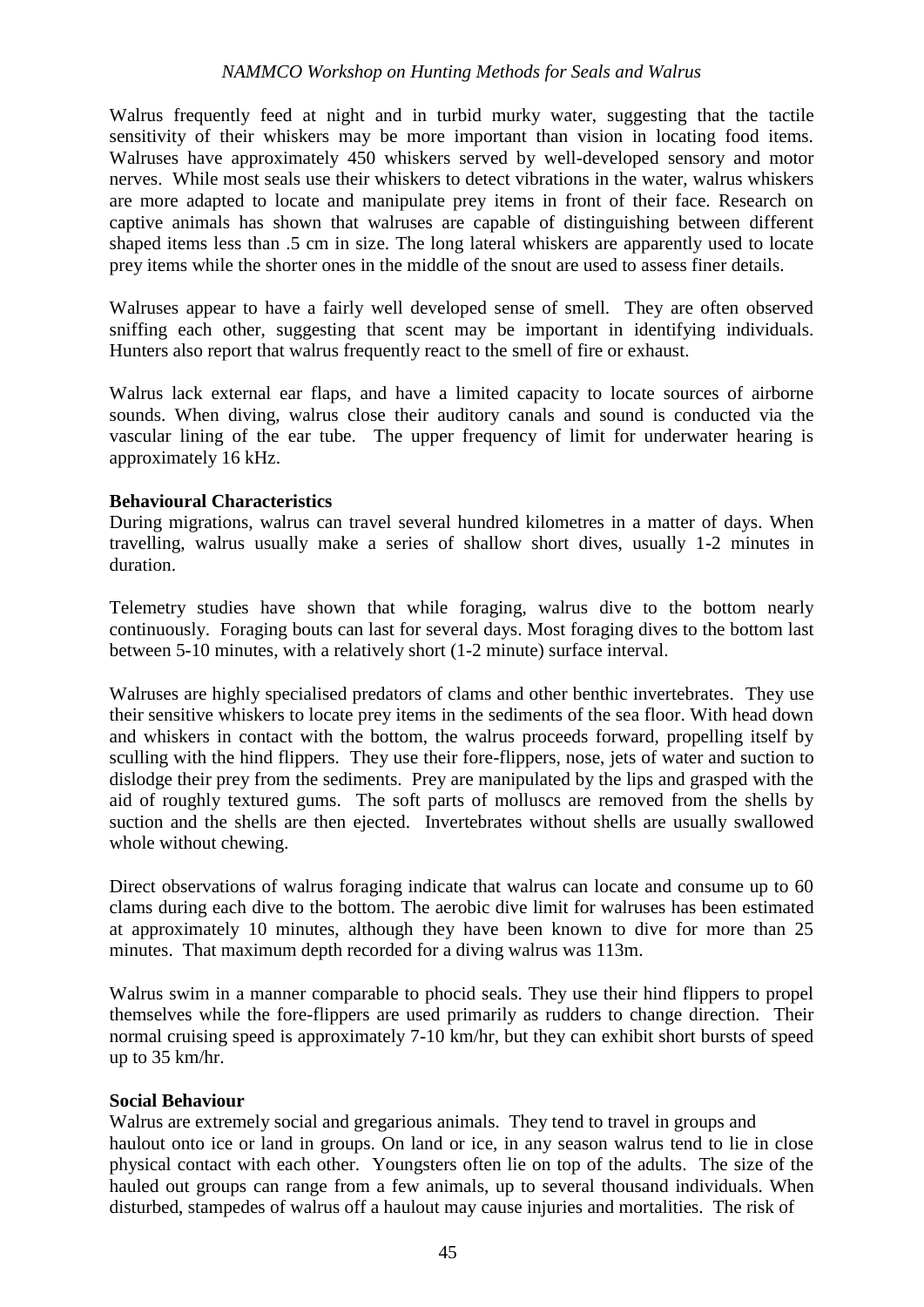stampede related injuries increases with the number of animals hauled out. Calves and young animals at the perimeter of these herds are particularly vulnerable to trampling injuries.

The mother-calf bond is extremely strong. A mother walrus is very solicitous and protective of her newborn calf, and watches over it and protects it with vigour. The calf normally remains in her charge for at least 2 yrs, sometimes longer if not supplanted by a new calf.

After separation from their mother, young females tend to remain with groups of adult females, while young males gradually separate from the females and begin to associate with groups of other young males and older bulls. Individual social status appears to be based on a combination of body size, tusk size, and aggressiveness. Individual animals do not necessarily associate with the same group of animals and must continually reaffirm their social status in each new aggregation.

Breeding occurs primarily during the winter, in polynas or other areas of broken ice. Potent males follow herds of females and take up positions when they haul out on ice. Adult males compete for choice areas near the females, and perform elaborate visual and acoustical displays in the water. Sub-dominant males remain on the periphery of these aggregations and apparently do not display. Individual females leave the resting herd to join a courting male in the water where copulation occurs.

There are many anecdotal accounts of walruses attacking hunting boats, or marauding polar bear and killer whales with their tusks. In most cases these relate to wounded animals or females protecting their young. When threatened, walrus frequently form groups in the water and attempt to intimidate the perceived threat by huffing; barking and displaying their tusks.

## **Hunting Methods**

Before the introduction of whaleboats and rifles, walrus were hunted by harpoon and lance. Walrus were stalked at land haulouts or along the flow edge; or by approaching them in kayaks while they hauled out onto ice pans. The large size of the walrus and the logistics associated with butchering and transporting the meat made it necessary for several hunters to work co-operatively. Variations of these traditional hunting practices are still utilised by aboriginal hunters around the Arctic.

The introduction of motorised boats and firearms revolutionised walrus hunting making it far less dangerous and far more productive. Modern hunters usually prefer to target walruses hauled out onto large flat ice pans since they can be easily approached, killed and butchered. Typically walrus herds are approached slowly from down-wind to avoid detection by sound or smell. Resting walrus can often be approached to a very close range if care is taken. When multiple animals within a herd are targeted, hunters normally begin shooting at the same time.

The central nervous system (brain) is normally targeted with the objective of killing the animal outright, on the ice, in place for butchering. Animals are usually killed using highpowered rifles. Some hunters prefer full metal-jacketed bullets for maximum penetration of defensive bones.

There is considerably more work and risk involved in taking animals in the water. A walrus in the water must first be wounded, usually by several shots to the body when it surfaces for air. The lungs and spinal cord are frequently targeted. Injured animals must then be harpooned before a killing shot is made because they generally sink upon death. Care must be taken approaching a wounded walrus in the water; they can be dangerous and have been known to attack and damage boats.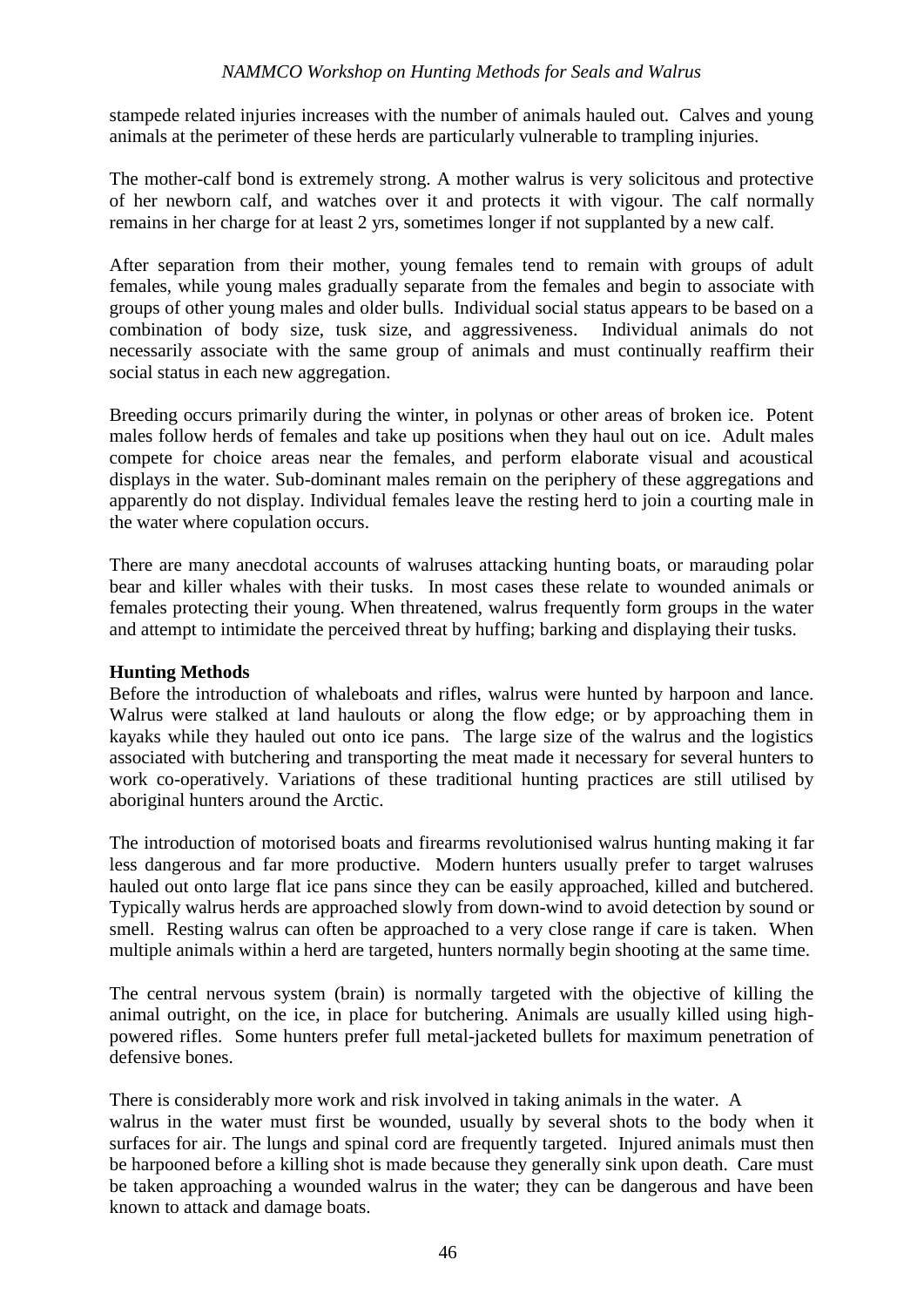#### **Harvest Trends and Conservation Issues**

There have been tremendous advancements in walrus hunting technology in recent years. Powerful long-range boats and global positioning technology have opened up much of the sea-ice habitat occupied by walruses to hunting. Although evolutions in hunting practices have greatly enhanced the ability of hunters to catch walruses, they also raise the potential danger of over-exploitation.

Because walrus have such low rates of recruitment, walrus populations have only a limited capacity to absorb hunting pressure, or to recover from depletions. In addition to hunting practices and means, hunters and resource managers also need to be concerned that hunting practices and patterns remain sustainable.

The use of firearms in walrus hunting has made it easier to kill walruses quickly and humanely from greater distances, but has also lead to a large increase in the proportion of animals killed but not retrieved. Accounts of struck and loss rates for modern walrus hunting practices range from less than 10 percent to more than 50%.Reducing the proportion of animals struck and lost is probably the easiest way to reduce the overall hunting mortality affecting walrus populations.

Because walrus usually sink upon death, some level of hunting loss is unavoidable; however, loss rates can be minimised through appropriate target selection and by utilising suitable hunting practices and gear.

#### **References:**

- Born, E.W., Rysgaard R., Ehlme G., Sejr M., Acquarone M. and Levermann N. 2003. Underwater observations of foraging free-living walruses (*Odobenus rosmarus*) including estimates of their food consumption. Polar Biol. 26:348-357.
- Born, E.W., Gertz I. and Reeves R. R. 1995. Population Assessment of Atlantic Walrus. Meddelelser No.138 Norsk Polar Institutt, Oslo 100 p.
- Fay, F.H. 1982. Ecology and Biology of the Pacific Walrus (*Odobenus rosmarus divergens*). North American Fauna 74. U.S. Fish and Wildlife Service, Washington, DC. 279 p.
- Fay, F.H., Ray G. C. and Kibal'chich A. A. 1984. Time and location of mating and associated behavior of the Pacific walrus, *Odobenus rosmarus divergens*. Pp. 89-99 *In:* Fay, F.H and G.A. Fedoseev (*eds*) "Pinnipeds" Vol. 1. NOAA Tech. Rep. No. 12
- FWS. 1994. Conservation plan for the Pacific walrus in Alaska. U.S. Fish and Wildlife Service, Marine Mammals Management, Anchorage, AK. 79 p.
- Garlich-Miller, J.L. 1994. Growth and reproduction of Atlantic walrus (*Odobenus rosmarus rosmarus*) in Foxe Basin, Northwest Territories, Canada. M.Sc. Thesis, University of Manitoba, Winnipeg, Manitoba. 116 p.
- Orr, J.R., Renooy B. and Dahlke L. 1986. Information from Hunts and surveys of walrus (*Odobenus rosmarus*) in Northern Foxe Basin, Northwest Territories, 1982-1984. Can. Manuscr. Rep. Fish. Aquat. Sci. 1899 24 p.
- Kastelein, R.A. 2002. Walrus (*Odobenus rosmarus*) pp. 1294-1300. *In*: Perrin, W.F., B. Wursig and J.G.M. Thewissen (e*ds*). Encyclopedia of Marine Mammals. Academic Press. San Diego CA

**----------**

47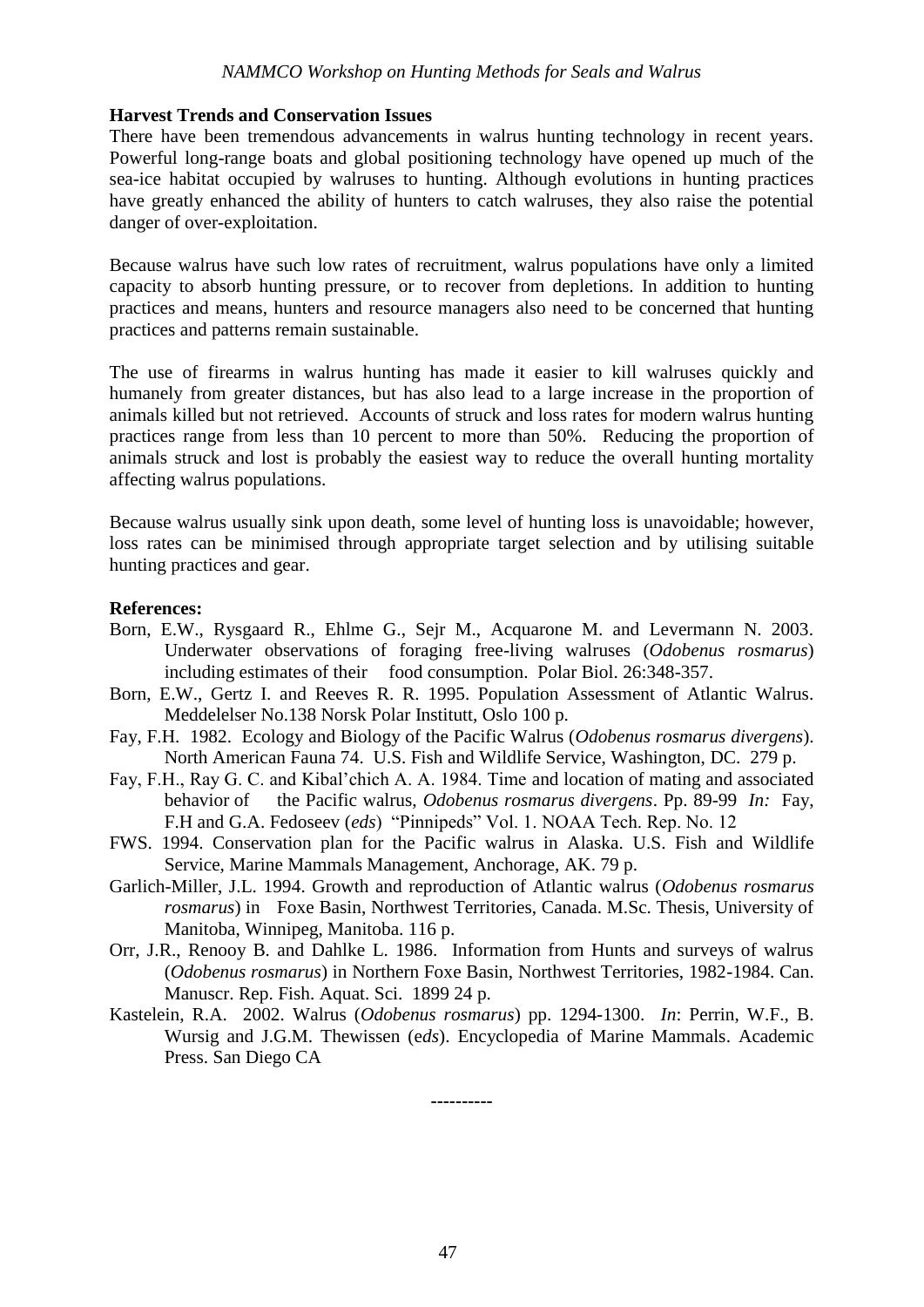## **BALLISTICS**

Associated Professor Egil Ole Øen, Norwegian School of Veterinary Science, Section of Arctic Veterinary Medicine

#### **Ballistics**

Ballistics is the science of the motion; the propulsion and the impact of a projectile. Although closely interrelated, ballistics is commonly divided in three branches:

a) *Internal ballistics* ("interior ballistics"): events taking place within the gun

- b) *External ballistics* ("exterior ballistics"): the flight of the projectile
- c) *Terminal ballistics* (*"*target ballistics*"*): the projectile behaviour at target.

## **Calibre**

When speaking about ballistics, one cannot avoid speaking about the calibre, which has great impact on all the three categories of ballistics. The term calibre is used to designate the diameter of the slug or weapon bore. It is measured in millimetres or thousands of an inch.

There is no single designation or international standard to express the calibre concept. It is rather a "jungle" of concepts to walk into. Europeans manufacturers use the metric terminology like 7,62 mm, while US manufactured ammunition of the same size is commonly measured in fractions of an inch like .30 inch. But some US manufacturers also use the metric terminology, but they are not using the decimal comma as in Europe (7,62), but a decimal point (7.62) to qualify calibre numbers.

For cartridges (shells) corresponding to the 7,62 or .30 calibre rifles the cartridges' designations are commonly shown to comprise two figures: the first refers to the calibre and the second to the year of the introduction of the original powder charge. For example, a cartridge designated .30-06 means a .30 calibre bullet introduced in the year of 1906. But that calibre is exactly the same as the European calibre designation with the metric system where the figures are 7,62 x 63, where the first figure refers to the calibre in millimetre and the second to cartridge length in millimetre. The US calibre designation of .308 Win is corresponding to the European 7,62 x 51 (mm) or 7,62 NATO. Another common and popular European ammunition is the 6,5 x 55 (mm) (Swedish Mauser), which is practically the same as the calibre designation .257.

In the US system the second number can also designate the propellant load, the number of grains of gunpowder, in the cartridge as in the calibre designations .30-30 and .30-40. Occasionally, the second number will indicate the muzzle velocity of the projectile. Some of the calibre designations can also include the name of the manufacturer or person who developed the cartridge like .30 Remington, .30-30 Winchester, .30-40 Krag, .30-06 Springfield, .300 H&H Magnum, .300 Savage, .300 Weatherby Magnum, .308 Norma Magnum, .308 Winchester, .270 Win.

The weight of a bullet is designated in grams (g) or grains (gr) (0,0648 grams). Hunting bullets may range in weight from about 3,2– 32,5 g (50 to 500 gr).

## **Internal ballistics**

Internal ballistics ("interior ballistics") covers the events that take place within the gun from the moment the primer ignites to the moment the bullet leaves the barrel. This is a complex system that involves the case and the primer characteristics; the propellant characteristics, its quantity and burning rate; bullet characteristics like size, shape, weight, and its seating in the case, *etc*.; barrel characteristics like bore friction, barrel twist and length, *etc.*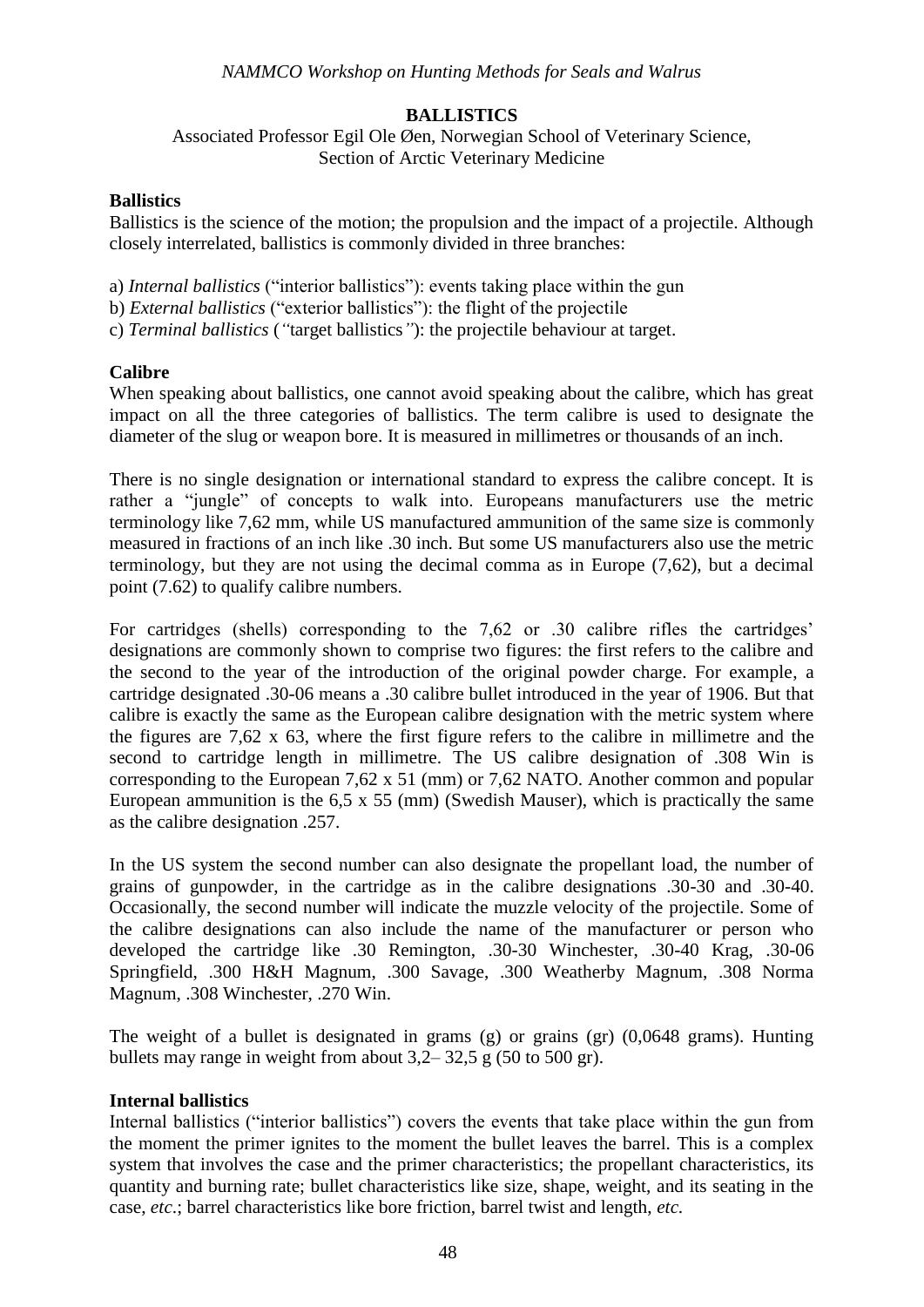A *cartridge* (shell) is composed of four basic components: *primer*, *case*, *powder* and *bullet*. When struck, the primer at the cartridge base provides the "spark" that ignites the powder charge (propellant). When powder ignites it releases heat and gases resulting in the propulsion of the bullet that leaves the cartridge and will be pushed down the barrel of the firearm at high speed. The barrel grooves (rifles) impart rotation or spin along the bullet's longitudinal axis to stabilise it in its flight.

Modern *propellants* (powders) are solid chemical compounds that, when confined in a cartridge case, burn at a rapid but predictable rate, producing heat and gases that builds up an internal pressure in the cartridge and barrel of several thousands atmospheres. There are over 100 different component powders available. They are highly specialised and often classified after their morphology, or shape, which can be flakes, sheets, cylindrical sticks and balls.

Modern powders (smokeless powders) are *nitro-cellulose-based* propellants. They are classified as flammable solids. These propellants burn at a very rapid rate, although the shooter hears a single loud explosion. The release of energy through burning is called *deflagration*. The rate of energy release is the *burning rate* of the propellant. They can be classified as *fast-burning* and *slow-burning* powders. When nitro-cellulose is used alone, the propellant is referred to as "single-base". When mixed with *nitro-glycerine*, the energy increases and those with a mixing of nitro-cellulose and nitro-glycerine is called "doublebase".

Burning rate and energy caused by the powder deflagration are influenced by temperature and consequently it also influences the velocity, range and performance of the projectile. Propellant loads that are made for safe and effective use at  $0^{\circ}C(32^{\circ}F)$  may prove excessive if fired at  $30^{\circ}$ C (100 $^{\circ}$ F). Likewise a load developed at  $30^{\circ}$ C will likely show a velocity loss of 5-10% when fired at  $0^{\circ}$ C.

*Black powder* is now rarely used for hunting purposes except in some types of whaling activities. Black powder was for centuries the only available ballistic propellant and with few, but important modifications it has remained almost unchanged since it was developed. It has its disadvantages. It is a slow burning powder where less than half of the powder converts to gas and the remaining solid residues the thick white smoke along with heavy barrel fouling that will produce rust if not eliminated by hot water washing. The only way to increase velocity when using black powder is to increase the charge weight, which limits its use in firearms using cartridges. Black powder is also very sensitive to friction and electricity. Several accidents have occurred during production and the use of black powder and it is now classified as explosive and storage and sale is entirely banned in some communities. The black powder is therefore replaced with the much safer substitute – Pyrodex - where possible.

The projectile, *bullet,* is intended to efficiently deliver ballistic performance to the target. The choice of bullet depends on the rifle, the cartridge, the target and presumptive shooting range. A small game hunter requires different ballistic performance than a walrus and moose hunter. Shooting at long ranges of several hundred meters (yards) requires different ballistic performance than the shooting at short ranges. With such wide variety of bullet types and forms for the different hunts, the hunters might wonder which bullets to choose for the particular hunt. However, without going into details, for the hunting of terrestrial games and seals, some type of expanding bullets will be preferred. But, for hunting and euthanasia of some species of whales and some African games, solids or full-jacketed bullets are preferred.

#### **External ballistics**

External ballistics ("exterior ballistics") is the science of the flight of a bullet or a missile of any kind between the barrel muzzle and the target. External ballistic studies and predicts the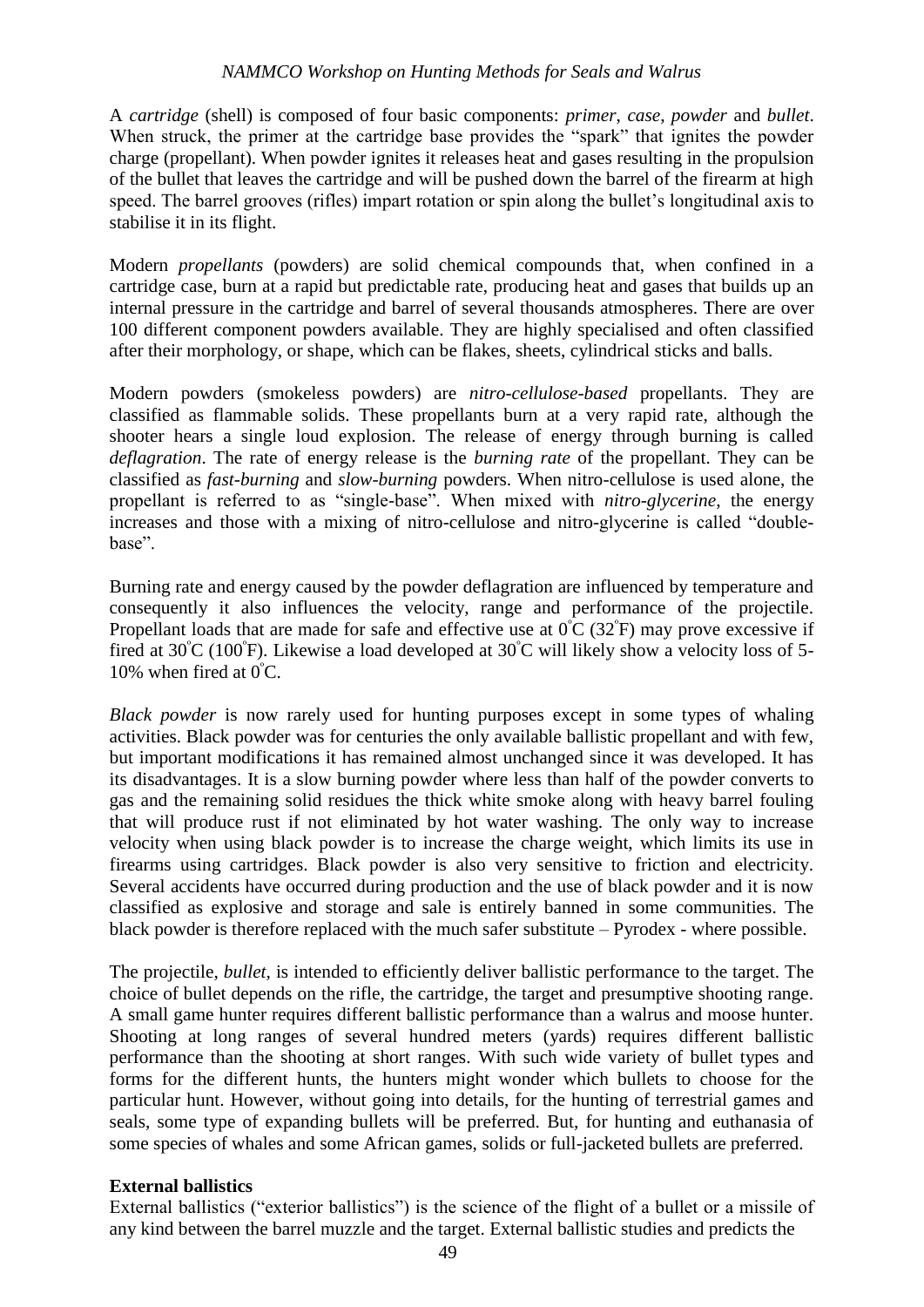projectile's *trajectory* or *path* relative to some frame of reference. It is used to set up firing tables, which information includes the bullet path (the vertical distance that the projectile rises or falls relative to the line of sight), its remaining velocity at any distance, and the time of flight at different ranges. By knowing the full trajectory of the bullet, the shooter can predict where the bullet will strike and decide how to "zero" the firearm for best results. By knowing the remaining velocity (and energy) of a known projectile at any point along its path, the shooter can estimate its energy and thus its effectiveness at any distance.

*Velocity* is the speed of the bullet. Distance measured in meters and time in seconds, results in velocity in meters per second (m/s) or using feet; feet per second (ft/sec). The formula for calculating velocity is:

Velocity (v) = distance (s)/time (t),  $v=s/t$ .

The velocity affect the bullet's flight (external ballistics) and degree of penetration, expansion and deformation in the target (terminal ballistics). Many factors may influence on the bullet's velocity. Type of propellant, weight, barrel's length, air temperature, but also the composition and design of bullets influence the velocity at which they are propelled. Low-velocity projectiles travel slower than 300 m/s (1000 ft/sec), medium –velocity bullets between 300 m/s and 600 m/s (1000 – 2000 ft/sec) and high velocity projectiles faster than 600 m/s. However, the figure of 750 m/s (2500 ft/sec) and above is generally selected as the designated speed of high-velocity projectiles. Most hunting rifles fire bullets in the medium to highvelocity range. At low velocities, a bullet may expand very little while at higher velocities, the same bullet may expand normally or break it up completely. Bullets that are designed for lowvelocities should therefore not be utilised for high-velocities and *vice versa*.

Most bullets are composed of 90% lead, with 10% antimony used as a hardener. Some are composed of zinc, magnesium, plastic and other materials. Some bullets, such as the common .22 calibre cartridge, are not jacketed, but have an outer metallic coat. Medium and highvelocity bullets are manufactured in two basic designs: bullets with an outer full metal jacket, which passes unchanged through the target and expanding bullets where the jacket is open in the front and exposes the core. The outer metal jacket may be composed of different hard metals like steel, copper, brass and alloys of copper and zinc (gilding metal) with a higher melting point than the lead alloy core (copper, cupronickel, brass, soft steel). The jacket restricts the bullet from deformation during passage through the barrel as a result of heat, friction, and pressures generated with high velocities and subsequent deformation on impact.



Fig. 1. From left: a) Soft point, boat tail b) Soft point, flat tail c) Full jacket. Illustration from Speer Reloading Manual No. 13.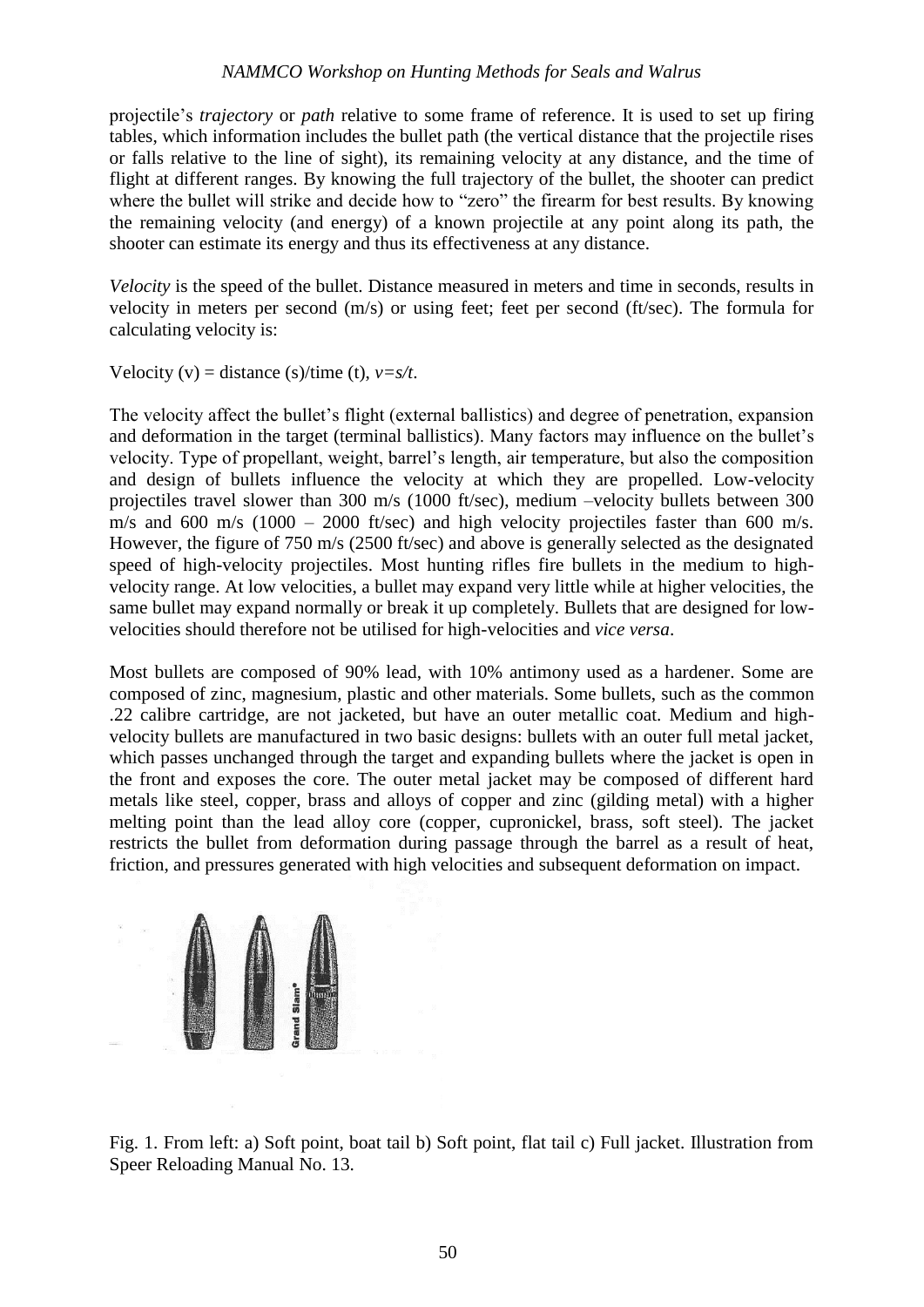The bullet trajectory is a product of the forces acting on it during flight. Forces include those pertaining to the Earth and its rotational motion (gravity, centrifugal forces, etc), and aerodynamic forces (drag) produced by the resistance of the air to projectile motion.

Published firing tables have bee evaluated for long-angle fire with no wind and standard atmospheric conditions (altitude: sea level, temp: 15ºC (59º F), pressure: 750 mm Hg (29.53 inches Hg), relative humidity: 78%, air density at sea level) and with gravitational forces constant along the bullet trajectory. If the environment changes (pressure, temp, etc) it will influence the trajectory. The atmospheric pressure and air density changes with the altitude and very dry air generates higher drag on the bullet than humid air. Very low temperatures of the cartridge can influence dramatically on the muzzle velocity of the projectile.



Diagram illustrating trajectory elements and references

Fig 2. Illustrations from Speer Reloading Manual No. 13.

Because firing tables results from horizontal firing tests, their values cannot be directed used when estimating shooting that includes an elevation angle. Since the muzzle is inclined at some angle, the initial velocity of the bullet now has a component in the vertical direction. In flat firings the bullet drop is always perpendicular to the firing direction, which is not the case for angle shooting. Therefore, for both uphill and downhill shooting, the bullet impact will be higher than expected for level shooting at the same distance. Thus the shooter will have to aim lower in such conditions.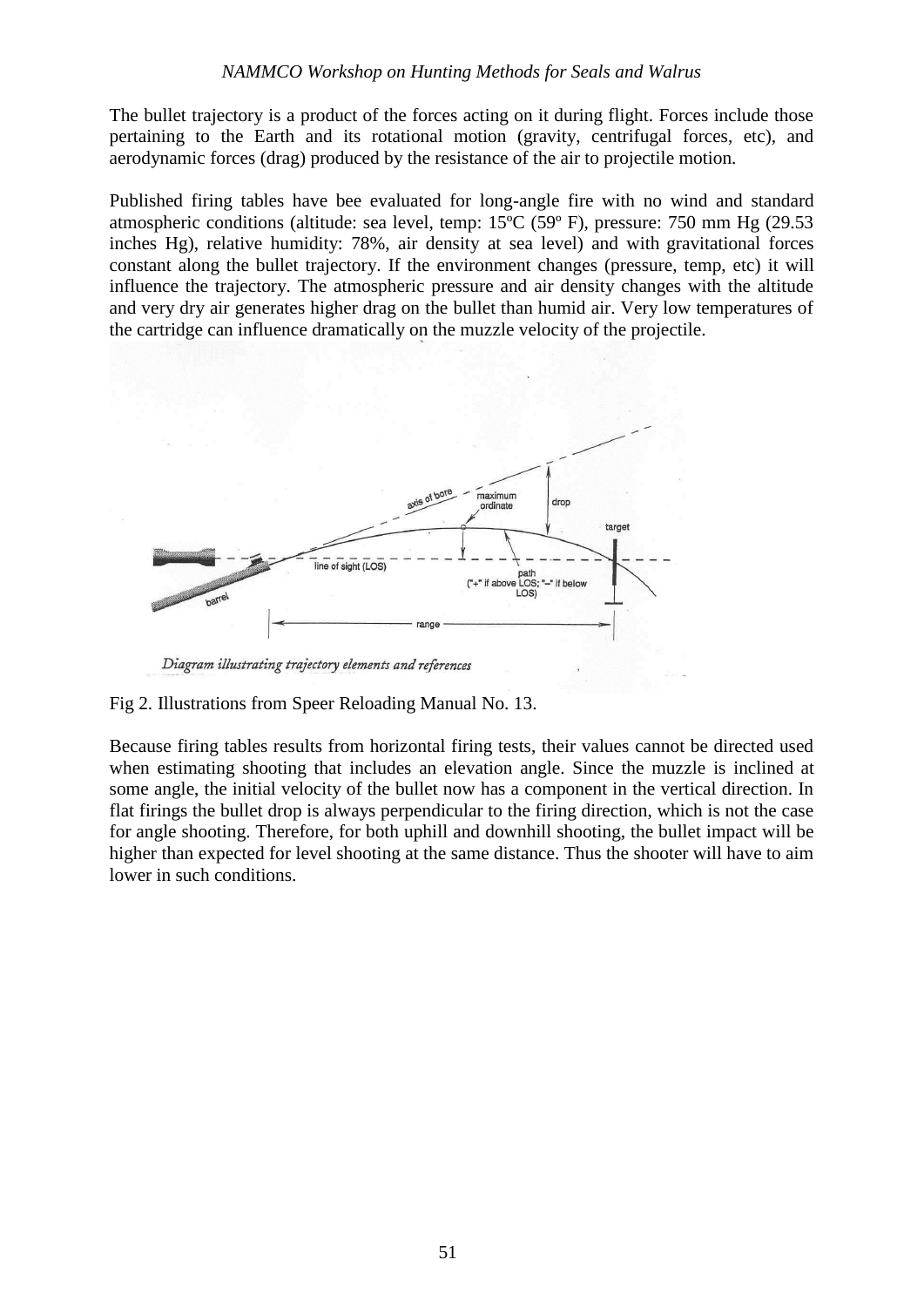

Fig. 3. Illustration from Speer Reloading Manual No. 13.

Air resistance depends on several factors like the projectile's shape and diameter, its muzzle velocity and air density. Higher bullet velocity relative to that of the air, produces greater drag. This is expressed by the concept of *ballistic coefficient,* BC, which simply expresses the bullet's ability to cut through the air. The higher the BC, the more easily the bullet slips through the air. BC is defined as the weight (w) of bullet divided by the square of its calibre (d) and by a factor related to the shape of the bullet (i):  $BC = w/id^2$ . For example the BC for a boat tail bullet is higher than the BC for a flat tail bullet with the same point shape and weight.

Wind affects bullet flight. Head wind gives an increased drag, while tail wind gives less drag on the bullet. Side wind results in drifting of the bullet from the line of the bore.

#### **Terminal ballistics**

Terminal ballistics ("target ballistics") is the science of the stopping process of the projectile at the target. Penetration, wounding effect, energy dissipation, projectile formation and stability are important processes covered by this branch. This effect is of particular interest for hunters and will be detailed in separate lectures in this workshop. In this presentation some basic and general principles of terminal effects will be mentioned.

The seriousness of bullet wounds is often considered to be limited to the tissues in the direct path of the projectile. However, the wounding potential of projectiles is a very complex subject and it is important to remember that deaths in humans and in animals have indeed occurred from hits in a vital structure, even with comparatively "benign" air gun pellets.

*Energy* is the ability to do work. The energy of an object in motion is called *kinetic energy* (E or KE). It is commonly expressed in kilogram-meters (kgm), foot-pounds or in Joules. The basic formula for calculating the energy of a moving object like a bullet is:  $E = mv^2/2$  or  $E =$  $pv^2/2g$  where *m* is bullet mass, *v* bullet velocity, *p* bullet weight in grams or grains and *g* gravitation. It can be read from this formula that changes in velocity, v, have great impact on the energy as it changes with the square of the velocity. A drop or increase in velocity will therefore, considerably influence the bullet's performance. In some countries therefore a minimum amount of muzzle velocity and energy is specified for big game hunting.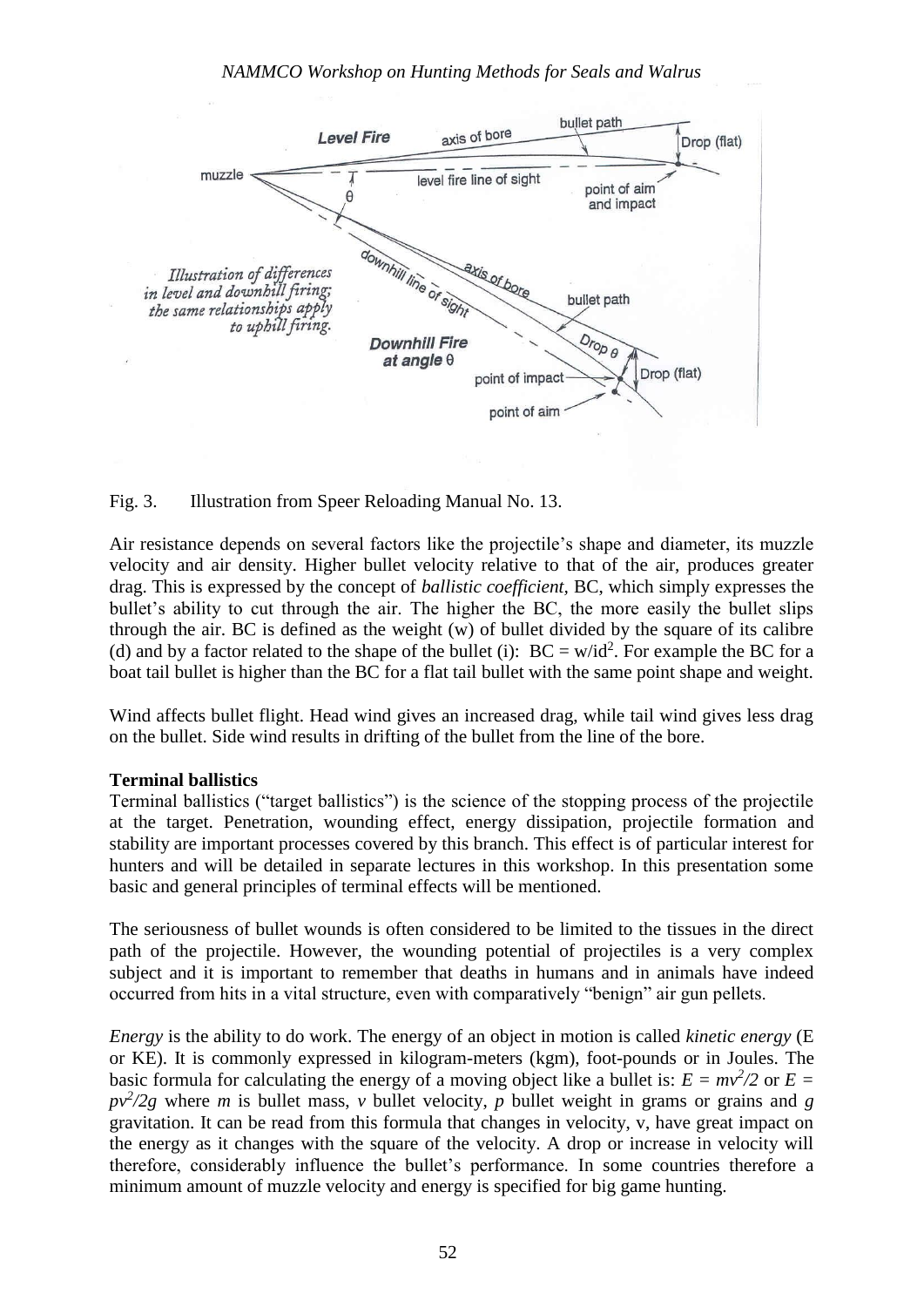The performance of penetration of the bullet is important because the bullet must usually get well inside the animal to disrupt the function of its vital organs. A bullet that fails to penetrate the fur, skin, muscle, and bone necessary to reach vital organs is unlikely to bring an animal down. The bullets *sectional density* (SD) is very important for its penetration abilities. It is defined as ratio of weight to the square of the bullet diameter:  $SD = w/d^2$ . When comparing different hunting bullets, it is important to remember that SD stays the same for all bullets of the same weight in the same calibre and that shape does not affect the SD.

Jacketed bullets generally promote greater penetration into the target than bullets that expand and/or flatten or mushroom on impact, thus increasing the resistance during penetration and passage. For expanding bullets the expansion is affected by the type of tissues penetrated, thickness and strength of the jacket, hardness of the core, and the amount of core exposed. A hollow-point, soft-tip bullet can expand two to threefold. Too rapid deceleration and instability of the expanding bullet as it passes through the target may promote bullet fragmentation and enhance tissue destruction. A partial jacket is therefore sometimes included to protect the soft lead from deformation and fouling during its passage through the barrel and provide controlled expansion and penetration in the target.

## **SHOTGUNS**

Shotgun calibres are measured according to their gauge and are capable of firing pellets of variable diameters. Shotguns differ from handguns and rifles both by design and function. Shotguns are smooth-bore, long-barrelled guns designed primarily for killing fast moving game birds and small animals. The shot charge consists of a large number of small spheres or pellets that forms a pattern that depends on the distance and "choke" of the barrel. Their use should be limited to close range because of the small mass and low velocity of the projectiles and in the game field 25-35 meter (30-40 yards) is the effective range for most shotguns. From a ballistic standpoint, shotguns are decidedly inferior to a single projectile, high velocity rifle.

## **MISFIRES**

*(Most of this section is quoted from Speer Reloading Manual Rifle & Pistol Number 13)*

## **Handloading problems**

The most common cause of misfires in reloaded ammunition is the failure of the re-loader to fully seat the primer in the case. When a primer is not fully seated, some of the force of the firing pin must be used to drive the primer deeper into the pocket.

Misfires for re-loaders can also be caused by other reasons such as:

- excessive headspace where the cartridge is too far forward in chamber and the firing pin cannot make solid contact
- incorrect cartridge
- lack of propellant
- contamination of primer or ammunition with oil or water

## **Gun problems**

- Broken or damaged firing pin
- Inadequate firing pin spring
- Grease or dirt in the firing pin mechanism that slows down the pin fall
- Build up of powder residue or grease in the chamber
- Excessive headspace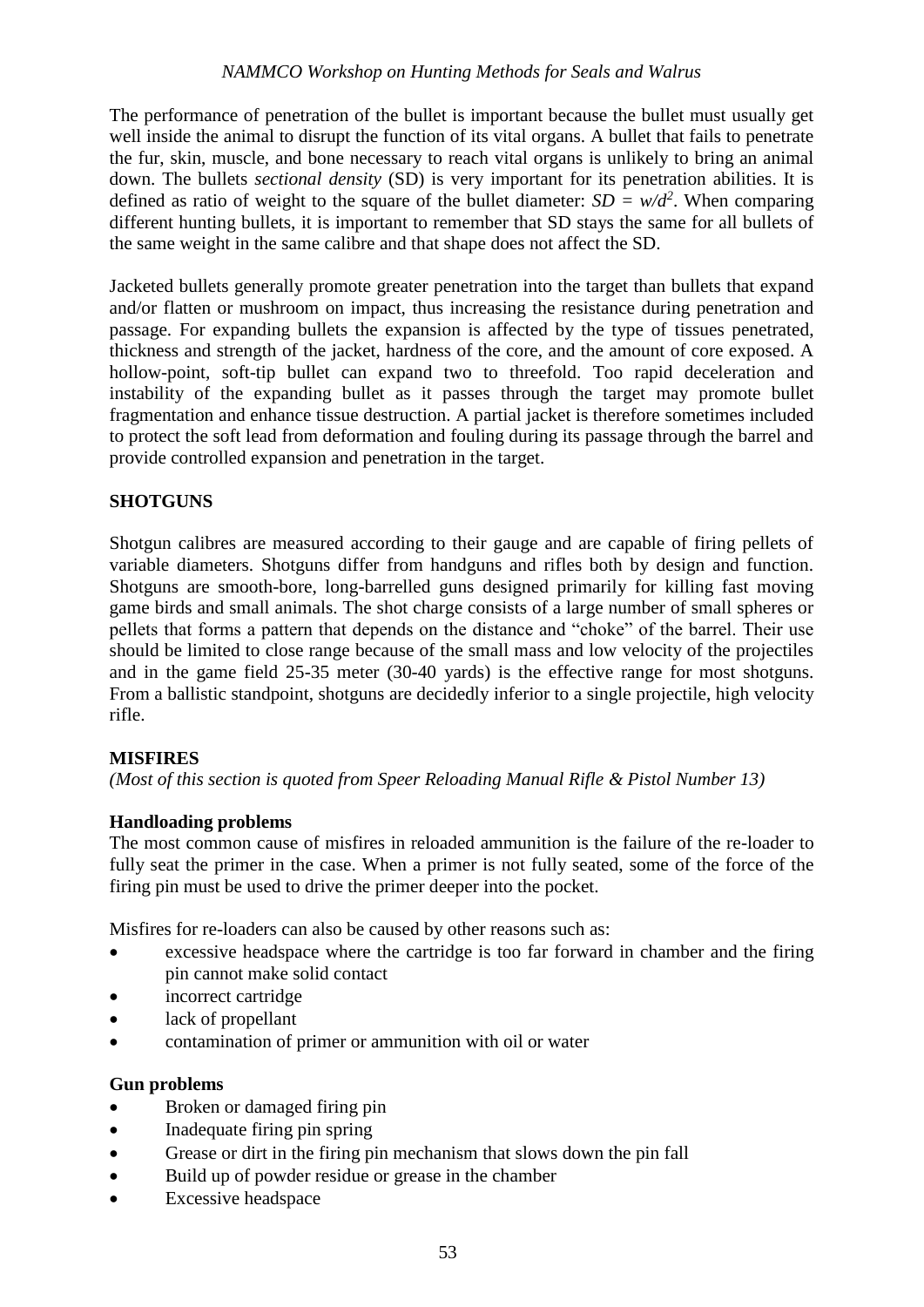## **When bolt hard to open**

Hard bolt lift is a signal of DANGER. It can be due to several factors. However, for safety's sake it should always be considered to be a sign of excessive pressure and danger and firing should cease until the cause is diagnosed and corrected.

#### **Unusual sounds and/or recoil**

- A soft report or lack of recoil can indicate a squib load and the danger of a bullet being lodged in the barrel. Check for obstruction!
- A faint hissing sound following a shot, or hear a sound like the opening of a beverage can when you open the bolt, you almost certainly have a bullet stuck in the bore. Check for obstruction!
- Double sounds or a detectable delay between pulling the trigger and the cartridge firing are signs of poor ignition.

#### **Poor accuracy**

- Improper ammunition
- Inconsistent positioning of gun in the rest
- Poor attachment of sights
- Guard screws in the stock are not secure
- Bore unclean and fouled with powder residuals, lead or jacket material
- Wood stock warping due to moisture absorption
- Excessive lubricant
- Wind and/or cold

#### **Slam-fires**

A slam-fire is the discharging of a cartridge in the firearm by the closing of the bolt without the pull of the trigger. In most cases this is a phenomenon associated with military style semiautomatic rifles. It can be caused by a high primer or by a heavy un-sprung firing pin.

#### **References**

- Speer Reloading Manual. Rifle & Pistol. Number 13. 2003. 1998 Blount, Inc. Sporting Equipment Division. Speer®. P.O. Box 856 Lewiston ID 83501, USA.
- Øen, E.O. Om ballistikk (Ballistics). 2001. (In Norwegian). Proceedings Nammco Workshop on "Marine mammals: Weapons, ammunition and ballistics". Sandfjord, Norway, November 12-15, 2001.

#### **Terminal ballistics**

**----------**

Dr Siri K. Knudsen, Norwegian School of Veterinary Science, Section of Arctic Veterinary Medicine

#### **Some definitions**

*Terminal ballistics* describes the effect a projectile has while striking the body as well as the counter-effects produced upon the projectile. This lecture will focus on the interaction between the projectile and the tissue.

When a projectile strikes a medium, a so called "bullet-body interaction" occurs. This interaction leads to transfer of energy from the projectile to the medium which leads to a degree of destruction of the involved medium. *Wound ballistics* is the study of the terminal ballistics of both bullet (and its fragments) in living tissue. *Ballistic wounds* are penetrating injuries caused by projectiles.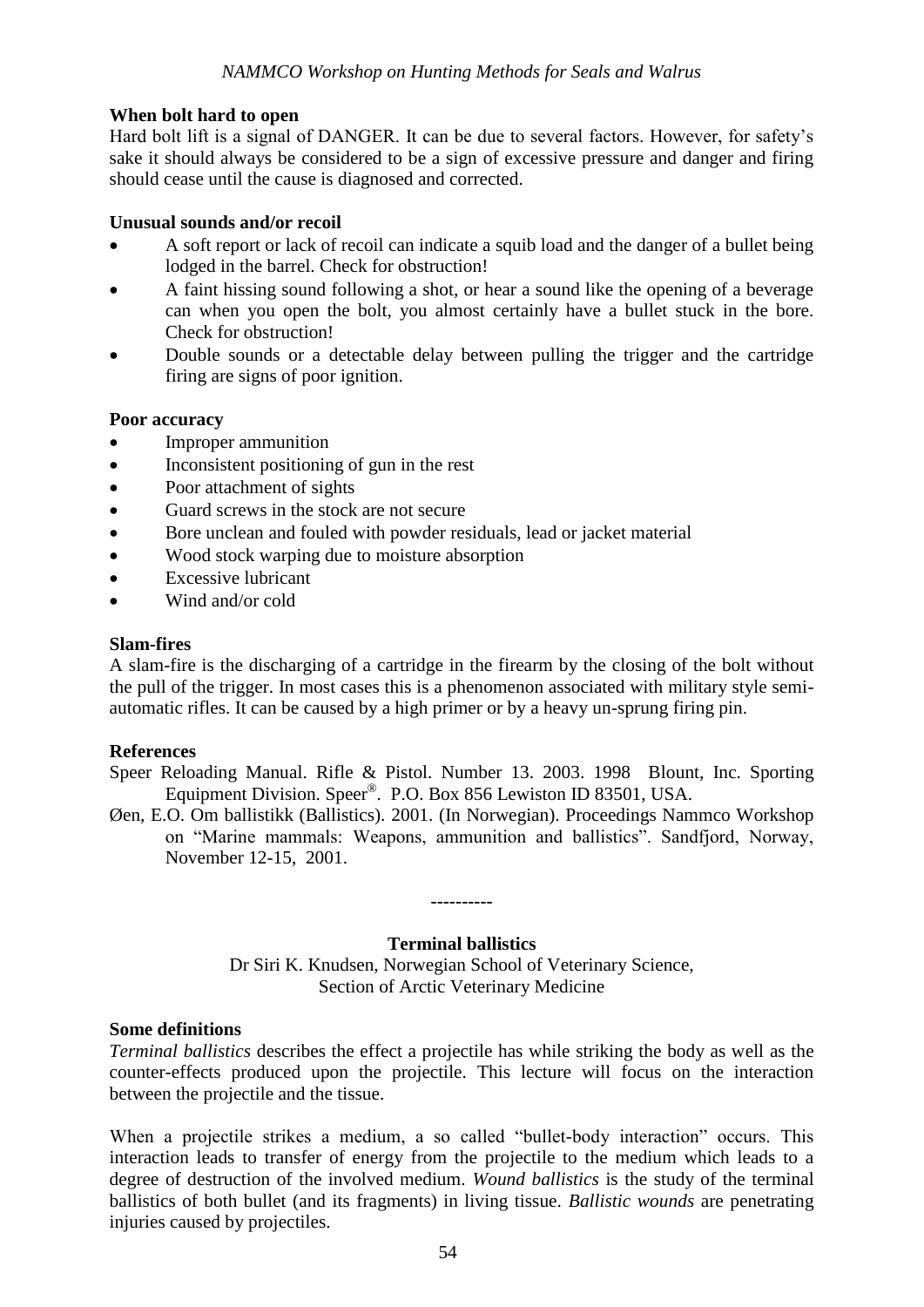## **Energy transfer**

The energy that a projectile transfers as it penetrates tissue is associated with several direct and indirect phenomena:

- The tissue that comes in direct contact with the projectile is *cut.* During the several hundred microseconds that it takes for a typical rifle bullet to penetrate tissue, a region of very high pressure develops at the bullet's leading edge in which the tissue is disrupted.
- Transfer of energy from the projectile to the tissue causes low frequency, highdisplacement transverse waves (*shear waves*), which cause the tissue surrounding the bullet's trajectory to be stretched aside so that a temporary void is created. This is called the *temporary cavity*. In living tissue, the temporary cavity is often irregular and asymmetrical. The dimension of the temporary cavity will vary between different bullet types and also with the structure of different body tissue. After the temporary cavity has reached its maximum size, it starts to collapse and finally the *permanent cavity* is formed, which is identical with the observed final wound canal. The permanent cavity often contains foreign material, like bone parts, hair and for expanding bullets also bullet fragments.

With respect to shooting of pinnipeds with rifles, it is these two first mechanisms of energy transfer and injury creation that are the most important. However, the projectile also transfers energy to the tissue through two other mechanisms:

- Transferring energy from the projectile also causes high frequency, low-displacement longitudinal waves (*shock waves*).
- Some energy is also transferred from the projectile to the target in the form of *heat*.

#### **Ballistic wounds of the skull and brain**

Generally, shots fired at the brain will in many cases be grossly destructive and cause very severe bleedings and tissue damage. The brain is particularly vulnerable to ballistic injury, as it is enclosed in the heavy bones of the skull and the tissue therefore has little room for expansion. When a rifle bullet hits the skull, the pressure inside will increase dramatically. High pressure within the skull is amongst other things often associated with bleeding in the brain tissue and meninges, which may be extensive if the pressure delivered is high. The brain stem is the area that is most sensitive to increased intracranial pressure. Additionally, the brain tissue possesses little elasticity and ballistic wounds to the brain are therefore often of an "explosive" character. If the pressure at impact is high, the brain can be blown away and pressed through natural openings like the sinuses or foramen magnum. The cranium itself can also crack and fractures and bone splints can cause secondary damage to the brain. A projectile, if powerful enough, does not have to hit the brain directly to cause devastating injury. Shock waves created from an impact site close to the brain, for instance the upper cervical spine, may be sufficient to cause bleeding and tissue disruption in higher and vital areas in the central nervous system.

A series of pictures were shown from experimental trials conducted by a group of researchers (Thali *et al*. 2002, 2003) to characterise the progressive formation of trauma caused by different bullet types in different areas of the skull, including head through-and-through gunshot and glancing/tangential gunshot using expanding and full-metal jacketed ammunition.

#### **Ballistic wound to the chest**

The major organs in the chest (lungs, heart and major vessels) tolerate ballistic injury differently. The lung tissue has very low density compared to other organs in the body and it is relatively elastic and therefore tolerates more stretch compared to for instance the brain. This does not mean, however, that the temporary cavitation cannot be a destructive process in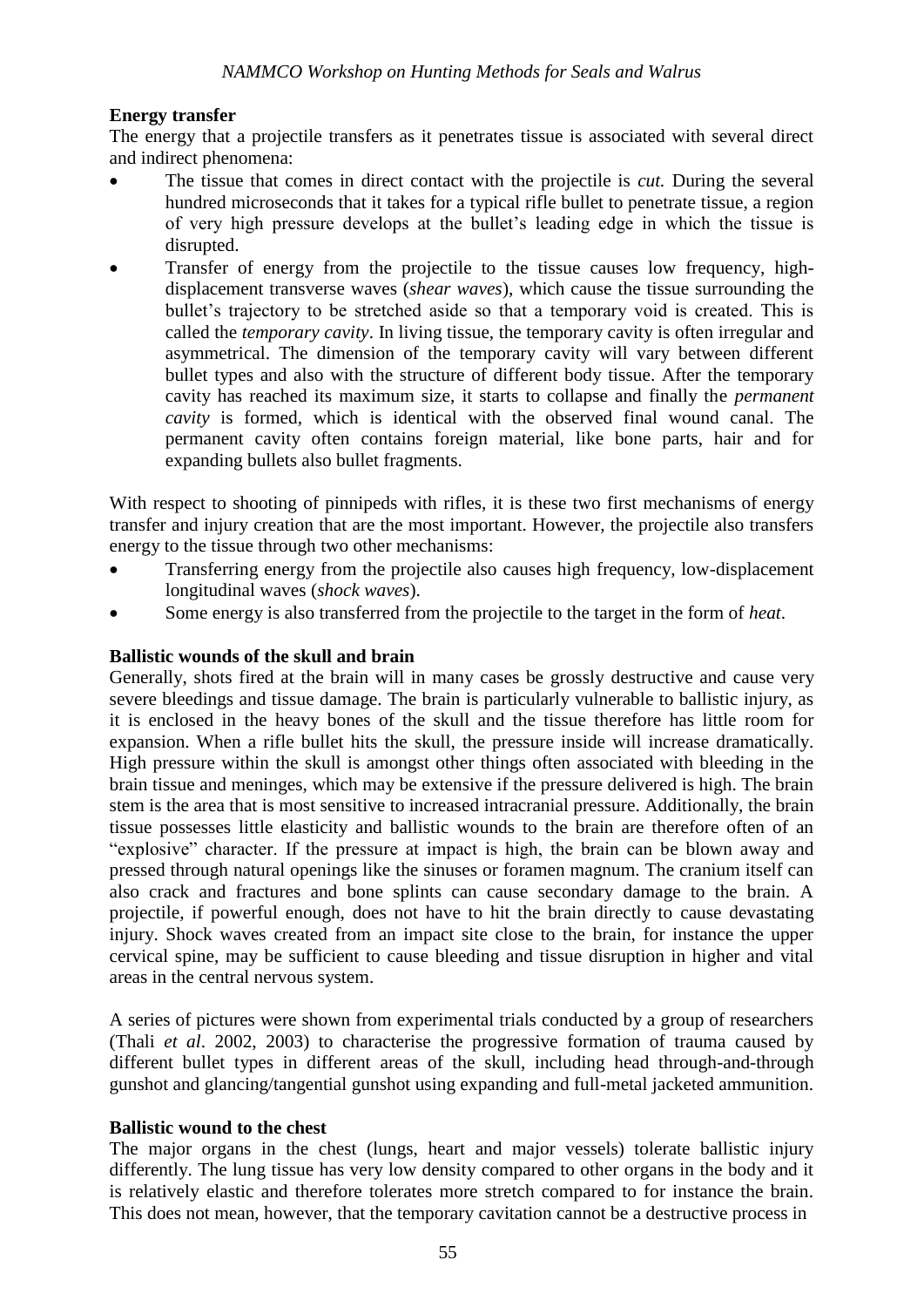the lungs. Projectiles with high-energy transfer are more than capable of causing severe damage to this tissue.

Wounds to the heart are frequently as destructive as wounds to the skull. The catastrophic injuries often encountered after wounding of the heart, in particular with high-velocity weapons, is mainly due to temporary cavitation occurring in a fluid-filled and minimally elastic organ. The large vessels, like the *aorta* and main pulmonary vessels, are susceptible to the same damages as the heart.

#### **Abdomen and soft tissue**

Generally, hits in organs in the abdominal cavity are very seldom rapidly fatal. The internal organs of the abdomen can be divided into dense organs (liver, kidney, spleen) and hollow organs (gastrointestinal tract, bladder). The dense organs are highly vascular (rich in blood) and friable (lacks elasticity and tear easily upon stretching) and the formation of the temporary cavitation will result in severe tissue disruption in these organs. The permanent cavity in these organs will often be of almost the same size as the temporary cavity. The gas or fluid filled organs in the abdomen are totally different as these tissues are relatively tolerant to stretching.

Hits in the musculature are never fatal. If a marine mammal is hit in the musculature and then dives, bleeding will stop quite rapidly due to diving adaptations in the circulatory system.

#### **Practical hunting situations**

At the end of the lectures a serious of pictures of harp seals on the ice were shown to indicate where and how to shoot the animals in order to render the animal instantaneously unconscious with one rifle shoot. Points were also made on how to prevent the wounding of animals during such circumstances.

#### **References**

- Thali M. J., Kneubuehl B. P., Zollinger U. andDirnhofer R. 2003. A high-speed study of the dynamic bullet–body interactions produced by grazing gunshots with full metal jacketed and lead projectiles. *Forensic Science International 132: 93-98*
- Thali M. J., Kneubuehl B. P., Zollinger U. andDirnhofer R. 2002. The "Skin–skull–brain model": a new instrument for the study of gunshot effects. *Forensic Science International 125:178-189*
- Bellamy, R.F. and Zajtchuk, R. 1990. The physics and biophysics of wound ballistic. pp. 107- 62. *In*: R. Zatchuck, D.P. Jenkins, R.F. Bellamy and C.M. Quick (eds.). *Textbook of Military Medicine. Part I. Warfare, weapons, and the casualty*. Vol. 5. *Conventional warfare. Ballistic, blast, and burn injuries*. TMM Publications, Washington DC. ix- xv +396 pp.

#### **ANIMAL WELFARE AND THE CANADIAN HARP SEAL HUNT**

**----------**

Pierre-Yves Daoust, DVM, Ph.D., Diplomate American College of Veterinary Pathologists, Atlantic Veterinary College, University of Prince Edward Island, Canada

The annual harp seal (*Pagophilus groenlandicus*) hunt on the Atlantic coast of Canada is the largest seal hunt in the world. Most of this hunt occurs in the Gulf of St. Lawrence (hereafter referred to as the Gulf, with a current quota of 98,000 animals) and at the Front (northeast of Newfoundland, with a current quota of 247,000 animals). The Northwest Atlantic population of harp seals is currently estimated at 5.2 million animals, based on an estimated total annual production of 997,000 pups. This herd is the object of regular counts by scientists of the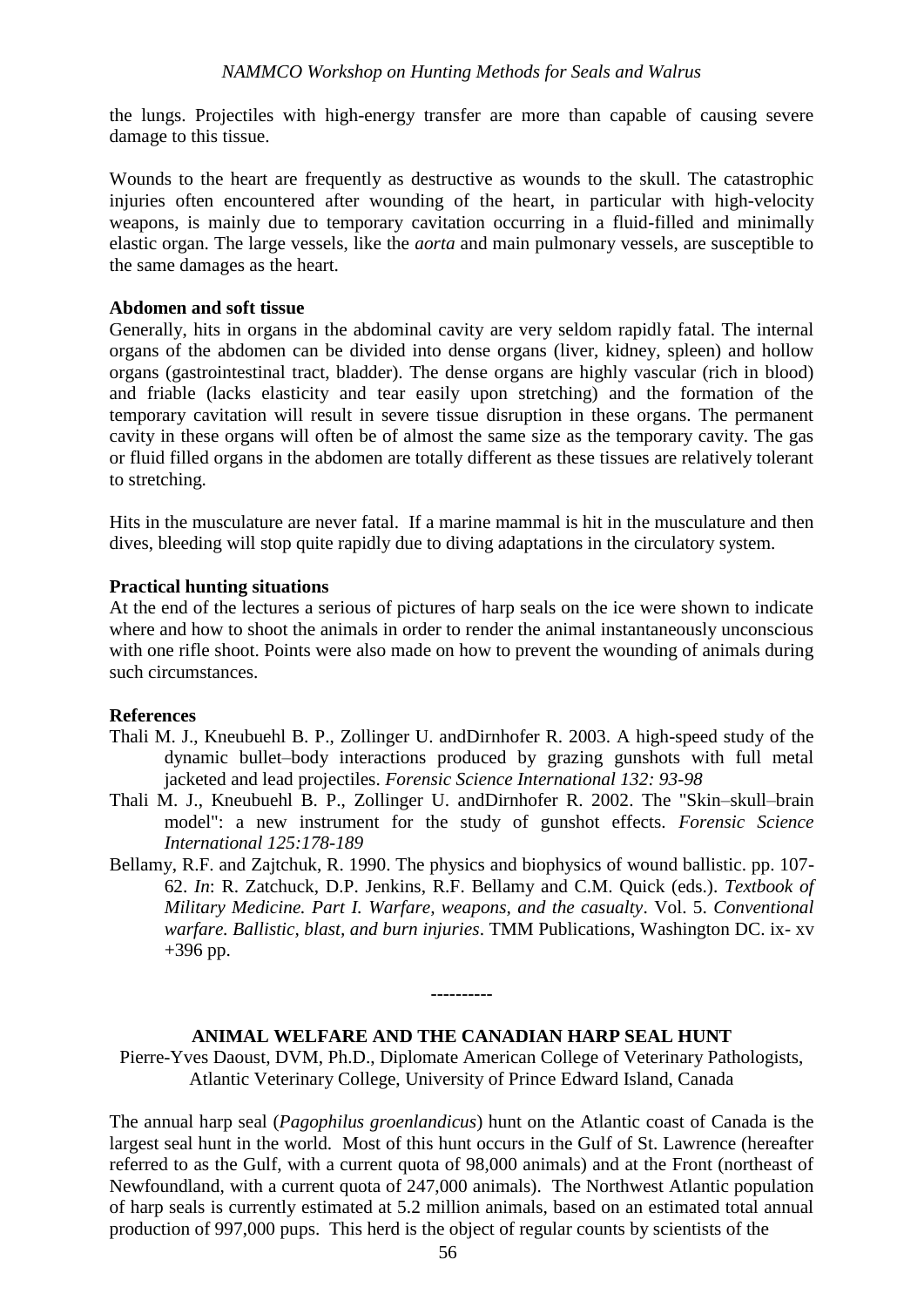Canadian Department of Fisheries and Oceans (DFO) (Stenson *et al.*, 2003). Its current replacement yield (number of animals that can be taken in a given year without reducing the total population in the next year) is 255,000 animals (Hammill and Stenson, 2003). DFO's 2003-05 Management plan allows for a harvest of 975,000 seals over three years, with an anticipated reduction of the population to 4.7 million animals by 2006 (Anonymous, 2003).

This is a competitive form of hunt and, in recent years, quotas have been reached within less than a week in the Gulf and also at the Front. Despite the very large number of seals taken, animal welfare issues surrounding the hunt have always been the topic dominating the attention of the news media and the public. It was on the basis of these issues that, in the early 1980s, the European Economic Community decided to ban the importation of harp seal products from Canada, thus leading to the collapse of the hunt. Therefore, if only for pragmatic reasons, animal welfare issues cannot be ignored anymore by people exploiting wild animal resources. Moreover, humane practices are perfectly compatible with, and actually optimise, the harvest of pelts of good quality.

The harvest of whitecoats (newborn harp seals), which fuelled the opposition to the harp seal hunt by animal welfare groups and the general public in the 1970s, has been prohibited in Canada since the mid 1980s. Beaters now represent 90% of the commercial harp seal harvest in Canadian waters. These animals are 3-4 weeks old or older and weigh on average 30 kg; they have been weaned at about 12 days of age and have lost their white coat, but continue to spend the majority of their time resting on ice floes. Slightly older animals are targeted at the Front than in the Gulf and are thought to provide pelts of better quality.

Hunting methods used at the hunt are greatly influenced by ice conditions. Cold winters in the Gulf promote the formation of large ice floes on which it is easy to move on foot or even by snowmobile or all-terrain vehicle. Under these conditions, the hakapik (a wooden club, 105- 153 cm long, with a metal ferrule with a slightly bent spike on one side and a blunt projection on the opposite side used to strike the seal's skull) is preferred to the rifle. Its proper use can be easily mastered; it can quickly kill the target animals and does not damage their pelt; and the cost of ammunition is avoided. Conversely, mild winters in the Gulf result in small ice floes on which beaters are less easily accessible and from which they can more readily escape into the water when approached; small ice floes also predominate at the Front, which is in more open sea. Under these conditions, rifles are the more efficient weapon.

Animal welfare issues at the hunt revolve primarily around the proportion of animals that are supposedly not killed instantaneously and thus may subsequently be hooked, bled or even skinned when still conscious. Understanding how pain can be prevented and how irreversible loss of consciousness or death can be achieved requires a few basic principles of anatomy and physiology. Pain is perceived as a result of nerve impulses from the periphery reaching the cerebral cortex (Lemke, 2004). Therefore, the integrity of the cerebral cortex, involving both cerebral hemispheres, is required for pain sensation. The base of the brain (brain stem) contains vital centres (control of respiration and blood circulation), and its destruction ensures that the animal is dead. It is therefore conceivable that a seal with both cerebral hemispheres destroyed but with an intact brain stem would still be alive but unconscious and unable to perceive stimuli, including pain. It is also possible for a seal to lose consciousness only temporarily as a result of concussion from a blow to its head, without there being significant damage to its brain. In this context, the Marine Mammal Regulations of the Fisheries Act of Canada (Marine Mammal Regulations, 1993) ask that the sealer verify that the animal is dead by confirming that it has lost its blinking reflex at the touch of its cornea. Loss of this blinking reflex may indicate death or, perhaps, only a deep level of unconsciousness which is not necessarily irreversible. For this reason, immediate and rapid bleeding of the animal is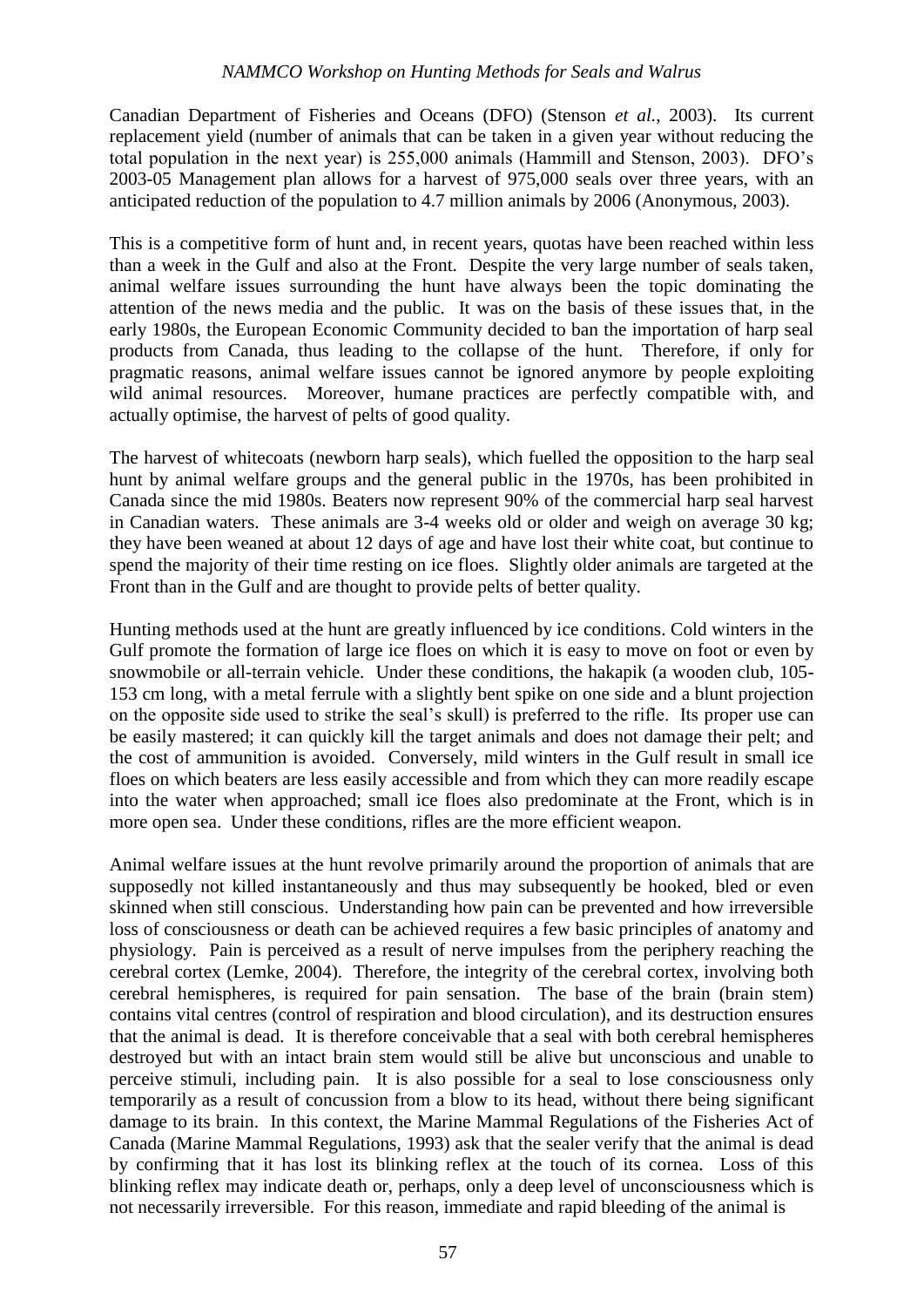important in order to ensure that it will never regain consciousness. This practise is also important for the preservation of the quality of the pelt.

Scenes that are typically used in the media to illustrate the alleged cruelty of the hunt are those showing a sealer clubbing a seal with a hakapik. Yet, this author believes that proper use of the hakapik is an efficient and quick method of killing beaters. The top of the skull of young harp seals (up to at least 1 year of age) is very thin and can be easily crushed by one or a few blows from this weapon. A single blow may crush only one side of the skull and, according to some, can potentially leave the other side of the brain intact and available to perceive pain. However, the resulting concussion should be sufficient to cause at least temporary loss of consciousness. If so, immediate and rapid bleeding of the animal is again important to ensure that it will never regain consciousness. It also appears that, in many instances in which the top of the skull is only partially fractured, portions of the base of the brain case are fractured as well, thus presumably causing major damage to the brain stem, a vital component of the brain (Daoust et al., 2002). Nonetheless, a minimum of three blows to the top of the skull is recommended, in order to ensure its complete destruction and, thus, that of both cerebral hemispheres. This can then be easily and rapidly verified by palpation of the top of the skull (through skin and blubber). Although this author endorses the use of the hakapik for killing beaters, the same does not necessarily apply to adult harp seals or to young seals of other species, because of the normal increase in thickness of the brain case of animals with age and of wide variations in the configuration of the skull among different species of seals.

The Marine Mammal Regulations (1993) specify the minimum muzzle velocity (1,800 feet per second) and energy (1,100 foot-pounds) of the ammunition that can be used at the harp seal hunt. However, some hunters/sealers argue that these rifle regulations may have been designed to hunt adult harp seals, that these types of ammunition are unnecessarily powerful to kill beaters, and that less powerful ammunition such as a .22-caliber Rimfire Magnum cartridge: 1) has sufficient power to kill beaters when the shot is aimed at their brain case, 2) causes less damage to the pelt, 3) is safer for use on the ice because of its shorter range, and 3) is less expensive. A recently completed study of .22 Magnum ammunition, using intact heads of beaters under controlled conditions, suggested that, based on the damage caused to the skull of these heads, this type of ammunition is sufficiently powerful to kill beaters in a humane manner when they are hit directly in the brain case from a distance of 40 m or less (Daoust and Cattet, unpublished data). However, as compared to ammunition of higher power, it may be more likely to injure a beater than to kill it instantaneously when hit elsewhere than in its brain case. Other factors, such as human safety and the hunter's marksmanship, also need to be considered in the decision to allow or not the use of .22 Magnum ammunition. However, from an animal welfare perspective, a precautionary approach would suggest that this type of ammunition be not allowed during the harp seal hunt. Field observations are needed to complement this study.

The swimming reflex is a stereotypic movement of a recently killed harp seal which is the counterpart of the paddling movements of livestock animals killed at the slaughter house with a stun gun. It is characterised by vigorous lateral movements of the caudal part of the body, with no movement (such as lifting) of the head and little or no movement of the front flippers. The presence of this reflex has often been used by animal welfare groups as an indication that the seals are still alive after having been struck with a hakapik or shot. Its physiological basis is not clearly understood, and its occurrence and severity in any animal are difficult to predict (Daoust et al., 2002). More specifically, it is not clear to what extent, if any, this swimming reflex (or the paddling reflex in livestock) correlates with the degree of damage to the brain. This stereotypic movement may last considerably longer in seals than in terrestrial animals because of the unique adaptation of their musculature to diving, particularly a much larger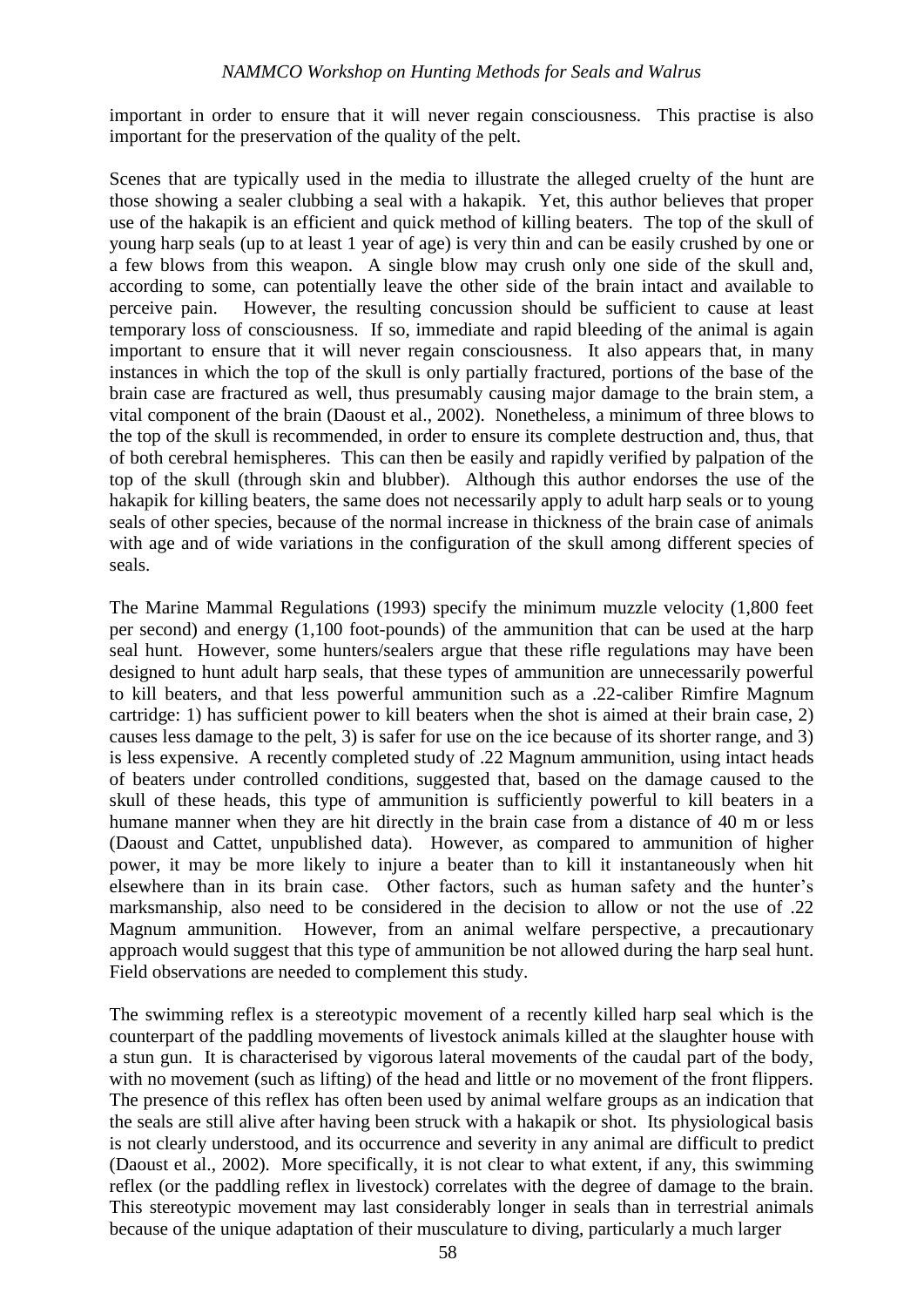store of oxygen in muscle tissue associated with the higher concentration of myoglobin. Complete immobility of the seal immediately following a blow to its head with a hakapik should actually alert the sealer to the possibility that the animal is still conscious, especially if this immobility is accompanied by contraction of the body. This fear-induced paralysis is a typical behaviour of harp seals (Lydersen and Kovacs, 1995), and such immobile seals might be interpreted as dead by inexperienced sealers and, therefore, might still be conscious when hooked, bled or skinned.

In conclusion, this author believes that the killing methods used at the harp seal hunt are appropriate for the species and age group harvested, when properly applied. The hakapik may actually be the better weapon, as it is less likely than the rifle to result in loss of struck animals that will subsequently die from their wounds. Based on his field observations and those of colleagues, it is estimated that 2% of the beaters are not killed properly and suffer for an inordinate amount of time. This value compares to a figure of 40% claimed by some animal welfare groups (IFAW, 2004). Nonetheless, a value of 2% applied to such a large hunt amounts to at least a few thousand animals. In order to improve further the quality of the hunt from an animal welfare perspective, this author proposes the following recommendations: 1) with the hakapik, the top of the seal's skull should be struck with a minimum of three strong blows; 2) with the rifle, ammunition of lower power than is currently indicated in the Marine Mammal Regulations (1993) should not be allowed (although this recommendation needs to be supported by field observations); 3) in every instance, the seal's skull should be palpated to ensure that it is completely crushed or the absence of a blinking reflex should be verified before the animal is hooked, bled or skinned; 4) mandatory training sessions for the sealers should be provided to ensure that newcomers to the hunt have appropriate skills, but also, and as importantly, to try to instil in the sealing community at large the importance of respect for, and humane treatment of, the animals hunted, because, ultimately, the quality of any hunt depends at least as much on the ethics and ability of the hunter as on the killing potential of the weapon used; 5) there should be continuous monitoring of the hunt by independent observers, in order to encourage compliance with proper hunting practices; and 6) the quota should revert to that of the replacement yield soon after 2005; this should ensure a sustainable harvest in the long term, and a less hurried hunt may also be a more careful hunt.

#### **Acknowledgements**

I thank Fisheries and Oceans Canada and the Canadian Veterinary Medical Association for their logistical and professional support. I also thank the many sealers in whose company I worked and with whom I talked for their trust.

#### **References**

- Anonymous. 2003. Atlantic Seal Harvest Management Plan 2003-2005. Fisheries Resource Management - Atlantic. Fisheries and Oceans Canada, Ottawa, Ontario. 30 pp.
- Daoust P-Y., Crook A., Bollinger T. K., Campbell K. G. and Wong J. 2002. Animal welfare and the harp seal hunt in Atlantic Canada. Canadian Veterinary Journal 43:687-694.
- Hammill M.O. and Stenson G. B. 2003. Harvest simulations for 2003-2006 harp seal management plan. Canadian Science Advisory Secretariat Research Document 2003/068. Fisheries and Oceans Canada.
- International Fund for Animal Welfare (IFAW). 2004. Fighting the world's largest hunt for marine mammals. http://www.ifaw.org/ifaw/dfiles/file\_169.pdf. 2 pp. Accessed July 27, 2004.
- Lemke K. A. 2004. Understanding the pathophysiology of perioperative pain. Canadian Veterinary Journal 45:405-413.